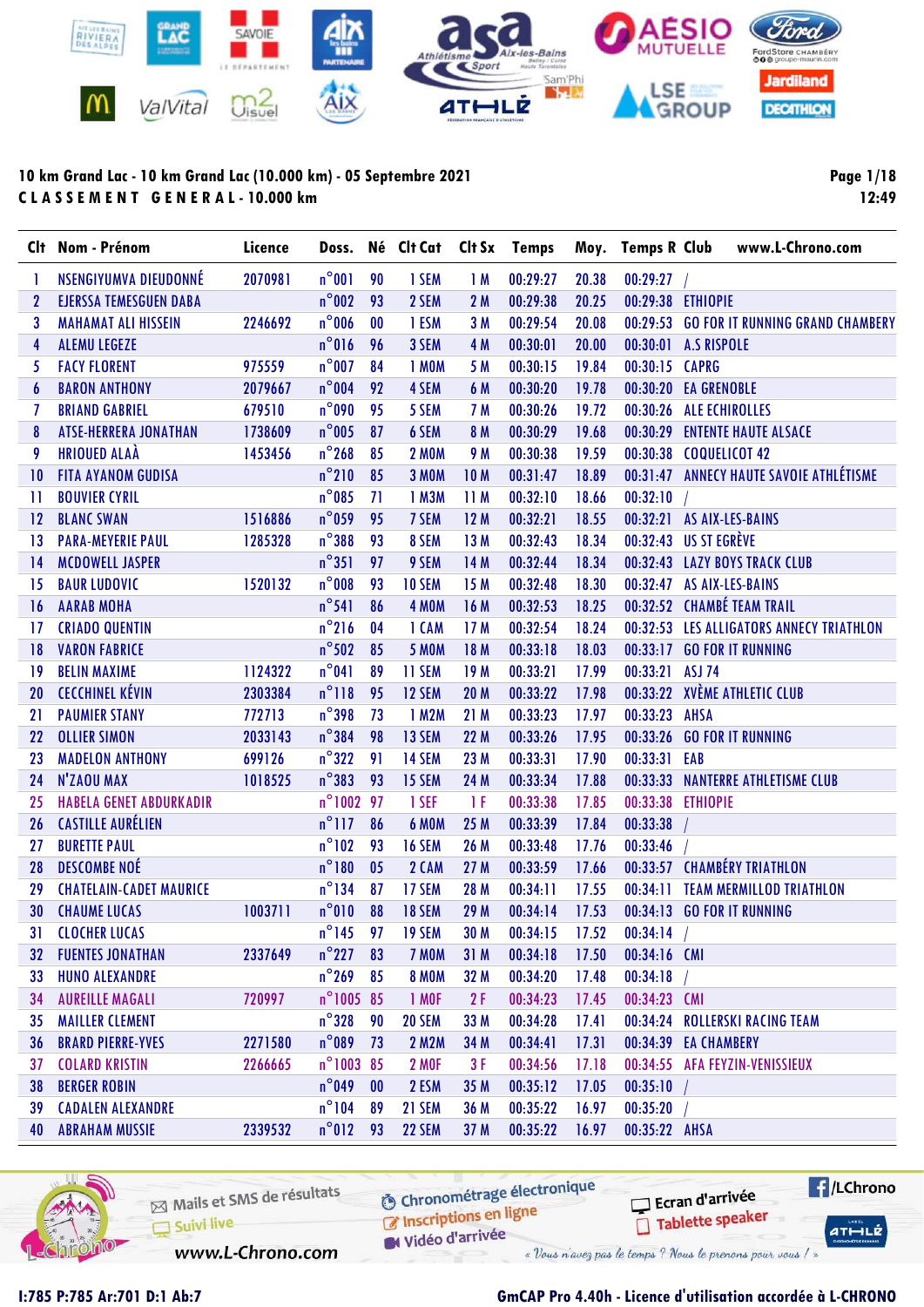

Page 2/18 12:49

|    | Clt Nom - Prénom             | Licence | Doss.           |    | Né Clt Cat    |      | Clt Sx Temps |       | Moy. Temps R Club  | www.L-Chrono.com                         |
|----|------------------------------|---------|-----------------|----|---------------|------|--------------|-------|--------------------|------------------------------------------|
| 41 | <b>GARCIA VINCENT</b>        |         | $n^{\circ}231$  | 88 | 23 SEM        | 38 M | 00:35:39     | 16.84 | $00:35:37$ /       |                                          |
| 42 | <b>GARCIN GUILLAUME</b>      |         | $n^{\circ}$ 233 | 02 | <b>I JUM</b>  | 39 M | 00:35:43     | 16.80 | 00:35:40           |                                          |
| 43 | <b>GAILLARD ALEXIS</b>       |         | $n^{\circ}$ 228 | 00 | 3 ESM         | 40 M | 00:35:44     | 16.80 | 00:35:42           |                                          |
| 44 | <b>MARGUERON DAMIEN</b>      |         | $n^{\circ}$ 338 | 81 | 1 MIM         | 41 M | 00:35:45     | 16.78 | 00:35:45 SIBOTRAIL |                                          |
| 45 | <b>BENTALEB NASSER</b>       |         | $n^{\circ}$ 045 | 71 | <b>2 M3M</b>  | 42 M | 00:35:47     | 16.77 | 00:35:46           |                                          |
| 46 | <b>GONZALVEZ LILIAN</b>      | 1859130 | $n^{\circ}$ 247 | 91 | 24 SEM        | 43 M | 00:35:48     | 16.76 |                    | 00:35:47 LE TEIL COURT                   |
| 47 | <b>ROSSANDER NICOLAS</b>     | 2278527 | $n^{\circ}$ 456 | 82 | <b>9 MOM</b>  | 44 M | 00:35:52     | 16.74 | 00:35:47           | <b>ASA SAMPHI</b>                        |
| 48 | <b>LARRIEU DAVID</b>         | 962736  | $n^{\circ}$ 294 | 84 | <b>10 MOM</b> | 45 M | 00:35:53     | 16.72 |                    | 00:35:52 ASPTT ANNECY                    |
| 49 | <b>JEPKOECH MUTAI NELLY</b>  | 1829973 | n°1006 83       |    | <b>3 MOF</b>  | 4F   | 00:35:54     | 16.72 |                    | 00:35:53 CAMN VILLEURBANNE               |
| 50 | <b>BOLEVE ALEXANDRE</b>      |         | $n^{\circ}$ 068 | 82 | <b>11 MOM</b> | 46 M | 00:36:03     | 16.65 |                    | 00:36:02 GO FOR IT RUNNING               |
| 51 | <b>VITTET ANNE-SOPHIE</b>    | 495778  | $n^{\circ}1004$ | 88 | 2 SEF         | 5F   | 00:36:03     | 16.65 |                    | 00:36:02 GO FOR IT RUNNING               |
| 52 | <b>RUPTIER ADRIEN</b>        | 156645  | $n^{\circ}$ 466 | 90 | 25 SEM        | 47 M | 00:36:04     | 16.64 |                    | 00:36:04 ANNECY HAUTE SAVOIE ATHLÉTISME  |
| 53 | <b>CRASTES PIERRE-JEAN</b>   |         | $n^{\circ}$ 159 | 79 | <b>2 M1M</b>  | 48 M | 00:36:17     | 16.54 | 00:36:13           |                                          |
| 54 | <b>CUTTAZ ALEXANDRE</b>      | 296766  | $n^{\circ}$ 161 | 75 | 3 M2M         | 49 M | 00:36:35     | 16.41 |                    | 00:36:32 ASPTT ANNECY                    |
| 55 | <b>BRACHET ROMAIN</b>        |         | $n^{\circ}$ 087 | 05 | 3 CAM         | 50 M | 00:36:35     | 16.40 |                    | 00:36:34 LES ALLIGATORS ANNECY TRIATHLON |
| 56 | <b>TROCCAZ FLORIAN</b>       |         | $n^{\circ}$ 495 | 87 | <b>26 SEM</b> | 51 M | 00:36:37     | 16.39 | 00:36:31           |                                          |
| 57 | <b>SAUVAGE GAUTHIER</b>      |         | $n^{\circ}471$  | 02 | 2 JUM         | 52 M | 00:36:45     | 16.33 |                    | 00:36:43 CHAMBÉRY TRIATHLON              |
| 58 | <b>GEOFFRAY CLÉMENTINE</b>   | 1342914 | n°100794        |    | 3 SEF         | 6 F  | 00:36:47     | 16.31 |                    | 00:36:46 GO FOR IT RUNNING               |
| 59 | <b>FAURE NICOLAS</b>         |         | $n^{\circ}$ 208 | 92 | 27 SEM        | 53 M | 00:36:54     | 16.26 | 00:36:52           |                                          |
| 60 | <b>MAILLARD ANTHONY</b>      |         | $n^{\circ}327$  | 80 | 3 MIM         | 54 M | 00:36:56     | 16.25 | 00:36:53           |                                          |
| 61 | <b>CHESSA-RUDLER ERWIN</b>   | 1402707 | $n^{\circ}$ 137 | 04 | 4 CAM         | 55 M | 00:37:00     | 16.22 |                    | 00:36:56 ASA BELLEY                      |
| 62 | <b>CHABANIS THEOPHILE</b>    |         | $n^{\circ}121$  | 93 | <b>28 SEM</b> | 56 M | 00:37:00     | 16.22 | 00:36:48           |                                          |
| 63 | <b>HAMMER JÉRÉMY</b>         |         | $n^{\circ}260$  | 97 | 29 SEM        | 57 M | 00:37:01     | 16.21 | 00:36:56           |                                          |
| 64 | <b>BEUZIT ERIC</b>           | 2148028 | $n^{\circ}$ 055 | 60 | 1 M5M         | 58 M | 00:37:03     | 16.20 | 00:36:59 EACR      |                                          |
| 65 | <b>BRAJON XAVIER</b>         | 1862017 | $n^{\circ}088$  | 83 | <b>12 MOM</b> | 59 M | 00:37:03     | 16.20 |                    | 00:37:00 GRAND CHALON ATHLÉTISME         |
| 66 | AZÉMA PHILIPPE               |         | $n^{\circ}$ 023 | 82 | <b>13 MOM</b> | 60 M | 00:37:04     | 16.19 |                    | 00:36:33 BAMBOCHE TEAM                   |
| 67 | <b>PELLICIER JOEL</b>        |         | $n^{\circ}403$  | 66 | 1 M4M         | 61 M | 00:37:07     | 16.17 |                    | 00:37:06 TERRE DE RUNNING ALBERTVILLE    |
| 68 | <b>LAHMAR HATEM</b>          | 1966819 | $n^{\circ}287$  | 81 | 4 MIM         | 62 M | 00:37:11     | 16.14 |                    | 00:37:07 S/L CAMN VILLEURBANNE           |
| 69 | <b>FLORES-GARCIA JEREMIE</b> | 1420038 | $n^{\circ}$ 212 | 91 | <b>30 SEM</b> | 63 M | 00:37:19     | 16.08 |                    | 00:37:17 AS AIX-LES-BAINS                |
| 70 | <b>DEJEY FÉLIX</b>           | 585070  | $n^{\circ}$ 172 | 68 | <b>3 M3M</b>  | 64 M | 00:37:20     | 16.08 | 00:37:19 ASA CULOZ |                                          |
| 71 | <b>PONCHON FREDDY</b>        |         | $n^{\circ}$ 424 | 78 | <b>5 M1M</b>  | 65 M | 00:37:20     | 16.07 | 00:37:20           |                                          |
| 72 | <b>BEL-BILLOUD STÉPHANE</b>  | 2330962 | $n^{\circ}$ 040 | 76 | <b>4 M2M</b>  | 66 M | 00:37:26     | 16.03 |                    | 00:37:24 ASPTT ANNECY                    |
| 73 | <b>POIRIER ELIOT</b>         |         | $n^{\circ}422$  | 92 | 31 SEM        | 67 M | 00:37:44     | 15.91 | 00:37:38           |                                          |
| 74 | <b>SENIGUER NABIL</b>        | 709142  | $n^{\circ}$ 478 | 73 | 5 M2M         | 68 M | 00:37:44     | 15.91 |                    | 00:37:42 THONON AC                       |
| 75 | <b>LAURENT VINCENT</b>       |         | $n^{\circ}$ 298 | 82 | <b>14 MOM</b> | 69 M | 00:37:46     | 15.89 | 00:37:45           |                                          |
| 76 | <b>MANDIN FLORIAN</b>        |         | $n^{\circ}335$  | 90 | 32 SEM        | 70 M | 00:37:50     | 15.86 |                    | 00:37:38 ANNECY RUNNING CLUB             |
| 77 | DELIANCOURT FRÉDÉRIC         | 2324453 | $n^{\circ}$ 175 | 89 | 33 SEM        | 71 M | 00:37:52     | 15.85 |                    | 00:37:48 UA MAURIENNE                    |
| 78 | <b>CUSIN FRANCOIS</b>        |         | $n^{\circ}$ 535 | 89 | 34 SEM        | 72 M | 00:37:56     | 15.82 | $00:37:51$ /       |                                          |
| 79 | <b>HUSTACHE DANIEL</b>       |         | $n^{\circ}$ 270 | 88 | <b>35 SEM</b> | 73 M | 00:38:01     | 15.78 |                    | 00:37:58 RCBJ - ARSL ROCHE               |
| 80 | <b>TOURNIER NICOLAS</b>      |         | $n^{\circ}$ 494 | 74 | <b>6 M2M</b>  | 74 M | 00:38:04     | 15.77 | 00:38:02           |                                          |



Mails et SMS de résultats Inscriptions en ligne Suivi live Vidéo d'arrivée www.L-Chrono.com

**6** Chronométrage électronique

« Vous n'avez pas le temps ? Nous le prenons pour vous / »

### I:785 P:785 Ar:701 D:1 Ab:7 GmCAP Pro 4.40h - Licence d'utilisation accordée à L-CHRONO

Ecran d'arrivée

Tablette speaker

**E**/LChrono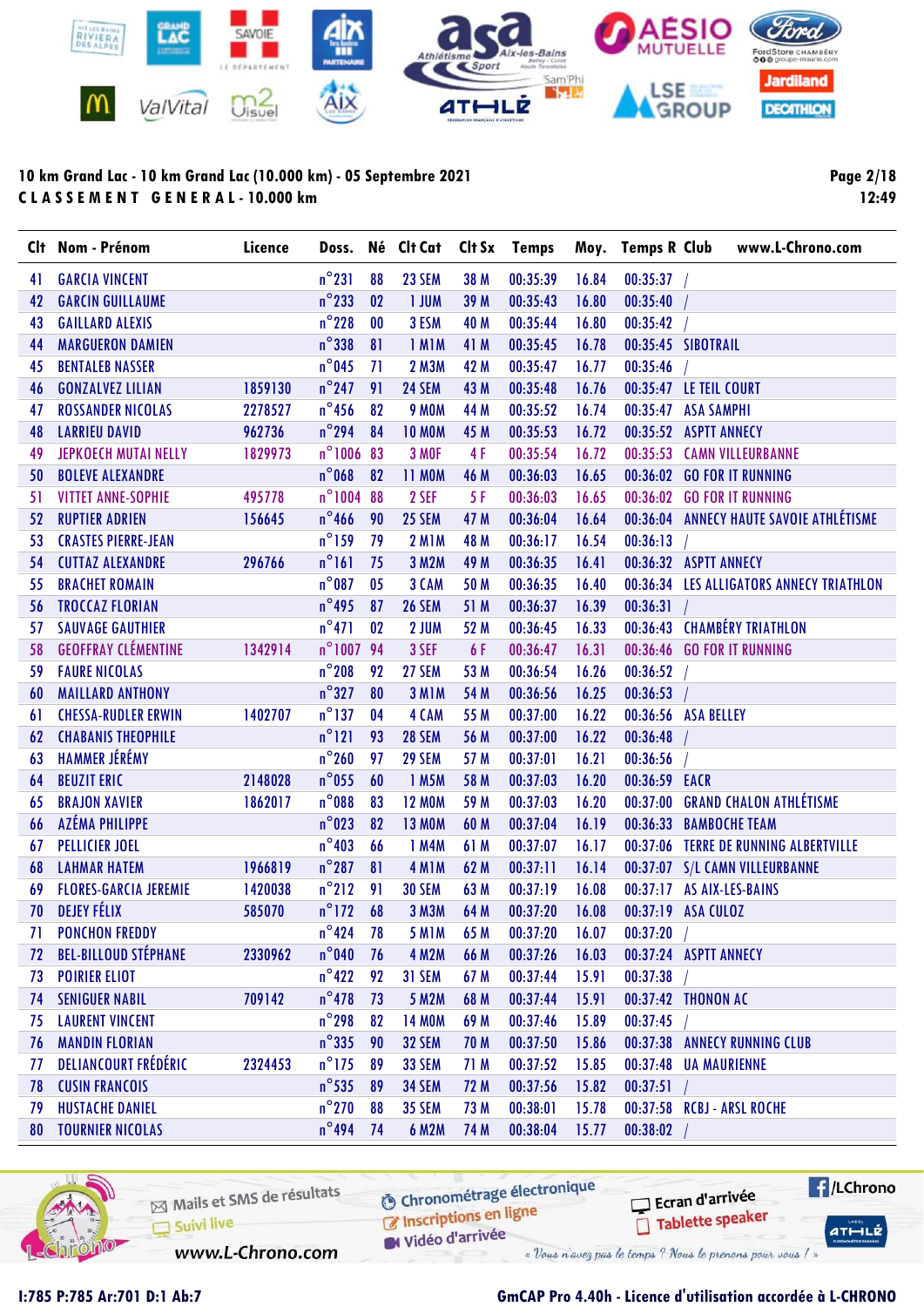

Page 3/18 12:49

|     | Clt Nom - Prénom                | Licence |                     |      |                   |                  | Doss. Né Clt Cat Clt Sx Temps |       | Moy. Temps R Club        |                    | www.L-Chrono.com                                |  |
|-----|---------------------------------|---------|---------------------|------|-------------------|------------------|-------------------------------|-------|--------------------------|--------------------|-------------------------------------------------|--|
| 81  | <b>HERBET THIBAUT</b>           |         | $n^{\circ}$ 262     | 94   | <b>36 SEM</b>     | 75 M             | 00:38:11                      | 15.71 | 00:38:08                 |                    |                                                 |  |
| 82  | <b>BUVAT RÉMI</b>               |         | $n^{\circ}103$      | 86   | <b>15 MOM</b>     | 76 M             | 00:38:11                      | 15.71 | 00:38:07                 |                    |                                                 |  |
| 83  | <b>MORIN CLÉMENT</b>            |         | $n^{\circ}372$      | 78   | 6 MIM             | 77 M             | 00:38:30                      | 15.59 |                          |                    | 00:38:28 TEAM DES BOIS LEMAN                    |  |
| 84  | <b>RUIZ CAMILLE</b>             |         | $n^{\circ}$ 465     | 61   | <b>2 M5M</b>      | <b>78 M</b>      | 00:38:34                      | 15.56 |                          |                    | 00:38:32 RUNNING CLUB CERN                      |  |
| 85  | <b>MARIN-LAMELLET FLORENT</b>   |         | $n^{\circ}340$      | 85   | <b>16 MOM</b>     | 79 M             | 00:38:35                      | 15.56 | 00:38:31                 | <b>MAISON BAUD</b> |                                                 |  |
| 86  | <b>FATIGUET ALEXANDRE</b>       |         | $n^{\circ}$ 206     | - 77 | 7 MIM             | 80 M             | 00:38:37                      | 15.54 | 00:38:33                 |                    |                                                 |  |
| 87  | <b>DAVID FREDERIC</b>           | 497896  | $n^{\circ}$ 165     | 61   | 3 M5M             | 81 M             | 00:38:39                      | 15.53 |                          |                    | 00:38:38 ANNECY ATHLETISME                      |  |
| 88  | <b>VANHOORENBERGHE CHARLES</b>  |         | $n^{\circ}$ 499     | 90   | 37 SEM            | 82 M             | 00:38:40                      | 15.52 | 00:38:19 IMPLENIA FRANCE |                    |                                                 |  |
| 89  | <b>DUBOUCHET JEROME</b>         |         | $n^{\circ}199$      | 80   | <b>8 M1M</b>      | 83 M             | 00:38:42                      | 15.51 | 00:38:40                 |                    |                                                 |  |
| 90  | <b>RIOCREUX CHARLES</b>         |         | $n^{\circ}$ 448     | 82   | <b>17 MOM</b>     | 84 M             | 00:38:46                      | 15.48 | 00:38:43                 |                    |                                                 |  |
| 91  | <b>HANNECART TOM</b>            | 2096479 | $n^{\circ}261$      | 92   | <b>38 SEM</b>     | 85 M             | 00:38:47                      | 15.48 | 00:38:33 AGORA           |                    |                                                 |  |
| 92  | <b>BEN HAJ KHALIFA MAROUANE</b> | 1440080 | $n^{\circ}$ 044     | 86   | <b>18 MOM</b>     | 86 M             | 00:38:52                      | 15.44 | 00:38:49 ASVEL           |                    |                                                 |  |
| 93  | <b>BURDIN MICKAEL</b>           |         | $n^{\circ}101$      | 79   | <b>9 M1M</b>      | 87 M             | 00:38:59                      | 15.40 | 00:38:55                 |                    |                                                 |  |
| 94  | <b>SEBILLEAU MATHIEU</b>        |         | $n^{\circ}$ 476     | 95   | <b>39 SEM</b>     | 88 M             | 00:39:01                      | 15.38 | 00:38:57 COURIR À POISY  |                    |                                                 |  |
| 95  | <b>SEMINARIO PABLO</b>          |         | $n^{\circ}477$      | 81   | <b>10 M1M</b>     | 89 M             | 00:39:02                      | 15.37 | 00:38:57 CSAKB TRIATHLON |                    |                                                 |  |
| 96  | <b>GIGANTE ALEXANDRE</b>        |         | $n^{\circ}$ 243     | 84   | <b>19 MOM</b>     | <b>90 M</b>      | 00:39:04                      | 15.36 | 00:38:57                 |                    |                                                 |  |
| 97  | <b>LACROIX CYRIL</b>            |         | $n^{\circ}$ 283     | 96   | 40 SEM            | 91 M             | 00:39:08                      | 15.34 | 00:39:01                 |                    |                                                 |  |
| 98  | <b>RONZON DAVID</b>             |         | $n^{\circ}454$ 72   |      | <b>7 M2M</b>      | 92 M             | 00:39:13                      | 15.30 | 00:39:10                 |                    |                                                 |  |
| 99  | ?Dossard $\#223$                |         | $n^{\circ}$ 223     |      | 41 SEM            | 93 M             | 00:39:17                      | 15.28 | 00:39:16                 |                    |                                                 |  |
| 100 | <b>DELPECH YVES</b>             | 210563  | $n^{\circ}$ 176 62  |      | <b>2 M4M</b>      | 94 M             | 00:39:18                      | 15.27 |                          |                    | 00:39:16 SEMUR ATHLÉTISME AVENTURE              |  |
| 101 | <b>CHEVALIER CHRISTOPHE</b>     |         | $n^{\circ}138$      | 89   | 42 SEM            | 95 M             | 00:39:25                      | 15.23 | 00:39:23                 |                    |                                                 |  |
| 102 | <b>LECHERE BERNARD</b>          | 144684  | $n^{\circ}304$      | 61   | <b>4 M5M</b>      | 96 M             | 00:39:32                      | 15.18 | 00:39:30 TEAM LECHERE    |                    |                                                 |  |
| 103 | <b>CANTECORP KEVIN</b>          |         | $n^{\circ}106$      | 87   | 43 SEM            | 97 M             | 00:39:36                      | 15.16 | 00:39:32                 |                    |                                                 |  |
| 104 | PEYPE ALEXANDRE                 |         | $n^{\circ}412$      | 82   | <b>20 MOM</b>     | <b>98 M</b>      | 00:39:36                      | 15.16 | 00:39:19                 |                    |                                                 |  |
| 105 | <b>SUBLET ROMANE</b>            | 2159918 | $n^{\circ}$ 1214 05 |      | 1 CAF             | 7 F              | 00:39:37                      | 15.15 |                          |                    | 00:39:34 LES ALLIGATORS ANNECY TRIATHLON/ ATHLÉ |  |
| 106 | <b>FONTAINE EMMANUEL</b>        |         | $n^{\circ}$ 217 73  |      | <b>8 M2M</b>      | 99 M             | 00:39:38                      | 15.14 |                          |                    | 00:39:33 ALLIGATORS ANNECY TRIATHLON            |  |
| 107 | <b>VERVOITTE LOUIS</b>          |         | $n^{\circ}$ 506     | 96   | 44 SEM            | 100 M            | 00:39:38                      | 15.14 | 00:39:29 ARC RUNNING     |                    |                                                 |  |
| 108 | <b>GICQUEL JÉROME</b>           |         | $n^{\circ}$ 242     | 78   | <b>11 MIM</b>     | 101 M            | 00:39:39                      | 15.14 | 00:39:37                 |                    |                                                 |  |
| 109 | <b>ROUSTAN HERVE</b>            |         | $n^{\circ}$ 463     | 71   | <b>4 M3M</b>      | 102 <sub>M</sub> | 00:39:40                      | 15.13 | 00:39:38                 |                    |                                                 |  |
|     | <b>110 BORNE SERAFIN KEVIN</b>  |         | $n^{\circ}$ 075 05  |      | 5 CAM 103 M       |                  | 00:39:43                      | 15.11 |                          |                    | 00:39:40 LES ALLIGATORS ANNECY TRIATHLON        |  |
|     | <b>111 MALZAC ALEXANDRE</b>     |         | $n^{\circ}333888$   |      | <b>45 SEM</b>     | 104M             | 00:39:47                      | 15.08 |                          |                    | 00:39:44 LA MOTTE SERVOLEX CYCLISME             |  |
|     | <b>112 CHARMETANT DIDIER</b>    |         | $n^{\circ}$ 128 67  |      | 5 M3M             | 105M             | 00:39:56                      | 15.03 | 00:39:52                 |                    |                                                 |  |
|     | 113 GROSJEAN MAXIME             |         | $n^{\circ}250$ 93   |      | <b>46 SEM</b>     | 106 <sub>M</sub> | 00:39:57                      | 15.02 | 00:39:28                 |                    |                                                 |  |
|     | 114 PAULETTO MAXIME             |         | $n^{\circ}397$      | 90   | 47 SEM            | 107 <sub>M</sub> | 00:40:01                      | 15.00 | 00:39:58                 |                    |                                                 |  |
|     | <b>115 MERROUX SAMUEL</b>       |         | $n^{\circ}$ 356     | - 87 | 48 SEM            | 108 M            | 00:40:02                      | 14.99 | 00:39:58                 |                    |                                                 |  |
|     | 116 VIALLARD THÉO               |         | $n^{\circ}$ 508 91  |      | 49 SEM            | 109 M            | 00:40:04                      | 14.98 | 00:39:58                 |                    |                                                 |  |
| 117 | <b>ALFONSEDA BRICE</b>          |         | $n^{\circ}$ 017     | 84   | <b>21 MOM</b>     | 110M             | 00:40:07                      | 14.96 |                          |                    | 00:40:05 CHAMBERY TRIATHLON                     |  |
| 118 | <b>BEAURIN GUILLAUME</b>        |         | $n^{\circ}$ 036 82  |      | <b>22 MOM</b>     | 111M             | 00:40:13                      | 14.92 | 00:40:11                 |                    |                                                 |  |
| 119 | <b>CORNET SABRINA</b>           |         | n°1055 78           |      | 1 M <sub>IF</sub> | 8 F              | 00:40:16                      | 14.90 | 00:40:12                 |                    |                                                 |  |
|     | <b>120 DEMARET MAUREEN</b>      | 1951677 | n°1068 84           |      | 4 MOF             | 9 F              | 00:40:16                      | 14.90 |                          |                    | 00:40:14 ATHLE SAINT JULIEN 74                  |  |
|     |                                 |         |                     |      |                   |                  |                               |       |                          |                    |                                                 |  |

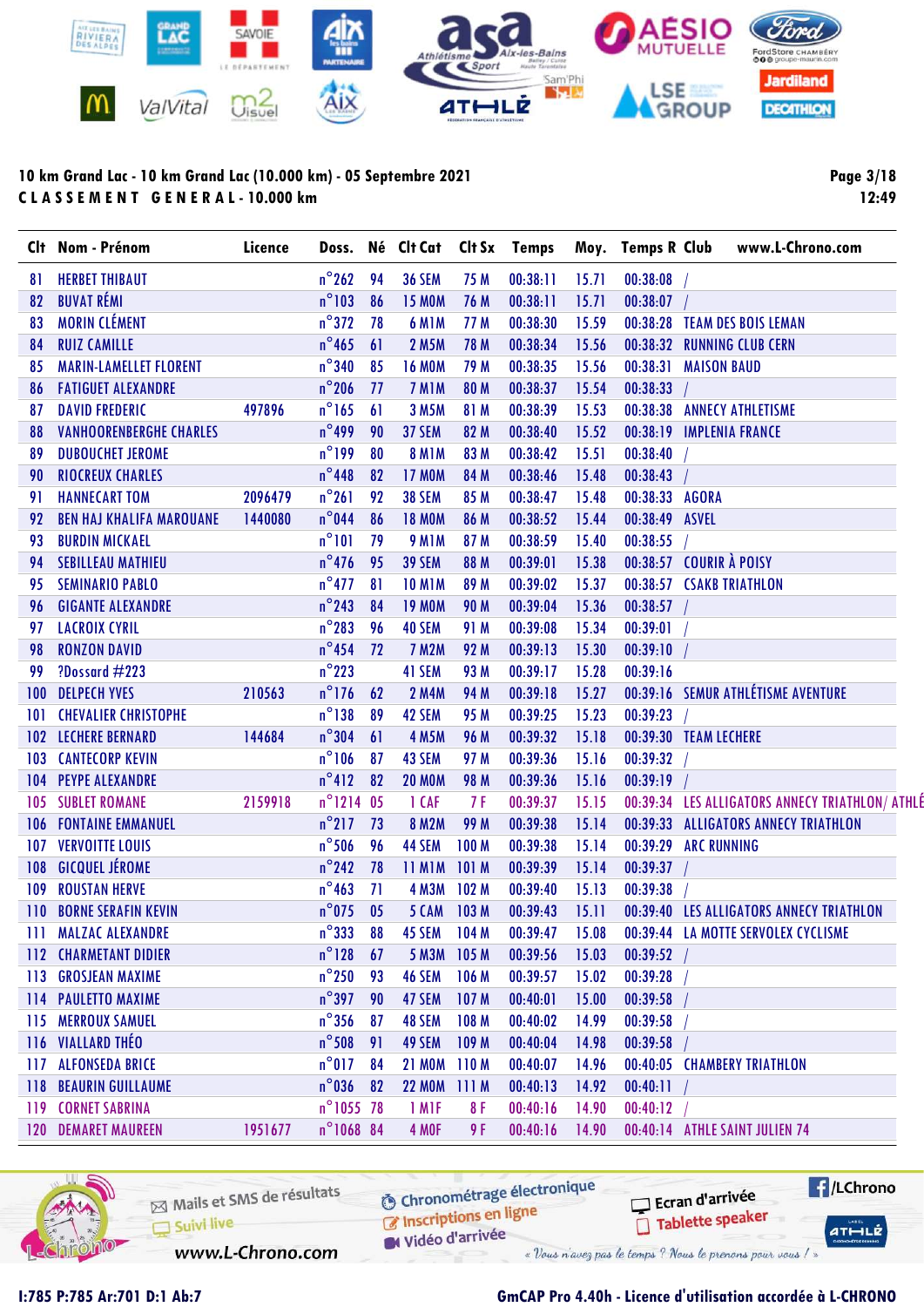

Page 4/18 12:49

|     | Clt Nom - Prénom               | Licence |                     |           |                    |       |          |       |                | Doss. Né Clt Cat Clt Sx Temps Moy. Temps R Club www.L-Chrono.com |
|-----|--------------------------------|---------|---------------------|-----------|--------------------|-------|----------|-------|----------------|------------------------------------------------------------------|
| 121 | <b>BISSIERES MATTHIEU</b>      | 2268373 | $n^{\circ}$ 058     | 84        | 23 MOM 112 M       |       | 00:40:17 | 14.90 |                | 00:40:11 CORBAS RUNNING                                          |
| 122 | PICHET CÉDRIC                  |         | $n^{\circ}415$      | 89        | <b>50 SEM</b>      | 113M  | 00:40:18 | 14.89 | 00:40:12       |                                                                  |
| 123 | <b>KURMAZ RAMAZAN</b>          |         | $n^{\circ}$ 532     | 61        | 5 M <sub>5</sub> M | 114M  | 00:40:27 | 14.84 | 00:40:24       |                                                                  |
| 124 | <b>BELVILLE EMERIC</b>         |         | $n^{\circ}$ 042     | 90        | 51 SEM             | 115 M | 00:40:27 | 14.84 | 00:40:26       |                                                                  |
| 125 | <b>DELAYE AUDREY</b>           | 1379374 | n°1066 97           |           | 4 SEF              | 10F   | 00:40:29 | 14.83 |                | 00:40:27 AS AIX-LES-BAINS                                        |
| 126 | <b>DELAYE BRUNO</b>            |         | $n^{\circ}$ 174     | 70        | <b>6 M3M</b>       | 116 M | 00:40:30 | 14.82 | 00:40:28       |                                                                  |
| 127 | <b>REY FERNAND</b>             |         | $n^{\circ}441$      | 61        | <b>6 M5M</b>       | 117M  | 00:40:31 | 14.81 | 00:40:26 UGINE |                                                                  |
| 128 | <b>GARCIN PATRICK</b>          |         | $n^{\circ}$ 232     | 68        | 7 M3M 118 M        |       | 00:40:33 | 14.80 | 00:40:29       |                                                                  |
| 129 | <b>MICHEL ANNE</b>             | 1652623 | n°1162 74           |           | 1 M2F              | 11F   | 00:40:37 | 14.78 |                | 00:40:35 THONON ATHLÉTIC CLUB                                    |
| 130 | <b>BERGER NICOLAS</b>          |         | $n^{\circ}$ 050     | 83        | <b>24 MOM</b>      | 119 M | 00:40:46 | 14.72 |                | 00:40:30 TRIPLE EFFORT ENTHUSIASTS                               |
| 131 | <b>ACHARD MARGAUX</b>          |         | n°124394            |           | 5 SEF              | 12F   | 00:40:47 | 14.72 | 00:40:42       |                                                                  |
| 132 | <b>VOISIN MARTIAL</b>          | 705076  | $n^{\circ}518$      | 60        | <b>7 M5M</b>       | 120 M | 00:40:47 | 14.72 |                | 00:40:43 TEAM DES BOIS LEMAN                                     |
| 133 | <b>GAUTIER MARJORIE</b>        | 2338273 | n°1100 92           |           | 6 SEF              | 13F   | 00:40:53 | 14.68 | 00:40:53 CSBJ  |                                                                  |
| 134 | <b>CAGNET AUDE SOPHIE</b>      | 467756  | $n^{\circ}$ 1037 77 |           | 2 M <sub>IF</sub>  | 14F   | 00:40:55 | 14.67 |                | 00:40:54 ANNECY ATHLÉTISME                                       |
|     | 135 SARDINHA JOSÉ              | 214803  | $n^{\circ}$ 468     | 61        | <b>8 M5M</b>       | 121M  | 00:40:56 | 14.66 |                | 00:40:53 EAA LA FOULÉE ANNEMASSE                                 |
| 136 | <b>MARCILLY BENJAMIN</b>       |         | $n^{\circ}$ 336     | 83        | <b>25 MOM</b>      | 122 M | 00:40:57 | 14.66 | 00:40:54       |                                                                  |
| 137 | <b>QUIN ORE SIXTO</b>          | 2170241 | $n^{\circ}431$      | 69        | 8 M3M 123 M        |       | 00:41:08 | 14.59 |                | 00:41:02 FOULÉE ANNEMASSE                                        |
| 138 | <b>GUERILLON WILLIAM</b>       |         | $n^{\circ}$ 253     | 93        | 52 SEM             | 124 M | 00:41:10 | 14.58 | $00:41:07$ /   |                                                                  |
| 139 | <b>CADIEU SAMUEL</b>           |         | $n^{\circ}105$      | 93        | 53 SEM             | 125 M | 00:41:12 | 14.57 | 00:40:57       |                                                                  |
| 140 | <b>SOBECKI VINCENT</b>         |         | $n^{\circ}482$      | 88        | <b>54 SEM</b>      | 126 M | 00:41:12 | 14.57 |                | 00:41:07 CLUB DES SPORTS LA CLUSAZ                               |
| 141 | <b>SOBECKI ANDRE</b>           |         | $n^{\circ}481$      | 59        | <b>9 M5M</b>       | 127M  | 00:41:13 | 14.56 | 00:41:08       |                                                                  |
|     | 142 TAPIA ALEXIS               | 1770180 | $n^{\circ}488$      | 93        | <b>55 SEM</b>      | 128 M | 00:41:15 | 14.55 |                | 00:41:10 ASPTT GRENOBLE                                          |
| 143 | <b>MARTIN STÉPHANE</b>         | 1225383 | $n^{\circ}342$      | 87        | <b>56 SEM</b>      | 129 M | 00:41:15 | 14.55 |                | 00:41:12 ANNECY ATHLÉTISME                                       |
| 144 | <b>GIRARD KYLIAN</b>           |         | $n^{\circ}$ 246     | 99        | 4 ESM              | 130 M | 00:41:20 | 14.52 | 00:41:07 AGORA |                                                                  |
| 145 | <b>CHABORD DAVID</b>           |         | $n^{\circ}$ 122     | 77        | <b>12 M1M</b>      | 131 M | 00:41:21 | 14.51 | 00:41:17       |                                                                  |
| 146 | <b>RIGAUD JEAN-SÉBASTIEN</b>   |         | $n^{\circ}$ 447     | 00        | 5 ESM              | 132 M | 00:41:25 | 14.49 |                | 00:41:02 CHAMBÉRY CYCLISME COMPÉTITION                           |
| 147 | <b>PALUD ROSEMONDE</b>         |         | n°1174 93           |           | 7 SEF              | 15F   | 00:41:26 | 14.48 | 00:41:26       |                                                                  |
| 148 | <b>BERLIER MAXIME</b>          |         | $n^{\circ}051$      | 92        | 57 SEM             | 133 M | 00:41:30 | 14.46 | 00:41:25       |                                                                  |
| 149 | <b>DOUINE FLORENT</b>          |         | $n^{\circ}$ 194     | 89        | <b>58 SEM</b>      | 134 M | 00:41:30 | 14.46 | 00:41:25       |                                                                  |
|     | <b>150 POIRIER FRÉDÉRIC</b>    |         | $n^{\circ}421$      | 62        | 3 M4M 135 M        |       | 00:41:31 | 14.45 | 00:41:29       |                                                                  |
| 151 | <b>QUERON GUILLAUME</b>        | 2193944 | $n^{\circ}430$      | 76        | 9 M2M 136 M        |       | 00:41:33 | 14.44 | 00:41:28 CAPRG |                                                                  |
|     | <b>152 BAILLY THIBAUT</b>      |         | $n^{\circ}$ 026     | 85        | 26 MOM 137 M       |       | 00:41:36 | 14.42 | 00:41:30       |                                                                  |
|     | 153 BLONDEAU JÉRÔME            |         | $n^{\circ}$ 063     | 65        | 4 M4M 138 M        |       | 00:41:36 | 14.42 |                | 00:41:35 VALLONS DE LA TOUR TRIATHLON                            |
|     | <b>154 SARTORIUS AMAURY</b>    |         | $n^{\circ}$ 469     | 68        | 9 M3M 139 M        |       | 00:41:37 | 14.42 | 00:41:34       |                                                                  |
|     | <b>155 LAGACHE FLORIAN</b>     |         | $n^{\circ}$ 286     | $\bf{00}$ | 6 ESM              | 140 M | 00:41:40 | 14.40 | 00:41:22       |                                                                  |
|     | <b>156 CASSAN ROMAIN</b>       | 2337506 | $n^{\circ}$ 115     | 87        | <b>59 SEM</b>      | 141 M | 00:41:44 | 14.38 |                | 00:41:22 AVIA CLUB ATHLETISME                                    |
| 157 | <b>GARDENT PASCAL</b>          | 275546  | $n^{\circ}$ 234     | 57        | 10 M5M 142 M       |       | 00:41:46 | 14.37 | 00:41:40 CAPRG |                                                                  |
|     | <b>158 BON BETEMPS JÉRÉMIE</b> |         | $n^{\circ}$ 069     | 82        | 27 MOM 143 M       |       | 00:41:47 | 14.36 | 00:41:43       |                                                                  |
|     | <b>159 FONTAINE PIERRE</b>     |         | $n^{\circ}215$      | 97        | <b>60 SEM</b>      | 144 M | 00:41:53 | 14.33 | 00:41:35       |                                                                  |
|     | <b>160 PICARD BENOIT</b>       | 1772117 | $n^{\circ}414$      | 85        | 28 MOM 145 M       |       | 00:41:54 | 14.32 |                | 00:41:51 LES FOULÉES CHABLAISIENNES                              |



Mails et SMS de résultats C Inscriptions en ligne Suivi live Vidéo d'arrivée

**6** Chronométrage électronique

« Vous n'avez pas le temps ? Nous le prenons pour vous / »

www.L-Chrono.com

### I:785 P:785 Ar:701 D:1 Ab:7 GmCAP Pro 4.40h - Licence d'utilisation accordée à L-CHRONO

Ecran d'arrivée

Tablette speaker

 $H/LChrono$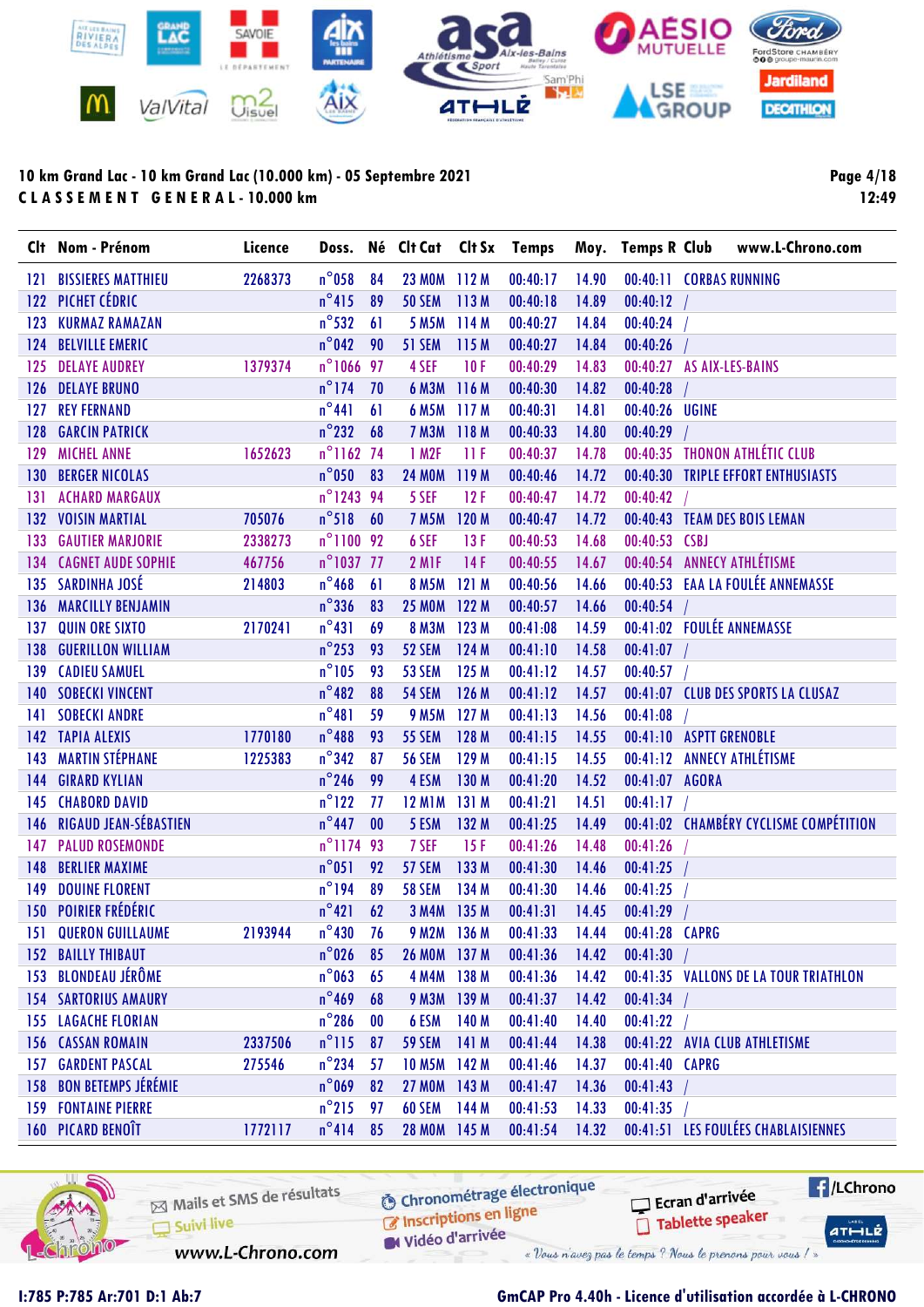

Page 5/18 12:49

|     | Clt Nom - Prénom                        | Licence |                     |     | Doss. Né Clt Cat Clt Sx Temps |       |          |       |               |                              | Moy. Temps R Club www.L-Chrono.com   |
|-----|-----------------------------------------|---------|---------------------|-----|-------------------------------|-------|----------|-------|---------------|------------------------------|--------------------------------------|
| 161 | <b>GERMANAZ BENOIT</b>                  |         | $n^{\circ}240$ 96   |     | 61 SEM                        | 146 M | 00:41:58 | 14.30 |               |                              | 00:41:45 ANNECY RUNNING CLUB         |
| 162 | <b>BANDIERA MYRIAM</b>                  | 1918586 | n°1013 78           |     | 3 M <sub>IF</sub>             | 16F   | 00:42:01 | 14.28 |               | 00:41:55 EA CHAMBERY         |                                      |
| 163 | <b>ROUSSEAU MICKAEL</b>                 |         | $n^{\circ}461$      | 79  | <b>13 M1M</b>                 | 147 M | 00:42:01 | 14.28 |               | 00:41:56 CROSSFIT ELEPHAS    |                                      |
| 164 | <b>DOMINGUEZ EMILIO</b>                 | 1620910 | $n^{\circ}188$      | 05  | 6 CAM                         | 148 M | 00:42:07 | 14.25 |               | 00:42:03 ASA BELLEY          |                                      |
|     | <b>165 SASSARY FULBERT</b>              |         | $n^{\circ}$ 470     | 91  | 62 SEM                        | 149 M | 00:42:08 | 14.24 | 00:42:05      |                              |                                      |
|     | <b>166 WOHLBANG BERNARD</b>             |         | $n^{\circ}522$      | 66  | <b>5 M4M</b>                  | 150 M | 00:42:11 | 14.23 |               | 00:42:08 FREE RUNNER         |                                      |
|     | <b>167 REY GERARD</b>                   | 762292  | $n^{\circ}$ 440     | 58  | 11 M5M 151 M                  |       | 00:42:12 | 14.22 |               | 00:42:11 ASPTT ANNECY        |                                      |
| 168 | <b>WILTGEN GAETAN</b>                   |         | $n^{\circ}521$      | 89  | <b>63 SEM</b>                 | 152 M | 00:42:14 | 14.21 | 00:41:50      |                              |                                      |
|     | 169 MÉRY RENÉ                           | 511430  | $n^{\circ}357$      | 63  | <b>6 M4M</b>                  | 153 M | 00:42:17 | 14.19 |               | 00:42:05 AL VOIRON           |                                      |
| 170 | <b>DOUANNE ANTHONY</b>                  |         | $n^{\circ}$ 193     | 73  | 10 M2M 154 M                  |       | 00:42:20 | 14.18 | 00:41:55      |                              |                                      |
| 171 | <b>LEUILLET VALENTIN</b>                |         | $n^{\circ}312$      | 91  | 64 SEM                        | 155 M | 00:42:25 | 14.15 | 00:42:02      |                              |                                      |
|     | <b>172 PERRISSOUD KEVIN</b>             |         | $n^{\circ}$ 408     | 92  | 65 SEM                        | 156 M | 00:42:37 | 14.08 | 00:42:28      |                              |                                      |
| 173 | <b>DELZARS LAURENT</b>                  | 1207273 | $n^{\circ}$ 177     | 67  | 10 M3M 157 M                  |       | 00:42:38 | 14.07 |               | 00:42:28 ASPTT ANNECY        |                                      |
|     | <b>174 LEFORT VINCENT</b>               |         | $n^{\circ}308$      | 92  | <b>66 SEM</b>                 | 158 M | 00:42:42 | 14.05 | $00:42:37$ /  |                              |                                      |
| 175 | <b>CHAMBRU FABRICE</b>                  |         | $n^{\circ}$ 126     | 74  | 11 M2M                        | 159 M | 00:42:45 | 14.04 | 00:42:41      |                              |                                      |
|     | 176 KOTNI DIMITRI                       |         | $n^{\circ}280$      | 80  | <b>14 M1M</b>                 | 160M  | 00:42:46 | 14.03 | 00:42:30      |                              |                                      |
| 177 | <b>BOURDON FRANCK</b>                   |         | $n^{\circ}$ 079     | 66  | <b>7 M4M</b>                  | 161 M | 00:42:50 | 14.01 | 00:42:38      |                              |                                      |
| 178 | <b>BOUSSOUF HAMID</b>                   |         | $n^{\circ}082$      | 79  | <b>15 M1M</b>                 | 162M  | 00:42:51 | 14.00 | 00:42:40      |                              |                                      |
| 179 | <b>MCHINDA DINE</b>                     |         | $n^{\circ}352$      | 98  | 67 SEM                        | 163 M | 00:43:00 | 13.96 |               | 00:42:54 BOXING CLUBS AIXOIS |                                      |
| 180 | <b>DUPORT FLORIAN</b>                   |         | $n^{\circ}202$      | 87  | <b>68 SEM</b>                 | 164 M | 00:43:00 | 13.96 | 00:42:56      |                              |                                      |
|     | <b>181 VIALARD ROMAIN</b>               |         | $n^{\circ}$ 507     | 84  | <b>29 MOM</b>                 | 165 M | 00:43:01 | 13.95 | 00:42:43      |                              |                                      |
| 182 | <b>EGGER ANNE-MARIE</b>                 |         | n°1082 72           |     | 2 M2F                         | 17F   | 00:43:04 | 13.93 | 00:42:56      |                              |                                      |
|     | <b>183 SOUVIGNET ALEXANDRE</b>          |         | $n^{\circ}$ 484     | -77 | <b>16 M1M</b>                 | 166 M | 00:43:09 | 13.91 | 00:42:53      |                              |                                      |
|     | <b>184 FRAISSE JULIEN</b>               |         | $n^{\circ}221$      | 83  | <b>30 MOM</b>                 | 167 M | 00:43:12 | 13.89 | 00:43:05      |                              |                                      |
| 185 | <b>HESLING ADRIEN</b>                   |         | $n^{\circ}$ 263     | 84  | <b>31 MOM</b>                 | 168 M | 00:43:14 | 13.88 | 00:42:57      |                              |                                      |
|     | <b>186 LACHAMBRE WILLY</b>              |         | $n^{\circ}282$      | 82  | <b>32 MOM</b>                 | 169 M | 00:43:23 | 13.83 | 00:43:06      |                              |                                      |
|     | 187 ?Dossard #1090                      |         | $n^{\circ}1090$     |     | 8 SEF                         | 18F   | 00:43:24 | 13.83 | 00:43:21      |                              |                                      |
| 188 | <b>VERCHERAT THIBAULT</b>               |         | $n^{\circ}$ 503     | 83  | <b>33 MOM</b>                 | 170 M | 00:43:24 | 13.83 | 00:43:13      |                              |                                      |
| 189 | <b>NICOLAS FABRICE</b>                  |         | $n^{\circ}380$      | 67  | 11 M3M                        | 171M  | 00:43:26 | 13.82 | 00:43:16      |                              |                                      |
|     | <b>190 VANHAMME ELISE</b>               |         | n°1248 99           |     | 1 ESF                         | 19F   | 00:43:28 | 13.81 |               |                              | 00:43:19 AIX SAVOIE TRIATHLON        |
|     | <b>191 ARDITO ERIC</b>                  |         | $n^{\circ}$ 022     | 83  | 34 MOM 172 M                  |       | 00:43:29 | 13.80 | 00:43:16      |                              |                                      |
|     | <b>192 PRIMARD NICOLAS</b>              |         | $n^{\circ}$ 428     | 81  | <b>17 M1M</b>                 | 173 M | 00:43:40 | 13.74 | 00:43:22      |                              |                                      |
|     | 193 CUTTAZ ALEXANDRA                    | 1583480 | n°1059 69           |     | 1 M3F                         | 20F   | 00:43:43 | 13.73 |               | 00:43:41 ASPTT ANNECY        |                                      |
|     | <b>194 DOULIEZ JULIEN</b>               |         | $n^{\circ}$ 195     | 84  | <b>35 MOM</b>                 | 174M  | 00:43:45 | 13.71 | 00:43:42      |                              |                                      |
|     | <b>195 PARRAIN LORIS</b>                |         | $n^{\circ}391$      | 97  | 69 SEM                        | 175 M | 00:43:47 | 13.71 | 00:43:42      |                              |                                      |
|     | <b>196 FONTAINE JUSTINE</b>             |         | $n^{\circ}$ 1244 02 |     | 1 JUF                         | 21F   | 00:43:50 | 13.69 |               |                              | 00:43:47 ALLIGATORS ANNECY TRIATHLON |
|     | <b>197 MULLER FRANCOIS</b>              | 2154091 | $n^{\circ}$ 534     | 65  | <b>8 M4M</b>                  | 176 M | 00:43:51 | 13.68 |               | 00:43:34 ASA SAMPHI          |                                      |
|     | <b>198 LEJUEZ CLEMENT</b>               |         | $n^{\circ}310$      | 84  | <b>36 MOM</b>                 | 177M  | 00:43:54 | 13.67 | 00:43:31      |                              |                                      |
|     | <b>199 KALBOUSSI AMINE</b>              |         | $n^{\circ}$ 277     | 91  | 70 SEM                        | 178 M | 00:43:57 | 13.65 |               |                              | 00:43:44 ANNECY RUNNING CLUB         |
|     | <b>200 ALVES RODRIGUES VICTOR MANUE</b> |         | $n^{\circ}018$      | 72  | 12 M2M 179 M                  |       | 00:43:58 | 13.65 | 00:43:53 AVOC |                              |                                      |



Mails et SMS de résultats Suivi live www.L-Chrono.com

**6** Chronométrage électronique

Vidéo d'arrivée

C Inscriptions en ligne

Ecran d'arrivée

« Vous n'avez pas le temps ? Nous le prenons pour vous / »

Tablette speaker

 $H/LChrono$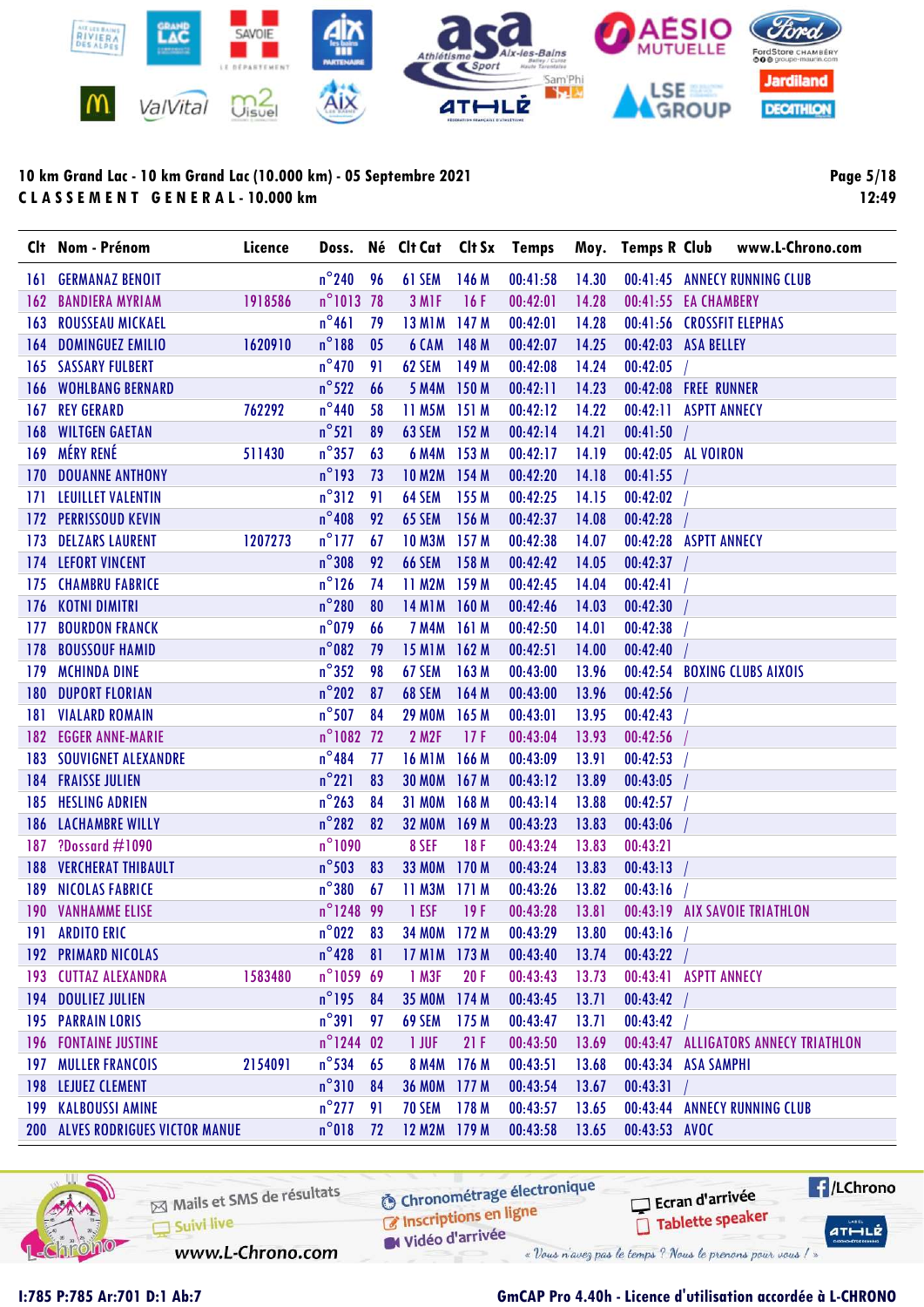

Page 6/18 12:49

| n°112593<br>00:43:59<br>2162856<br>9 SEF<br>22F<br>13.64<br><b>KABANOVA DIANA</b><br>00:43:55 CMI<br>20 I<br><b>BEAUVAIS CÉDRIC</b><br>$n^{\circ}$ 038<br><b>18 M1M</b><br>00:43:59<br>00:43:55<br>78<br>180 M<br>13.64<br>202<br>n°1052 92<br><b>10 SEF</b><br>23F<br>00:44:00<br>13.64<br>00:43:57 AS AIX-LES-BAINS<br><b>CHERITEL AUDREY</b><br>446460<br>203<br>$n^{\circ}$ 037<br><b>BEAUVAIS TIMOTHÉ</b><br>7 CAM<br>00:44:00<br>0 <sub>5</sub><br>181 M<br>13.64<br>00:43:56<br>204<br><b>BOULANGE ERIC</b><br>$n^{\circ}$ 077<br><b>9 M4M</b><br>1962526<br>64<br>182 M<br>00:44:00<br>13.64<br>00:43:55 CAPRG<br>205<br>$n^{\circ}$ 032<br><b>BASTARD ROSSET GAËTAN</b><br><b>19 M1M</b><br>183M<br>00:44:04<br>13.62<br>81<br>00:43:58 SPORT2000 - AU SPORTIF<br>206<br>$n^{\circ}$ 462<br>3 JUM<br>184 M<br>00:44:10<br>00:44:08<br><b>ROUSTAN LOUIS</b><br>02<br>13.59<br>207<br>$n^{\circ}$ 135<br>71 SEM<br>00:44:11<br><b>CHENEAU JEREMY</b><br>92<br>185 M<br>13.58<br>00:44:03<br>208<br>$n^{\circ}$ 056<br>00:44:13<br>00:44:05<br><b>BEVILLARD CHRISTIAN</b><br>65<br><b>10 M4M</b><br>186 M<br>13.57<br>209<br>$n^{\circ}$ 078<br><b>20 M1M</b><br>00:44:13<br>00:43:57<br><b>BOULEBNANE ADEL</b><br>77<br>187 M<br>13.57<br>210<br>$n^{\circ}$ 530<br><b>37 MOM</b><br>188 M<br>00:44:15<br>00:44:01 ASA SAMPHI<br><b>BOUVIER JULIEN</b><br>85<br>13.56<br>211<br>$n^{\circ}$ 225<br>72 SEM<br>00:44:19<br>00:44:08<br>212 FRIOU BILLY<br>92<br>189 M<br>13.54<br><b>SCHRECK CÉDRIC</b><br>$n^{\circ}$ 475<br>73 SEM<br>95<br>00:44:20<br>13.54<br>00:43:57<br>190 M<br>213<br>$n^{\circ}$ 024<br><b>11 M4M</b><br>00:44:21<br><b>BACH LAURENT</b><br>64<br>191 M<br>13.53<br>00:44:16 SYNCHROBUS<br>214<br>$n^{\circ}$ 393<br><b>PASTEAU JEAN-LOUIS</b><br>480530<br>60<br><b>12 M5M</b><br>192 M<br>00:44:21<br>13.53<br>00:44:12 UA MAURIENNE<br>215<br><b>BODIN SÉBASTIEN</b><br>$n^{\circ}$ 064<br>74 SEM<br>00:44:22<br>00:44:12 ASA SAMPHI<br>2146107<br>97<br>193 M<br>13.53<br>216<br>$n^{\circ}$ 226<br><b>FROST ALAIN</b><br><b>12 M4M</b><br>194 M<br>00:44:26<br>00:44:16<br>1563818<br>65<br>13.50<br><b>ASPTT ANNECY</b><br>217<br>n°1104 90<br>11 SEF<br>24F<br>00:44:27<br>00:44:18<br><b>GIBERT AMANDINE</b><br>13.50<br>218<br>$n^{\circ}$ 255<br>99<br>7 ESM<br>00:44:27<br>13.50<br>00:44:13 AGORA<br><b>GUIBET FABRICE</b><br>195 M<br>219<br>$n^{\circ}$ 542<br>75 SEM<br><b>FRASSE FLORENT</b><br>87<br>196 M<br>00:44:28<br>13.50<br>00:44:22<br>220<br>$n^{\circ}$ 066<br><b>13 M2M</b><br>197 <sub>M</sub><br>00:44:31<br>13.48<br>00:44:24 RTR - RUMILLY TRAIL RUNNING<br><b>BOGALHO FRANCISCO</b><br>221<br>76<br>$n^{\circ}$ 473<br>00:44:33<br>00:44:27<br><b>SAVASTANO JEAN YVES</b><br>84<br><b>38 MOM</b><br>198 M<br>13.47<br>222<br>$n^{\circ}307$<br><b>14 M2M</b><br>00:44:36<br><b>LEDUC LAURENT</b><br>76<br>199 M<br>13.46<br>00:44:14 TEAM TRAIL AIX LES BAINS<br>223<br>$n^{\circ}$ 043<br><b>76 SEM</b><br>200 M<br>00:44:39<br>13.44<br>00:44:36 AIX SAVOIE TRIATHLON / NATH'URELLEMENT<br><b>BELVILLE VIVIEN</b><br>96<br>224<br>$n^{\circ}$ 207<br>0 <sub>5</sub><br>8 CAM<br>00:44:41<br>13.43<br><b>FATIGUET ROMAIN</b><br>1680725<br>201 M<br>00:44:37 ASA - BELLEY<br>225<br>n°1027 98<br>00:44:37 LES FLAMMES ATHLÉTIQUES CHAMALIÈRES<br><b>12 SEF</b><br><b>BOUCHARD LISA</b><br>2193061<br>25F<br>00:44:44<br>13.41<br>226<br>$n^{\circ}$ 505<br><b>VERNHOLLES PATRICK</b><br>64<br><b>13 M4M</b><br>202 M<br>00:44:48<br>13.39<br>00:44:43<br>227<br>$n^{\circ}$ 143<br>77 SEM<br>00:44:43<br><b>CLEMENT JONATHAN</b><br>90<br>203 M<br>00:44:49<br>13.39<br>228<br>n°1196 91<br><b>13 SEF</b><br>26F<br><b>ROBERTS-LAW NERYS</b><br>00:44:51<br>13.38<br>00:44:46 EAST SUTHERLAND ATHLETICS CLUB<br>229<br>$n^{\circ}381$ 71<br><b>12 M3M</b><br>204 M<br>00:44:53<br>00:44:41<br>230 NICOUD DAVID<br>13.37<br>$n^{\circ}510$ 92<br><b>VIDONNE NOÉ</b><br>231<br><b>78 SEM</b><br>205 M<br>00:44:58<br>13.34<br>00:44:46 AVOC<br>n°1086 80<br><b>FATIGUET MARTINE</b><br>4 M <sub>IF</sub><br>27F<br>00:45:00<br>00:44:56<br>232<br>13.33<br>$n^{\circ}183$<br>13 M3M<br>206 M<br>00:45:01<br>00:44:55 SYNCHROBUS<br>233 DESFEUX JEAN-FRANÇOIS<br>69<br>13.33<br>$n^{\circ}315$<br>234 LEYRIS LUKAS<br><b>79 SEM</b><br>207 M<br>00:45:01<br>00:44:40<br>96<br>13.33<br>$n^{\circ}$ 524<br><b>80 SEM</b><br>235 ZANARDI NOLWEN<br>98<br>208 M<br>00:45:09<br>13.29<br>00:44:47<br><b>BAILHACHE VICTOR</b> |     | Clt Nom - Prénom | Licence |                 |    | Doss. Né Clt Cat Clt Sx Temps |       |          |       | Moy. Temps R Club | www.L-Chrono.com |
|----------------------------------------------------------------------------------------------------------------------------------------------------------------------------------------------------------------------------------------------------------------------------------------------------------------------------------------------------------------------------------------------------------------------------------------------------------------------------------------------------------------------------------------------------------------------------------------------------------------------------------------------------------------------------------------------------------------------------------------------------------------------------------------------------------------------------------------------------------------------------------------------------------------------------------------------------------------------------------------------------------------------------------------------------------------------------------------------------------------------------------------------------------------------------------------------------------------------------------------------------------------------------------------------------------------------------------------------------------------------------------------------------------------------------------------------------------------------------------------------------------------------------------------------------------------------------------------------------------------------------------------------------------------------------------------------------------------------------------------------------------------------------------------------------------------------------------------------------------------------------------------------------------------------------------------------------------------------------------------------------------------------------------------------------------------------------------------------------------------------------------------------------------------------------------------------------------------------------------------------------------------------------------------------------------------------------------------------------------------------------------------------------------------------------------------------------------------------------------------------------------------------------------------------------------------------------------------------------------------------------------------------------------------------------------------------------------------------------------------------------------------------------------------------------------------------------------------------------------------------------------------------------------------------------------------------------------------------------------------------------------------------------------------------------------------------------------------------------------------------------------------------------------------------------------------------------------------------------------------------------------------------------------------------------------------------------------------------------------------------------------------------------------------------------------------------------------------------------------------------------------------------------------------------------------------------------------------------------------------------------------------------------------------------------------------------------------------------------------------------------------------------------------------------------------------------------------------------------------------------------------------------------------------------------------------------------------------------------------------------------------------------------------------------------------------------------------------------------------------------------------------------------------------------------------------------------------------------------------------------------------------------------------------------------------------------------------------------------------------------------------------------------------------------------------------------------------------------------------------|-----|------------------|---------|-----------------|----|-------------------------------|-------|----------|-------|-------------------|------------------|
|                                                                                                                                                                                                                                                                                                                                                                                                                                                                                                                                                                                                                                                                                                                                                                                                                                                                                                                                                                                                                                                                                                                                                                                                                                                                                                                                                                                                                                                                                                                                                                                                                                                                                                                                                                                                                                                                                                                                                                                                                                                                                                                                                                                                                                                                                                                                                                                                                                                                                                                                                                                                                                                                                                                                                                                                                                                                                                                                                                                                                                                                                                                                                                                                                                                                                                                                                                                                                                                                                                                                                                                                                                                                                                                                                                                                                                                                                                                                                                                                                                                                                                                                                                                                                                                                                                                                                                                                                                                                                        |     |                  |         |                 |    |                               |       |          |       |                   |                  |
|                                                                                                                                                                                                                                                                                                                                                                                                                                                                                                                                                                                                                                                                                                                                                                                                                                                                                                                                                                                                                                                                                                                                                                                                                                                                                                                                                                                                                                                                                                                                                                                                                                                                                                                                                                                                                                                                                                                                                                                                                                                                                                                                                                                                                                                                                                                                                                                                                                                                                                                                                                                                                                                                                                                                                                                                                                                                                                                                                                                                                                                                                                                                                                                                                                                                                                                                                                                                                                                                                                                                                                                                                                                                                                                                                                                                                                                                                                                                                                                                                                                                                                                                                                                                                                                                                                                                                                                                                                                                                        |     |                  |         |                 |    |                               |       |          |       |                   |                  |
|                                                                                                                                                                                                                                                                                                                                                                                                                                                                                                                                                                                                                                                                                                                                                                                                                                                                                                                                                                                                                                                                                                                                                                                                                                                                                                                                                                                                                                                                                                                                                                                                                                                                                                                                                                                                                                                                                                                                                                                                                                                                                                                                                                                                                                                                                                                                                                                                                                                                                                                                                                                                                                                                                                                                                                                                                                                                                                                                                                                                                                                                                                                                                                                                                                                                                                                                                                                                                                                                                                                                                                                                                                                                                                                                                                                                                                                                                                                                                                                                                                                                                                                                                                                                                                                                                                                                                                                                                                                                                        |     |                  |         |                 |    |                               |       |          |       |                   |                  |
|                                                                                                                                                                                                                                                                                                                                                                                                                                                                                                                                                                                                                                                                                                                                                                                                                                                                                                                                                                                                                                                                                                                                                                                                                                                                                                                                                                                                                                                                                                                                                                                                                                                                                                                                                                                                                                                                                                                                                                                                                                                                                                                                                                                                                                                                                                                                                                                                                                                                                                                                                                                                                                                                                                                                                                                                                                                                                                                                                                                                                                                                                                                                                                                                                                                                                                                                                                                                                                                                                                                                                                                                                                                                                                                                                                                                                                                                                                                                                                                                                                                                                                                                                                                                                                                                                                                                                                                                                                                                                        |     |                  |         |                 |    |                               |       |          |       |                   |                  |
|                                                                                                                                                                                                                                                                                                                                                                                                                                                                                                                                                                                                                                                                                                                                                                                                                                                                                                                                                                                                                                                                                                                                                                                                                                                                                                                                                                                                                                                                                                                                                                                                                                                                                                                                                                                                                                                                                                                                                                                                                                                                                                                                                                                                                                                                                                                                                                                                                                                                                                                                                                                                                                                                                                                                                                                                                                                                                                                                                                                                                                                                                                                                                                                                                                                                                                                                                                                                                                                                                                                                                                                                                                                                                                                                                                                                                                                                                                                                                                                                                                                                                                                                                                                                                                                                                                                                                                                                                                                                                        |     |                  |         |                 |    |                               |       |          |       |                   |                  |
|                                                                                                                                                                                                                                                                                                                                                                                                                                                                                                                                                                                                                                                                                                                                                                                                                                                                                                                                                                                                                                                                                                                                                                                                                                                                                                                                                                                                                                                                                                                                                                                                                                                                                                                                                                                                                                                                                                                                                                                                                                                                                                                                                                                                                                                                                                                                                                                                                                                                                                                                                                                                                                                                                                                                                                                                                                                                                                                                                                                                                                                                                                                                                                                                                                                                                                                                                                                                                                                                                                                                                                                                                                                                                                                                                                                                                                                                                                                                                                                                                                                                                                                                                                                                                                                                                                                                                                                                                                                                                        |     |                  |         |                 |    |                               |       |          |       |                   |                  |
|                                                                                                                                                                                                                                                                                                                                                                                                                                                                                                                                                                                                                                                                                                                                                                                                                                                                                                                                                                                                                                                                                                                                                                                                                                                                                                                                                                                                                                                                                                                                                                                                                                                                                                                                                                                                                                                                                                                                                                                                                                                                                                                                                                                                                                                                                                                                                                                                                                                                                                                                                                                                                                                                                                                                                                                                                                                                                                                                                                                                                                                                                                                                                                                                                                                                                                                                                                                                                                                                                                                                                                                                                                                                                                                                                                                                                                                                                                                                                                                                                                                                                                                                                                                                                                                                                                                                                                                                                                                                                        |     |                  |         |                 |    |                               |       |          |       |                   |                  |
|                                                                                                                                                                                                                                                                                                                                                                                                                                                                                                                                                                                                                                                                                                                                                                                                                                                                                                                                                                                                                                                                                                                                                                                                                                                                                                                                                                                                                                                                                                                                                                                                                                                                                                                                                                                                                                                                                                                                                                                                                                                                                                                                                                                                                                                                                                                                                                                                                                                                                                                                                                                                                                                                                                                                                                                                                                                                                                                                                                                                                                                                                                                                                                                                                                                                                                                                                                                                                                                                                                                                                                                                                                                                                                                                                                                                                                                                                                                                                                                                                                                                                                                                                                                                                                                                                                                                                                                                                                                                                        |     |                  |         |                 |    |                               |       |          |       |                   |                  |
|                                                                                                                                                                                                                                                                                                                                                                                                                                                                                                                                                                                                                                                                                                                                                                                                                                                                                                                                                                                                                                                                                                                                                                                                                                                                                                                                                                                                                                                                                                                                                                                                                                                                                                                                                                                                                                                                                                                                                                                                                                                                                                                                                                                                                                                                                                                                                                                                                                                                                                                                                                                                                                                                                                                                                                                                                                                                                                                                                                                                                                                                                                                                                                                                                                                                                                                                                                                                                                                                                                                                                                                                                                                                                                                                                                                                                                                                                                                                                                                                                                                                                                                                                                                                                                                                                                                                                                                                                                                                                        |     |                  |         |                 |    |                               |       |          |       |                   |                  |
|                                                                                                                                                                                                                                                                                                                                                                                                                                                                                                                                                                                                                                                                                                                                                                                                                                                                                                                                                                                                                                                                                                                                                                                                                                                                                                                                                                                                                                                                                                                                                                                                                                                                                                                                                                                                                                                                                                                                                                                                                                                                                                                                                                                                                                                                                                                                                                                                                                                                                                                                                                                                                                                                                                                                                                                                                                                                                                                                                                                                                                                                                                                                                                                                                                                                                                                                                                                                                                                                                                                                                                                                                                                                                                                                                                                                                                                                                                                                                                                                                                                                                                                                                                                                                                                                                                                                                                                                                                                                                        |     |                  |         |                 |    |                               |       |          |       |                   |                  |
|                                                                                                                                                                                                                                                                                                                                                                                                                                                                                                                                                                                                                                                                                                                                                                                                                                                                                                                                                                                                                                                                                                                                                                                                                                                                                                                                                                                                                                                                                                                                                                                                                                                                                                                                                                                                                                                                                                                                                                                                                                                                                                                                                                                                                                                                                                                                                                                                                                                                                                                                                                                                                                                                                                                                                                                                                                                                                                                                                                                                                                                                                                                                                                                                                                                                                                                                                                                                                                                                                                                                                                                                                                                                                                                                                                                                                                                                                                                                                                                                                                                                                                                                                                                                                                                                                                                                                                                                                                                                                        |     |                  |         |                 |    |                               |       |          |       |                   |                  |
|                                                                                                                                                                                                                                                                                                                                                                                                                                                                                                                                                                                                                                                                                                                                                                                                                                                                                                                                                                                                                                                                                                                                                                                                                                                                                                                                                                                                                                                                                                                                                                                                                                                                                                                                                                                                                                                                                                                                                                                                                                                                                                                                                                                                                                                                                                                                                                                                                                                                                                                                                                                                                                                                                                                                                                                                                                                                                                                                                                                                                                                                                                                                                                                                                                                                                                                                                                                                                                                                                                                                                                                                                                                                                                                                                                                                                                                                                                                                                                                                                                                                                                                                                                                                                                                                                                                                                                                                                                                                                        |     |                  |         |                 |    |                               |       |          |       |                   |                  |
|                                                                                                                                                                                                                                                                                                                                                                                                                                                                                                                                                                                                                                                                                                                                                                                                                                                                                                                                                                                                                                                                                                                                                                                                                                                                                                                                                                                                                                                                                                                                                                                                                                                                                                                                                                                                                                                                                                                                                                                                                                                                                                                                                                                                                                                                                                                                                                                                                                                                                                                                                                                                                                                                                                                                                                                                                                                                                                                                                                                                                                                                                                                                                                                                                                                                                                                                                                                                                                                                                                                                                                                                                                                                                                                                                                                                                                                                                                                                                                                                                                                                                                                                                                                                                                                                                                                                                                                                                                                                                        |     |                  |         |                 |    |                               |       |          |       |                   |                  |
|                                                                                                                                                                                                                                                                                                                                                                                                                                                                                                                                                                                                                                                                                                                                                                                                                                                                                                                                                                                                                                                                                                                                                                                                                                                                                                                                                                                                                                                                                                                                                                                                                                                                                                                                                                                                                                                                                                                                                                                                                                                                                                                                                                                                                                                                                                                                                                                                                                                                                                                                                                                                                                                                                                                                                                                                                                                                                                                                                                                                                                                                                                                                                                                                                                                                                                                                                                                                                                                                                                                                                                                                                                                                                                                                                                                                                                                                                                                                                                                                                                                                                                                                                                                                                                                                                                                                                                                                                                                                                        |     |                  |         |                 |    |                               |       |          |       |                   |                  |
|                                                                                                                                                                                                                                                                                                                                                                                                                                                                                                                                                                                                                                                                                                                                                                                                                                                                                                                                                                                                                                                                                                                                                                                                                                                                                                                                                                                                                                                                                                                                                                                                                                                                                                                                                                                                                                                                                                                                                                                                                                                                                                                                                                                                                                                                                                                                                                                                                                                                                                                                                                                                                                                                                                                                                                                                                                                                                                                                                                                                                                                                                                                                                                                                                                                                                                                                                                                                                                                                                                                                                                                                                                                                                                                                                                                                                                                                                                                                                                                                                                                                                                                                                                                                                                                                                                                                                                                                                                                                                        |     |                  |         |                 |    |                               |       |          |       |                   |                  |
|                                                                                                                                                                                                                                                                                                                                                                                                                                                                                                                                                                                                                                                                                                                                                                                                                                                                                                                                                                                                                                                                                                                                                                                                                                                                                                                                                                                                                                                                                                                                                                                                                                                                                                                                                                                                                                                                                                                                                                                                                                                                                                                                                                                                                                                                                                                                                                                                                                                                                                                                                                                                                                                                                                                                                                                                                                                                                                                                                                                                                                                                                                                                                                                                                                                                                                                                                                                                                                                                                                                                                                                                                                                                                                                                                                                                                                                                                                                                                                                                                                                                                                                                                                                                                                                                                                                                                                                                                                                                                        |     |                  |         |                 |    |                               |       |          |       |                   |                  |
|                                                                                                                                                                                                                                                                                                                                                                                                                                                                                                                                                                                                                                                                                                                                                                                                                                                                                                                                                                                                                                                                                                                                                                                                                                                                                                                                                                                                                                                                                                                                                                                                                                                                                                                                                                                                                                                                                                                                                                                                                                                                                                                                                                                                                                                                                                                                                                                                                                                                                                                                                                                                                                                                                                                                                                                                                                                                                                                                                                                                                                                                                                                                                                                                                                                                                                                                                                                                                                                                                                                                                                                                                                                                                                                                                                                                                                                                                                                                                                                                                                                                                                                                                                                                                                                                                                                                                                                                                                                                                        |     |                  |         |                 |    |                               |       |          |       |                   |                  |
|                                                                                                                                                                                                                                                                                                                                                                                                                                                                                                                                                                                                                                                                                                                                                                                                                                                                                                                                                                                                                                                                                                                                                                                                                                                                                                                                                                                                                                                                                                                                                                                                                                                                                                                                                                                                                                                                                                                                                                                                                                                                                                                                                                                                                                                                                                                                                                                                                                                                                                                                                                                                                                                                                                                                                                                                                                                                                                                                                                                                                                                                                                                                                                                                                                                                                                                                                                                                                                                                                                                                                                                                                                                                                                                                                                                                                                                                                                                                                                                                                                                                                                                                                                                                                                                                                                                                                                                                                                                                                        |     |                  |         |                 |    |                               |       |          |       |                   |                  |
|                                                                                                                                                                                                                                                                                                                                                                                                                                                                                                                                                                                                                                                                                                                                                                                                                                                                                                                                                                                                                                                                                                                                                                                                                                                                                                                                                                                                                                                                                                                                                                                                                                                                                                                                                                                                                                                                                                                                                                                                                                                                                                                                                                                                                                                                                                                                                                                                                                                                                                                                                                                                                                                                                                                                                                                                                                                                                                                                                                                                                                                                                                                                                                                                                                                                                                                                                                                                                                                                                                                                                                                                                                                                                                                                                                                                                                                                                                                                                                                                                                                                                                                                                                                                                                                                                                                                                                                                                                                                                        |     |                  |         |                 |    |                               |       |          |       |                   |                  |
|                                                                                                                                                                                                                                                                                                                                                                                                                                                                                                                                                                                                                                                                                                                                                                                                                                                                                                                                                                                                                                                                                                                                                                                                                                                                                                                                                                                                                                                                                                                                                                                                                                                                                                                                                                                                                                                                                                                                                                                                                                                                                                                                                                                                                                                                                                                                                                                                                                                                                                                                                                                                                                                                                                                                                                                                                                                                                                                                                                                                                                                                                                                                                                                                                                                                                                                                                                                                                                                                                                                                                                                                                                                                                                                                                                                                                                                                                                                                                                                                                                                                                                                                                                                                                                                                                                                                                                                                                                                                                        |     |                  |         |                 |    |                               |       |          |       |                   |                  |
|                                                                                                                                                                                                                                                                                                                                                                                                                                                                                                                                                                                                                                                                                                                                                                                                                                                                                                                                                                                                                                                                                                                                                                                                                                                                                                                                                                                                                                                                                                                                                                                                                                                                                                                                                                                                                                                                                                                                                                                                                                                                                                                                                                                                                                                                                                                                                                                                                                                                                                                                                                                                                                                                                                                                                                                                                                                                                                                                                                                                                                                                                                                                                                                                                                                                                                                                                                                                                                                                                                                                                                                                                                                                                                                                                                                                                                                                                                                                                                                                                                                                                                                                                                                                                                                                                                                                                                                                                                                                                        |     |                  |         |                 |    |                               |       |          |       |                   |                  |
|                                                                                                                                                                                                                                                                                                                                                                                                                                                                                                                                                                                                                                                                                                                                                                                                                                                                                                                                                                                                                                                                                                                                                                                                                                                                                                                                                                                                                                                                                                                                                                                                                                                                                                                                                                                                                                                                                                                                                                                                                                                                                                                                                                                                                                                                                                                                                                                                                                                                                                                                                                                                                                                                                                                                                                                                                                                                                                                                                                                                                                                                                                                                                                                                                                                                                                                                                                                                                                                                                                                                                                                                                                                                                                                                                                                                                                                                                                                                                                                                                                                                                                                                                                                                                                                                                                                                                                                                                                                                                        |     |                  |         |                 |    |                               |       |          |       |                   |                  |
|                                                                                                                                                                                                                                                                                                                                                                                                                                                                                                                                                                                                                                                                                                                                                                                                                                                                                                                                                                                                                                                                                                                                                                                                                                                                                                                                                                                                                                                                                                                                                                                                                                                                                                                                                                                                                                                                                                                                                                                                                                                                                                                                                                                                                                                                                                                                                                                                                                                                                                                                                                                                                                                                                                                                                                                                                                                                                                                                                                                                                                                                                                                                                                                                                                                                                                                                                                                                                                                                                                                                                                                                                                                                                                                                                                                                                                                                                                                                                                                                                                                                                                                                                                                                                                                                                                                                                                                                                                                                                        |     |                  |         |                 |    |                               |       |          |       |                   |                  |
|                                                                                                                                                                                                                                                                                                                                                                                                                                                                                                                                                                                                                                                                                                                                                                                                                                                                                                                                                                                                                                                                                                                                                                                                                                                                                                                                                                                                                                                                                                                                                                                                                                                                                                                                                                                                                                                                                                                                                                                                                                                                                                                                                                                                                                                                                                                                                                                                                                                                                                                                                                                                                                                                                                                                                                                                                                                                                                                                                                                                                                                                                                                                                                                                                                                                                                                                                                                                                                                                                                                                                                                                                                                                                                                                                                                                                                                                                                                                                                                                                                                                                                                                                                                                                                                                                                                                                                                                                                                                                        |     |                  |         |                 |    |                               |       |          |       |                   |                  |
|                                                                                                                                                                                                                                                                                                                                                                                                                                                                                                                                                                                                                                                                                                                                                                                                                                                                                                                                                                                                                                                                                                                                                                                                                                                                                                                                                                                                                                                                                                                                                                                                                                                                                                                                                                                                                                                                                                                                                                                                                                                                                                                                                                                                                                                                                                                                                                                                                                                                                                                                                                                                                                                                                                                                                                                                                                                                                                                                                                                                                                                                                                                                                                                                                                                                                                                                                                                                                                                                                                                                                                                                                                                                                                                                                                                                                                                                                                                                                                                                                                                                                                                                                                                                                                                                                                                                                                                                                                                                                        |     |                  |         |                 |    |                               |       |          |       |                   |                  |
|                                                                                                                                                                                                                                                                                                                                                                                                                                                                                                                                                                                                                                                                                                                                                                                                                                                                                                                                                                                                                                                                                                                                                                                                                                                                                                                                                                                                                                                                                                                                                                                                                                                                                                                                                                                                                                                                                                                                                                                                                                                                                                                                                                                                                                                                                                                                                                                                                                                                                                                                                                                                                                                                                                                                                                                                                                                                                                                                                                                                                                                                                                                                                                                                                                                                                                                                                                                                                                                                                                                                                                                                                                                                                                                                                                                                                                                                                                                                                                                                                                                                                                                                                                                                                                                                                                                                                                                                                                                                                        |     |                  |         |                 |    |                               |       |          |       |                   |                  |
|                                                                                                                                                                                                                                                                                                                                                                                                                                                                                                                                                                                                                                                                                                                                                                                                                                                                                                                                                                                                                                                                                                                                                                                                                                                                                                                                                                                                                                                                                                                                                                                                                                                                                                                                                                                                                                                                                                                                                                                                                                                                                                                                                                                                                                                                                                                                                                                                                                                                                                                                                                                                                                                                                                                                                                                                                                                                                                                                                                                                                                                                                                                                                                                                                                                                                                                                                                                                                                                                                                                                                                                                                                                                                                                                                                                                                                                                                                                                                                                                                                                                                                                                                                                                                                                                                                                                                                                                                                                                                        |     |                  |         |                 |    |                               |       |          |       |                   |                  |
|                                                                                                                                                                                                                                                                                                                                                                                                                                                                                                                                                                                                                                                                                                                                                                                                                                                                                                                                                                                                                                                                                                                                                                                                                                                                                                                                                                                                                                                                                                                                                                                                                                                                                                                                                                                                                                                                                                                                                                                                                                                                                                                                                                                                                                                                                                                                                                                                                                                                                                                                                                                                                                                                                                                                                                                                                                                                                                                                                                                                                                                                                                                                                                                                                                                                                                                                                                                                                                                                                                                                                                                                                                                                                                                                                                                                                                                                                                                                                                                                                                                                                                                                                                                                                                                                                                                                                                                                                                                                                        |     |                  |         |                 |    |                               |       |          |       |                   |                  |
|                                                                                                                                                                                                                                                                                                                                                                                                                                                                                                                                                                                                                                                                                                                                                                                                                                                                                                                                                                                                                                                                                                                                                                                                                                                                                                                                                                                                                                                                                                                                                                                                                                                                                                                                                                                                                                                                                                                                                                                                                                                                                                                                                                                                                                                                                                                                                                                                                                                                                                                                                                                                                                                                                                                                                                                                                                                                                                                                                                                                                                                                                                                                                                                                                                                                                                                                                                                                                                                                                                                                                                                                                                                                                                                                                                                                                                                                                                                                                                                                                                                                                                                                                                                                                                                                                                                                                                                                                                                                                        |     |                  |         |                 |    |                               |       |          |       |                   |                  |
|                                                                                                                                                                                                                                                                                                                                                                                                                                                                                                                                                                                                                                                                                                                                                                                                                                                                                                                                                                                                                                                                                                                                                                                                                                                                                                                                                                                                                                                                                                                                                                                                                                                                                                                                                                                                                                                                                                                                                                                                                                                                                                                                                                                                                                                                                                                                                                                                                                                                                                                                                                                                                                                                                                                                                                                                                                                                                                                                                                                                                                                                                                                                                                                                                                                                                                                                                                                                                                                                                                                                                                                                                                                                                                                                                                                                                                                                                                                                                                                                                                                                                                                                                                                                                                                                                                                                                                                                                                                                                        |     |                  |         |                 |    |                               |       |          |       |                   |                  |
|                                                                                                                                                                                                                                                                                                                                                                                                                                                                                                                                                                                                                                                                                                                                                                                                                                                                                                                                                                                                                                                                                                                                                                                                                                                                                                                                                                                                                                                                                                                                                                                                                                                                                                                                                                                                                                                                                                                                                                                                                                                                                                                                                                                                                                                                                                                                                                                                                                                                                                                                                                                                                                                                                                                                                                                                                                                                                                                                                                                                                                                                                                                                                                                                                                                                                                                                                                                                                                                                                                                                                                                                                                                                                                                                                                                                                                                                                                                                                                                                                                                                                                                                                                                                                                                                                                                                                                                                                                                                                        |     |                  |         |                 |    |                               |       |          |       |                   |                  |
|                                                                                                                                                                                                                                                                                                                                                                                                                                                                                                                                                                                                                                                                                                                                                                                                                                                                                                                                                                                                                                                                                                                                                                                                                                                                                                                                                                                                                                                                                                                                                                                                                                                                                                                                                                                                                                                                                                                                                                                                                                                                                                                                                                                                                                                                                                                                                                                                                                                                                                                                                                                                                                                                                                                                                                                                                                                                                                                                                                                                                                                                                                                                                                                                                                                                                                                                                                                                                                                                                                                                                                                                                                                                                                                                                                                                                                                                                                                                                                                                                                                                                                                                                                                                                                                                                                                                                                                                                                                                                        |     |                  |         |                 |    |                               |       |          |       |                   |                  |
|                                                                                                                                                                                                                                                                                                                                                                                                                                                                                                                                                                                                                                                                                                                                                                                                                                                                                                                                                                                                                                                                                                                                                                                                                                                                                                                                                                                                                                                                                                                                                                                                                                                                                                                                                                                                                                                                                                                                                                                                                                                                                                                                                                                                                                                                                                                                                                                                                                                                                                                                                                                                                                                                                                                                                                                                                                                                                                                                                                                                                                                                                                                                                                                                                                                                                                                                                                                                                                                                                                                                                                                                                                                                                                                                                                                                                                                                                                                                                                                                                                                                                                                                                                                                                                                                                                                                                                                                                                                                                        |     |                  |         |                 |    |                               |       |          |       |                   |                  |
|                                                                                                                                                                                                                                                                                                                                                                                                                                                                                                                                                                                                                                                                                                                                                                                                                                                                                                                                                                                                                                                                                                                                                                                                                                                                                                                                                                                                                                                                                                                                                                                                                                                                                                                                                                                                                                                                                                                                                                                                                                                                                                                                                                                                                                                                                                                                                                                                                                                                                                                                                                                                                                                                                                                                                                                                                                                                                                                                                                                                                                                                                                                                                                                                                                                                                                                                                                                                                                                                                                                                                                                                                                                                                                                                                                                                                                                                                                                                                                                                                                                                                                                                                                                                                                                                                                                                                                                                                                                                                        |     |                  |         |                 |    |                               |       |          |       |                   |                  |
|                                                                                                                                                                                                                                                                                                                                                                                                                                                                                                                                                                                                                                                                                                                                                                                                                                                                                                                                                                                                                                                                                                                                                                                                                                                                                                                                                                                                                                                                                                                                                                                                                                                                                                                                                                                                                                                                                                                                                                                                                                                                                                                                                                                                                                                                                                                                                                                                                                                                                                                                                                                                                                                                                                                                                                                                                                                                                                                                                                                                                                                                                                                                                                                                                                                                                                                                                                                                                                                                                                                                                                                                                                                                                                                                                                                                                                                                                                                                                                                                                                                                                                                                                                                                                                                                                                                                                                                                                                                                                        |     |                  |         |                 |    |                               |       |          |       |                   |                  |
|                                                                                                                                                                                                                                                                                                                                                                                                                                                                                                                                                                                                                                                                                                                                                                                                                                                                                                                                                                                                                                                                                                                                                                                                                                                                                                                                                                                                                                                                                                                                                                                                                                                                                                                                                                                                                                                                                                                                                                                                                                                                                                                                                                                                                                                                                                                                                                                                                                                                                                                                                                                                                                                                                                                                                                                                                                                                                                                                                                                                                                                                                                                                                                                                                                                                                                                                                                                                                                                                                                                                                                                                                                                                                                                                                                                                                                                                                                                                                                                                                                                                                                                                                                                                                                                                                                                                                                                                                                                                                        | 236 |                  |         | $n^{\circ}$ 025 | 95 | 81 SEM                        | 209 M | 00:45:10 | 13.29 | 00:44:52          |                  |
| $n^{\circ}091$<br><b>BROSSET NICOLAS</b><br>39 MOM 210 M<br>00:45:10<br>00:44:57<br>82<br>13.29<br>237                                                                                                                                                                                                                                                                                                                                                                                                                                                                                                                                                                                                                                                                                                                                                                                                                                                                                                                                                                                                                                                                                                                                                                                                                                                                                                                                                                                                                                                                                                                                                                                                                                                                                                                                                                                                                                                                                                                                                                                                                                                                                                                                                                                                                                                                                                                                                                                                                                                                                                                                                                                                                                                                                                                                                                                                                                                                                                                                                                                                                                                                                                                                                                                                                                                                                                                                                                                                                                                                                                                                                                                                                                                                                                                                                                                                                                                                                                                                                                                                                                                                                                                                                                                                                                                                                                                                                                                 |     |                  |         |                 |    |                               |       |          |       |                   |                  |
| LUYS GRÉGORY<br>$n^{\circ}321$<br>238<br>2240315<br>21 MIM 211 M<br>00:45:17<br>00:45:07 ASA SAMPHI<br>13.25<br>77                                                                                                                                                                                                                                                                                                                                                                                                                                                                                                                                                                                                                                                                                                                                                                                                                                                                                                                                                                                                                                                                                                                                                                                                                                                                                                                                                                                                                                                                                                                                                                                                                                                                                                                                                                                                                                                                                                                                                                                                                                                                                                                                                                                                                                                                                                                                                                                                                                                                                                                                                                                                                                                                                                                                                                                                                                                                                                                                                                                                                                                                                                                                                                                                                                                                                                                                                                                                                                                                                                                                                                                                                                                                                                                                                                                                                                                                                                                                                                                                                                                                                                                                                                                                                                                                                                                                                                     |     |                  |         |                 |    |                               |       |          |       |                   |                  |
| $n^{\circ}531$<br>239 ROULLEAU OLIVIER<br>15 M2M 212 M<br>00:45:18<br>00:45:00<br>75<br>13.25                                                                                                                                                                                                                                                                                                                                                                                                                                                                                                                                                                                                                                                                                                                                                                                                                                                                                                                                                                                                                                                                                                                                                                                                                                                                                                                                                                                                                                                                                                                                                                                                                                                                                                                                                                                                                                                                                                                                                                                                                                                                                                                                                                                                                                                                                                                                                                                                                                                                                                                                                                                                                                                                                                                                                                                                                                                                                                                                                                                                                                                                                                                                                                                                                                                                                                                                                                                                                                                                                                                                                                                                                                                                                                                                                                                                                                                                                                                                                                                                                                                                                                                                                                                                                                                                                                                                                                                          |     |                  |         |                 |    |                               |       |          |       |                   |                  |
| $n^{\circ}292$ 65<br>240 LAPORTE JEAN-FRANÇOIS<br>14 M4M 213 M<br>00:45:23<br>13.22<br>00:45:21                                                                                                                                                                                                                                                                                                                                                                                                                                                                                                                                                                                                                                                                                                                                                                                                                                                                                                                                                                                                                                                                                                                                                                                                                                                                                                                                                                                                                                                                                                                                                                                                                                                                                                                                                                                                                                                                                                                                                                                                                                                                                                                                                                                                                                                                                                                                                                                                                                                                                                                                                                                                                                                                                                                                                                                                                                                                                                                                                                                                                                                                                                                                                                                                                                                                                                                                                                                                                                                                                                                                                                                                                                                                                                                                                                                                                                                                                                                                                                                                                                                                                                                                                                                                                                                                                                                                                                                        |     |                  |         |                 |    |                               |       |          |       |                   |                  |



Mails et SMS de résultats Suivi live

**6** Chronométrage électronique

Vidéo d'arrivée « Vous n'avez pas le temps ? Nous le prenons pour vous / »

C Inscriptions en ligne

 $H/LChrono$ Ecran d'arrivée Tablette speaker  $ATHLE$ 

www.L-Chrono.com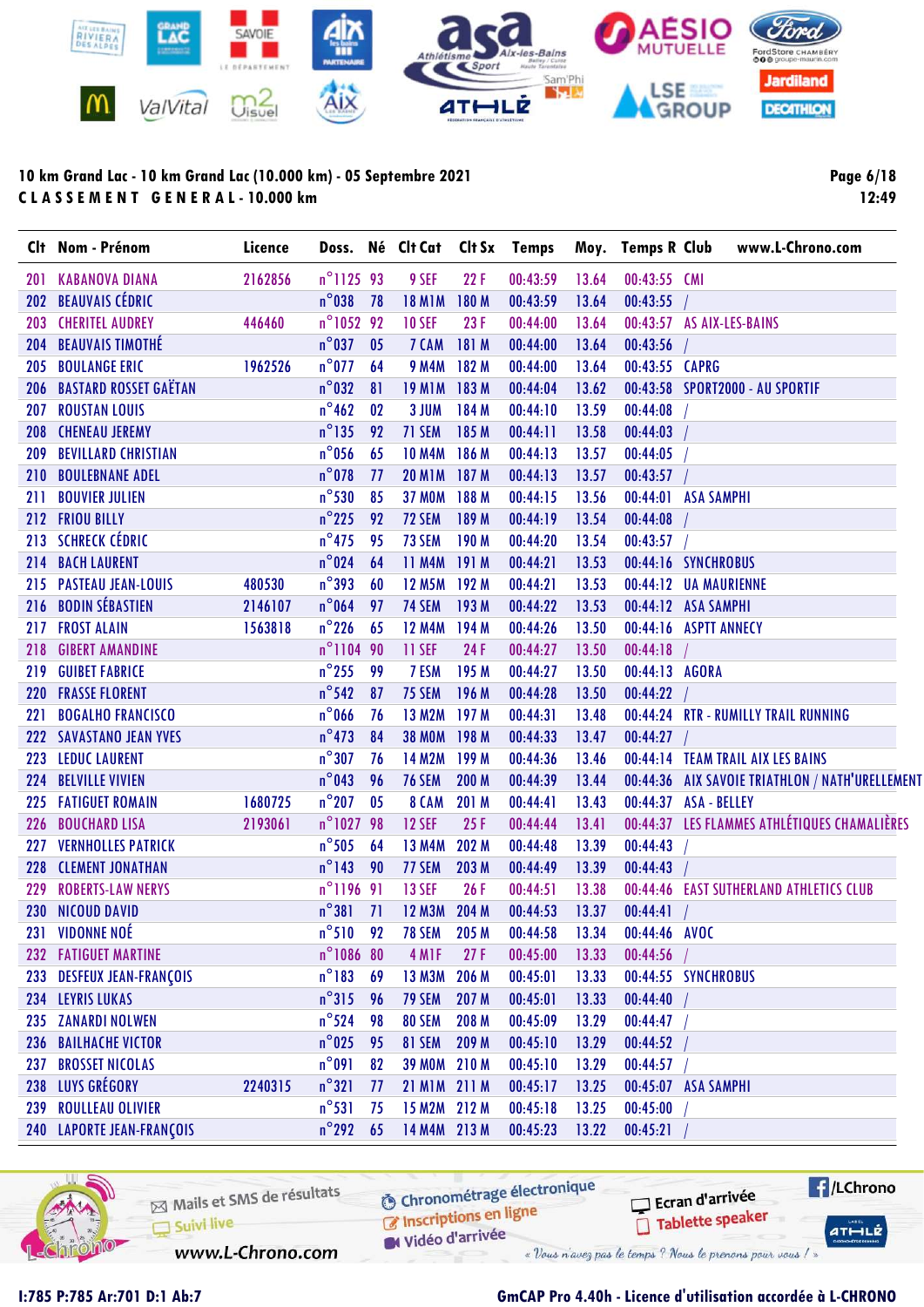

Page 7/18 12:49

|     | Clt Nom - Prénom             | Licence |                   |    | Doss. Né Clt Cat Clt Sx Temps |       |          |       |                | Moy. Temps R Club www.L-Chrono.com  |
|-----|------------------------------|---------|-------------------|----|-------------------------------|-------|----------|-------|----------------|-------------------------------------|
| 241 | <b>ROCHE DIMITRI</b>         |         | $n^{\circ}$ 450   | 01 | 8 ESM                         | 214 M | 00:45:26 | 13.21 | 00:45:14       |                                     |
| 242 | <b>ROULAND DAVID</b>         |         | $n^{\circ}$ 460   | 72 | 16 M2M 215 M                  |       | 00:45:26 | 13.21 | 00:45:17       |                                     |
|     | 243 CORBIERES SERGE          |         | $n^{\circ}$ 153   | 57 | <b>13 M5M</b>                 | 216 M | 00:45:29 | 13.20 |                | 00:45:13 ALBENS CLUB PÉDESTRE       |
| 244 | <b>DECHAUMET CHRISTOPHE</b>  |         | $n^{\circ}$ 170   | 77 | 22 M1M 217 M                  |       | 00:45:29 | 13.19 | 00:45:20       |                                     |
| 245 | <b>GUINOT ALEXANDRE</b>      |         | $n^{\circ}$ 257   | 89 | 82 SEM                        | 218 M | 00:45:33 | 13.18 | 00:45:16       |                                     |
|     | 246 BARTHÉLÉMY CLAUDE        |         | $n^{\circ}031$    | 78 | <b>23 M1M</b>                 | 219 M | 00:45:35 | 13.17 | 00:45:22       |                                     |
|     | 247 SARDINHA ALBERTO         | 471357  | $n^{\circ}467$    | 70 | 14 M3M 220 M                  |       | 00:45:38 | 13.15 |                | 00:45:36 LES FOULÉES CHABLAISIENNES |
| 248 | <b>DOBERVA LAURENT</b>       |         | $n^{\circ}187$    | 66 | <b>15 M4M</b>                 | 221 M | 00:45:38 | 13.15 | 00:45:36       |                                     |
|     | <b>249 PROVENT SEBASTIEN</b> |         | $n^{\circ}$ 429   | 83 | <b>40 MOM</b>                 | 222 M | 00:45:41 | 13.14 | 00:45:28       |                                     |
| 250 | <b>ANANI MAXIME</b>          |         | $n^{\circ}019$    | 90 | 83 SEM                        | 223 M | 00:45:41 | 13.13 | 00:45:08       |                                     |
| 251 | <b>DRAVET AMANDINE</b>       |         | $n^{\circ}$ 1075  | 86 | <b>5 MOF</b>                  | 28F   | 00:45:42 | 13.13 |                | 00:45:39 RUNNING YOGIS              |
|     | 252 PERKINS ADRIAN           |         | $n^{\circ}$ 407   | 54 | 1 M6M                         | 224 M | 00:45:42 | 13.13 | 00:45:40       |                                     |
| 253 | <b>BRUNEAUX PASCAL</b>       |         | $n^{\circ}$ 095   | 63 | 16 M4M 225 M                  |       | 00:45:44 | 13.12 | 00:45:36 UGINE |                                     |
| 254 | <b>RIVOIRE JEAN-MICHEL</b>   |         | $n^{\circ}$ 449   | 65 | 17 M4M                        | 226 M | 00:45:45 | 13.12 | $00:45:37$ /   |                                     |
| 255 | <b>BRUNET BASTIEN</b>        |         | $n^{\circ}$ 096   | 77 | <b>24 M1M</b>                 | 227 M | 00:45:47 | 13.11 |                | 00:45:38 SYNCHROBUS                 |
|     | 256 LORQUET LIONEL           |         | $n^{\circ}318$    | 96 | 84 SEM                        | 228 M | 00:45:49 | 13.10 | 00:45:42       |                                     |
| 257 | <b>MADELON OLIVIER</b>       | 2184337 | $n^{\circ}324$    | 72 | <b>17 M2M</b>                 | 229 M | 00:45:51 | 13.09 |                | 00:45:42 ASA SAMPHI                 |
| 258 | <b>MADELON FLAVIEN</b>       | 1604450 | $n^{\circ}323$    | 03 | 4 JUM                         | 230 M | 00:45:51 | 13.09 |                | 00:45:43 AS AIX-LES-BAINS           |
| 259 | <b>OUK ALEXANDRE</b>         |         | $n^{\circ}387$    | 70 | 15 M3M                        | 231 M | 00:45:55 | 13.07 | 00:45:40 AGORA |                                     |
|     | 260 LAURENT PIERRE-PHILIPPE  |         | $n^{\circ}$ 295   | 77 | <b>25 M1M</b>                 | 232 M | 00:45:57 | 13.06 | $00:45:41$ /   |                                     |
| 261 | <b>CHOSSAT JEREMY</b>        |         | $n^{\circ}$ 533   | 87 | <b>85 SEM</b>                 | 233 M | 00:45:59 | 13.05 | 00:45:49       |                                     |
|     | 262 CARRIER ANDRÉ            |         | $n^{\circ}112$    | 61 | <b>14 M5M</b>                 | 234 M | 00:46:02 | 13.03 | 00:45:58       |                                     |
| 263 | <b>CARON BENOIT</b>          |         | $n^{\circ}$ 111   | 87 | <b>86 SEM</b>                 | 235 M | 00:46:11 | 12.99 |                | 00:45:58 ANNECY RUNNING CLUB        |
| 264 | <b>BUND BENJAMIN</b>         |         | $n^{\circ}100$    | 90 | <b>87 SEM</b>                 | 236 M | 00:46:11 | 12.99 | 00:45:49       |                                     |
| 265 | <b>HABRANT ESTELLE</b>       |         | n°1114 93         |    | <b>14 SEF</b>                 | 29 F  | 00:46:11 | 12.99 |                | 00:45:58 ANNECY RUNNING CLUB        |
| 266 | <b>BERNARD LUCILE</b>        |         | n°1020 96         |    | <b>15 SEF</b>                 | 30 F  | 00:46:12 | 12.99 | 00:45:41       |                                     |
| 267 | <b>VITALLY GUY</b>           |         | $n^{\circ}$ 516   | 69 | <b>16 M3M</b>                 | 237 M | 00:46:13 | 12.98 | 00:46:05       |                                     |
| 268 | <b>KUNZ TANCREDE</b>         |         | $n^{\circ}281$    | 87 | 88 SEM                        | 238 M | 00:46:20 | 12.95 | 00:46:08       |                                     |
| 269 | <b>KHIRREDINE FARID</b>      |         | $n^{\circ}$ 278   | 82 | <b>41 MOM</b>                 | 239 M | 00:46:21 | 12.95 | 00:46:05       |                                     |
|     | 270 CARLIOZ LAURENT          |         | $n^{\circ}110$    | 71 | 17 M3M 240 M                  |       | 00:46:25 | 12.93 |                | 00:46:19 RUMILLY RUNNING            |
|     | 271 RENZI GILLES             |         | $n^{\circ}439$ 62 |    | 18 M4M 241 M                  |       | 00:46:26 | 12.93 |                | 00:46:19 TEAM DRINK                 |
|     | 272 CHAMBRU LOAN             |         | $n^{\circ}$ 125   | 04 | 9 CAM 242 M                   |       | 00:46:26 | 12.92 | 00:46:21       |                                     |
|     | 273 DASSONNEVILLE THIERRY    |         | $n^{\circ}164$    | 71 | 18 M3M 243 M                  |       | 00:46:28 | 12.92 | 00:46:13       |                                     |
|     | 274 CHESSA CHRISTIAN         |         | $n^{\circ}$ 136   | 68 | 19 M3M 244 M                  |       | 00:46:31 | 12.90 |                | 00:46:24 TRIATHLON CASTRES          |
|     | 275 COLIN ALAIN              | 1008334 | $n^{\circ}$ 149   | 60 | 15 M5M 245 M                  |       | 00:46:33 | 12.89 |                | 00:46:18 ASA SAMPHI                 |
|     | 276 MAISON FRANCOIS          |         | $n^{\circ}$ 330   | 69 | 20 M3M 246 M                  |       | 00:46:34 | 12.89 | $00:46:20$ /   |                                     |
|     | 277 VINCENT-GENOD MAUD       | 2224160 | $n^{\circ}$ 1227  | 82 | 6 MOF                         | 31F   | 00:46:36 | 12.88 |                | 00:46:28 UA MAURIENNE               |
|     | 278 DESCOURS LUCAS           |         | $n^{\circ}$ 182   | 98 | <b>89 SEM</b>                 | 247 M | 00:46:45 | 12.84 | $00:46:06$ /   |                                     |
|     | 279 BON-MARDION SEBASTIEN    |         | $n^{\circ}$ 071   | 72 | 18 M2M 248 M                  |       | 00:46:46 | 12.83 |                | 00:46:27 TEAM DAPHNE                |
|     | 280 PERUZZO NICOLAS          |         | $n^{\circ}410$    | 85 | 42 MOM 249 M                  |       | 00:46:47 | 12.83 | 00:46:29       |                                     |



Mails et SMS de résultats Suivi live

**6** Chronométrage électronique

Vidéo d'arrivée « Vous n'avez pas le temps ? Nous le prenons pour vous / »

www.L-Chrono.com

Inscriptions en ligne

**E**/LChrono Ecran d'arrivée Tablette speaker  $ATHLE$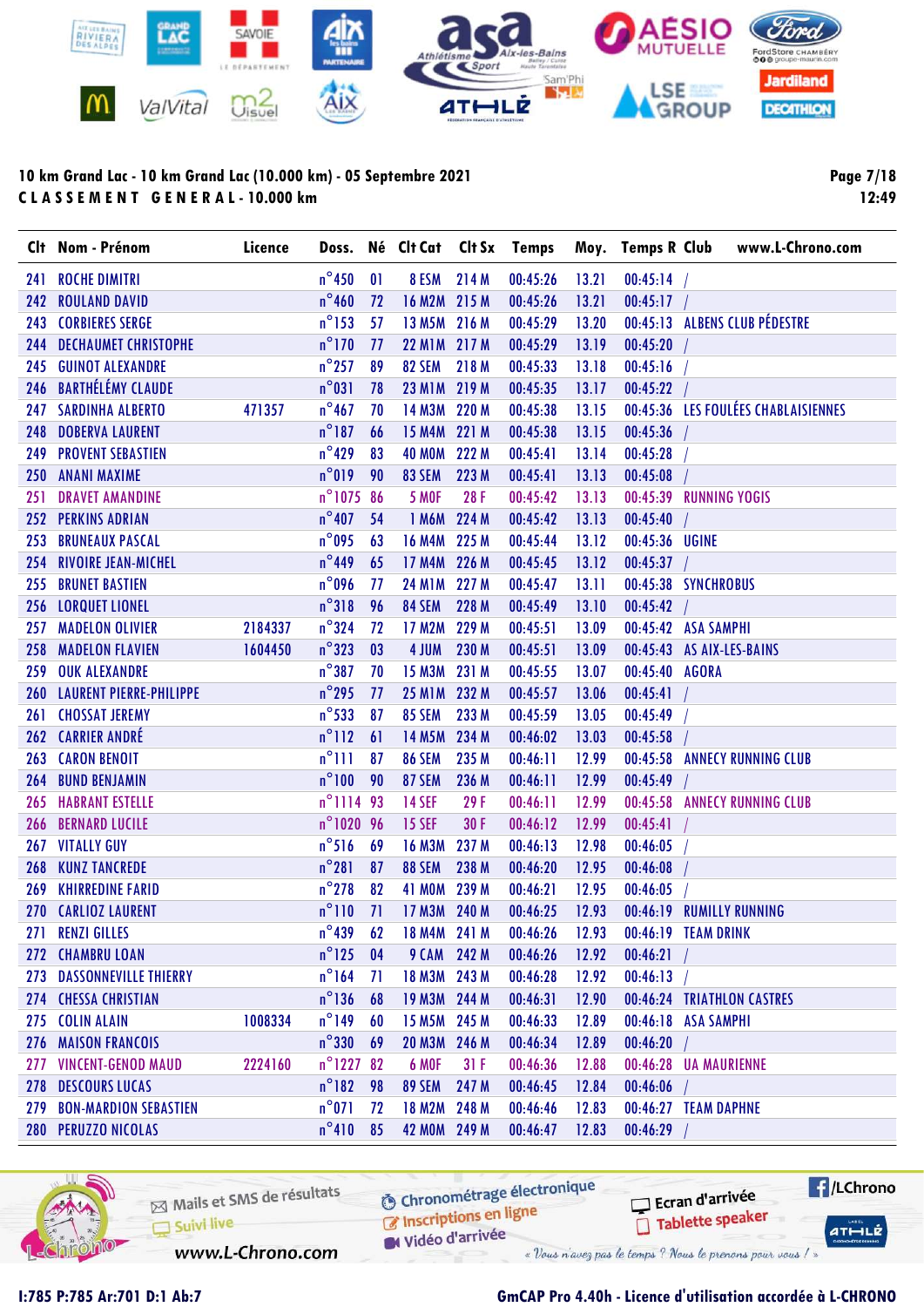

Page 8/18 12:49

|     | Clt Nom - Prénom                  | Licence |                     |      | Doss. Né Clt Cat Clt Sx Temps |       |          |       | Moy. Temps R Club | www.L-Chrono.com                       |
|-----|-----------------------------------|---------|---------------------|------|-------------------------------|-------|----------|-------|-------------------|----------------------------------------|
| 281 | <b>MOUGEOT ANAIS</b>              | 669394  | n°1165 93           |      | <b>16 SEF</b>                 | 32 F  | 00:46:49 | 12.82 |                   | 00:46:20 ATHLÉTISME METZ MÉTROPOLE     |
|     | 282 CURTELIN CHRISTOPHE           |         | $n^{\circ}$ 160     | 69   | 21 M3M                        | 250 M | 00:46:52 | 12.81 | 00:46:34          |                                        |
| 283 | <b>LAROUSSINIE GILLES</b>         |         | $n^{\circ}$ 293     | 60   | <b>16 M5M</b>                 | 251 M | 00:46:56 | 12.79 | 00:46:40          |                                        |
| 284 | <b>RICO LAURE</b>                 |         | n°1195 70           |      | <b>2 M3F</b>                  | 33 F  | 00:46:58 | 12.78 | 00:46:49          |                                        |
| 285 | <b>DINI PATRICK</b>               |         | $n^{\circ}$ 186     | 55   | <b>2 M6M</b>                  | 252 M | 00:46:59 | 12.77 | 00:46:54          |                                        |
| 286 | <b>DONMEZ VIVIEN</b>              |         | $n^{\circ}$ 190     | 88   | <b>90 SEM</b>                 | 253 M | 00:47:01 | 12.76 | 00:46:33          |                                        |
| 287 | <b>GIORDANO LAURENT</b>           |         | $n^{\circ}$ 244     | 76   | <b>19 M2M</b>                 | 254 M | 00:47:08 | 12.73 | 00:46:58          |                                        |
| 288 | <b>BENZAKRI ABDELLATIF</b>        |         | $n^{\circ}$ 046     | 81   | 26 M1M 255 M                  |       | 00:47:13 | 12.71 | 00:47:05          |                                        |
| 289 | <b>MEUGNIER PATRICK</b>           |         | $n^{\circ}358$      | 62   | <b>19 M4M</b>                 | 256 M | 00:47:16 | 12.70 | 00:47:08          |                                        |
| 290 | PAPET-LÉPINE LAURIE               |         | n°117599            |      | 2 ESF                         | 34 F  | 00:47:19 | 12.68 | 00:47:14          |                                        |
| 291 | <b>REYNOUD ORIANNE</b>            |         | n°1192 96           |      | <b>17 SEF</b>                 | 35F   | 00:47:20 | 12.68 | 00:47:06          |                                        |
| 292 | <b>CASSIN FLORIAN</b>             |         | $n^{\circ}116$      | 90   | 91 SEM                        | 257 M | 00:47:23 | 12.66 | 00:46:51          |                                        |
| 293 | <b>GIRARD THOMAS</b>              |         | $n^{\circ}$ 245     | 94   | 92 SEM                        | 258 M | 00:47:26 | 12.65 | 00:47:22          |                                        |
| 294 | <b>MASSE MICKAEL</b>              |         | $n^{\circ}345$      | 78   | <b>27 M1M</b>                 | 259 M | 00:47:26 | 12.65 | 00:47:17          |                                        |
| 295 | <b>DORGERE MAXIME</b>             |         | $n^{\circ}191$      | 89   | 93 SEM                        | 260 M | 00:47:27 | 12.65 |                   | 00:47:05 TEAM TRAIL AIX LES BAINS      |
| 296 | <b>PECHERAND YVES</b>             |         | $n^{\circ}$ 399     | 59   | <b>17 M5M</b>                 | 261 M | 00:47:29 | 12.64 | 00:47:24          |                                        |
| 297 | <b>PONS DOMINIQUE</b>             |         | $n^{\circ}$ 425     | 64   | <b>20 M4M</b>                 | 262 M | 00:47:31 | 12.63 | 00:47:20          |                                        |
| 298 | <b>ROSSI ARNAUD</b>               |         | $n^{\circ}$ 459     | 77   | 28 M1M 263 M                  |       | 00:47:32 | 12.62 | 00:47:15          |                                        |
| 299 | YATOUJI OUALID                    |         | $n^{\circ}$ 523     | 76   | <b>20 M2M</b>                 | 264 M | 00:47:37 | 12.60 | 00:47:20          |                                        |
| 300 | <b>YATOUJI ISMA</b>               |         | n°1236 78           |      | 5 M <sub>IF</sub>             | 36 F  | 00:47:37 | 12.60 |                   | 00:47:20 TEAM SARAH                    |
| 301 | <b>GRANERO THOMAS</b>             |         | $n^{\circ}$ 249     | 79   | <b>29 M1M</b>                 | 265 M | 00:47:39 | 12.60 | 00:47:20          |                                        |
| 302 | <b>PERBET LOUIS</b>               |         | $n^{\circ}$ 405     | 96   | 94 SEM                        | 266 M | 00:47:44 | 12.57 |                   | 00:47:23 IMPLENIA FRANCE               |
| 303 | <b>MENARD BASTIEN</b>             |         | $n^{\circ}353$      | 00   | 9 ESM                         | 267 M | 00:47:45 | 12.57 | 00:47:28          |                                        |
| 304 | <b>SAGE MARION</b>                |         | n°1204 89           |      | <b>18 SEF</b>                 | 37F   | 00:47:48 | 12.55 | 00:47:24          |                                        |
| 305 | <b>VISTE NAÏS</b>                 |         | n°1230 99           |      | 3 ESF                         | 38 F  | 00:47:48 | 12.55 | 00:47:38          |                                        |
| 306 | <b>COGNARD CLAIRE</b>             | 2185435 | n°1054 93           |      | <b>19 SEF</b>                 | 39 F  | 00:47:51 | 12.54 | 00:47:28 LCBO     |                                        |
| 307 | <b>LEGRON YVELYNE</b>             |         | n°1138 55           |      | 1 M6F                         | 40 F  | 00:47:51 | 12.54 | 00:47:49          |                                        |
| 308 | <b>RENE BRUNO</b>                 |         | $n^{\circ}$ 437     | 68   | <b>22 M3M</b>                 | 268 M | 00:47:53 | 12.53 |                   | 00:47:47 VALLONS DE LA TOUR THRIATHLON |
| 309 | <b>MILAN PATRICK</b>              | 1040843 | $n^{\circ}363$      | 64   | <b>21 M4M</b>                 | 269 M | 00:47:59 | 12.50 |                   | 00:47:50 UA MAURIENNE                  |
|     | <b>310 PERRON NICOLAS</b>         |         | $n^{\circ}$ 409     | 75   | 21 M2M 270 M                  |       | 00:48:01 | 12.50 | 00:47:51          |                                        |
|     | <b>311 MATHIEZ EMMANUEL</b>       |         | $n^{\circ}348$ 68   |      | 23 M3M 271 M                  |       | 00:48:03 | 12.49 | 00:47:47          |                                        |
|     | <b>312 VIGOUROUX MARIE-CLAIRE</b> |         | n°1226 70           |      | <b>3 M3F</b>                  | 41 F  | 00:48:04 | 12.49 |                   | 00:48:00 TEAM DES BOIS LÉMAN           |
|     | <b>313 CANTEGREL GREGORY</b>      | 1897007 | $n^{\circ}$ 107 73  |      | 22 M2M 272 M                  |       | 00:48:08 | 12.47 |                   | 00:48:02 ASCEP PAPEETE                 |
|     | 314 DOAT TIFFANY                  |         | n°1074 92           |      | <b>20 SEF</b>                 | 42 F  | 00:48:08 | 12.47 | 00:48:01          |                                        |
|     | <b>315 VASSEL SANDRINE</b>        | 837731  | $n^{\circ}$ 1224 75 |      | 3 M2F                         | 43 F  | 00:48:10 | 12.46 |                   | 00:47:50 ASA SAMPHI                    |
|     | 316 GALIANA ALAIN                 |         | $n^{\circ}$ 229     | 61   | 18 M5M 273 M                  |       | 00:48:11 | 12.45 |                   | 00:47:46 US MERY SUR OISE              |
|     | <b>317 MADELON TITOUAN</b>        | 2316583 | $n^{\circ}325$      | 03   | 5 JUM                         | 274 M | 00:48:15 | 12.44 |                   | 00:48:06 ASA SAMPHI                    |
|     | 318 DEBES OLIVIER                 |         | $n^{\circ}$ 166     | 68   | 24 M3M 275 M                  |       | 00:48:17 | 12.43 | 00:48:07          |                                        |
|     | <b>319 CHARMEY FRANÇOIS</b>       |         | $n^{\circ}$ 129     | 90   | 95 SEM                        | 276 M | 00:48:20 | 12.41 | 00:48:01          |                                        |
|     | 320 GENLINSO KEVIN                |         | $n^{\circ}$ 237     | - 94 | <b>96 SEM</b>                 | 277 M | 00:48:22 | 12.41 |                   | 00:48:09 ANNECY RUNNING CLUB           |



Mails et SMS de résultats Suivi live

**6** Chronométrage électronique C Inscriptions en ligne

Vidéo d'arrivée

www.L-Chrono.com

« Vous n'avez pas le temps ? Nous le prenons pour vous / »

## I:785 P:785 Ar:701 D:1 Ab:7 GmCAP Pro 4.40h - Licence d'utilisation accordée à L-CHRONO

Ecran d'arrivée

Tablette speaker

 $H/LChrono$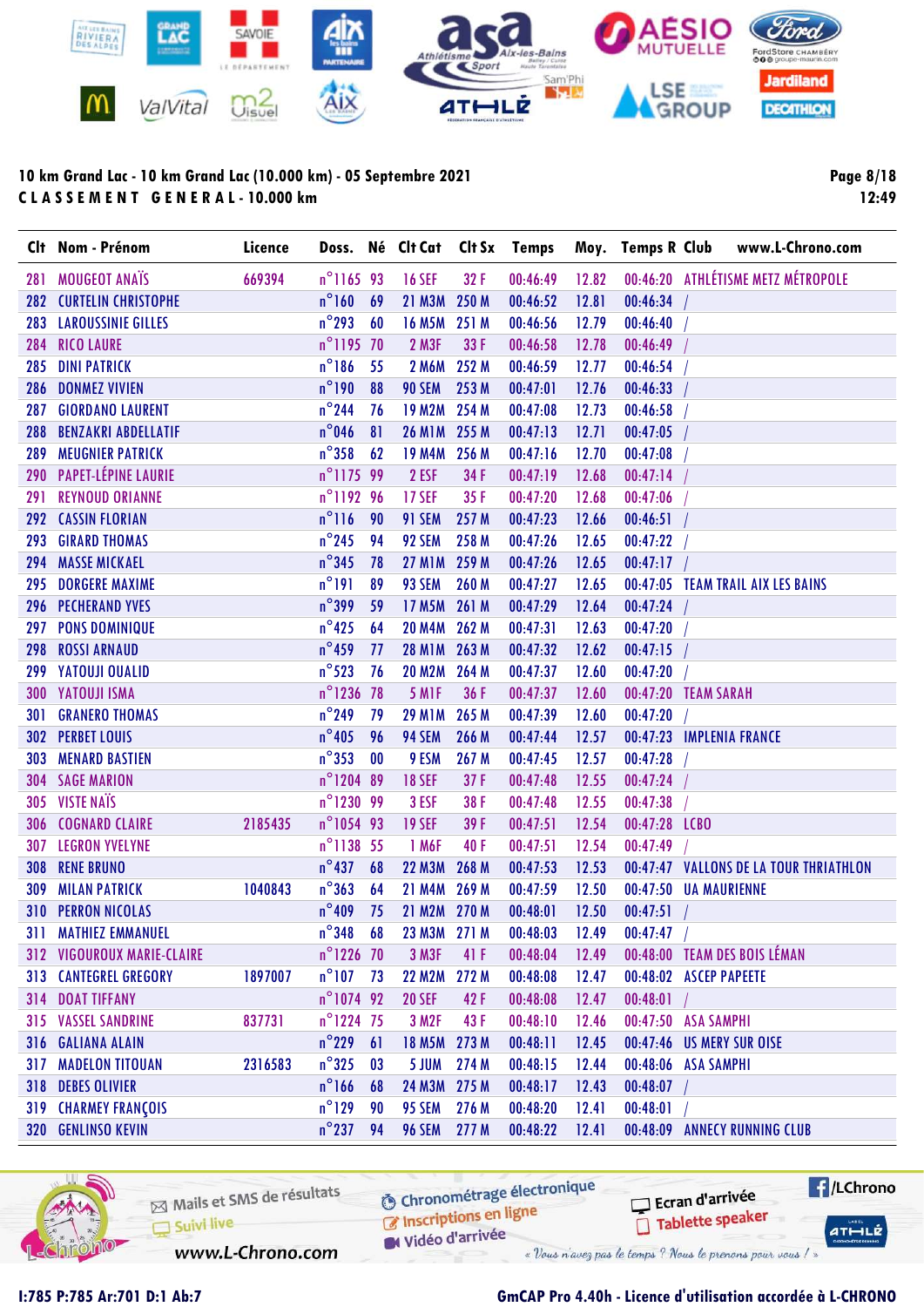

Page 9/18 12:49

|     | Clt Nom - Prénom                   | Licence |                     |      |                  |       | Doss. Né Clt Cat Clt Sx Temps |       |                         | Moy. Temps R Club www.L-Chrono.com       |
|-----|------------------------------------|---------|---------------------|------|------------------|-------|-------------------------------|-------|-------------------------|------------------------------------------|
|     | <b>321 SAUVAGE LAURENT</b>         |         | $n^{\circ}$ 472     | 72   | 23 M2M 278 M     |       | 00:48:28                      | 12.38 |                         | 00:48:18 CHAMBÉRY TRIATHLON              |
| 322 | 2184330<br><b>MADELON ISABELLE</b> |         | $n^{\circ}$ 1147 73 |      | <b>4 M2F</b>     | 44 F  | 00:48:28                      | 12.38 | 00:48:19 ASA SAMPHI     |                                          |
|     | 323 ZANIRATO AUDREY                | 2268423 | n°1237 84           |      | 7 MOF            | 45 F  | 00:48:34                      | 12.36 | 00:48:28 CORBAS RUNNING |                                          |
|     | 324 RAKOTONANAHARY HERINTSOA       |         | $n^{\circ}$ 433     | 82   | 43 MOM 279 M     |       | 00:48:38                      | 12.34 | $00:48:17$ /            |                                          |
|     | 325 RAMALHOSA MATTHIEU             |         | $n^{\circ}$ 434     | 80   | <b>30 M1M</b>    | 280 M | 00:48:39                      | 12.33 | $00:48:12$ /            |                                          |
|     | <b>326 VITALLY BASTIEN</b>         |         | $n^{\circ}517$      | 04   | <b>10 CAM</b>    | 281 M | 00:48:43                      | 12.32 | $00:48:36$ /            |                                          |
| 327 | <b>GUIBET DENIS</b>                |         | $n^{\circ}$ 254     | 67   | 25 M3M 282 M     |       | 00:48:46                      | 12.31 | 00:48:31 AGORA          |                                          |
|     | 328 CLEYET BRUNO                   |         | $n^{\circ}$ 144     | 71   | 26 M3M 283 M     |       | 00:48:51                      | 12.28 | $00:48:41$ /            |                                          |
|     | 329 PITICCO BRUNO                  |         | $n^{\circ}419$      | 61   | <b>19 M5M</b>    | 284 M | 00:48:52                      | 12.28 | 00:48:42 LA CHATVOYARDE |                                          |
|     | <b>330 BERNARD ROMAIN</b>          |         | $n^{\circ}$ 052     | 03   | 6 JUM            | 285 M | 00:48:55                      | 12.27 | 00:48:26                |                                          |
|     | <b>331 PIRAT CHRISTOPHE</b>        |         | $n^{\circ}417$      | 81   | <b>31 M1M</b>    | 286 M | 00:49:03                      | 12.23 |                         | 00:48:40 TEAM TRAIL AIX LES BAINS        |
|     | 332 GOUBIOUD SÉBASTIEN             |         | $n^{\circ}$ 248     | 74   | <b>24 M2M</b>    | 287 M | 00:49:06                      | 12.22 | $00:48:44$ /            |                                          |
|     | 333 MICHOT PASCAL                  |         | $n^{\circ}362$      | 72   | 25 M2M 288 M     |       | 00:49:07                      | 12.22 | 00:49:04                |                                          |
|     | 334 CHAMPON CANDICE                | 2316782 | n°1242 90           |      | <b>21 SEF</b>    | 46 F  | 00:49:09                      | 12.21 | 00:48:51 ASA SAMPHI     |                                          |
|     | 335 DEFFAF AXEL                    |         | $n^{\circ}$ 171     | - 97 | 97 SEM           | 289 M | 00:49:10                      | 12.20 | 00:49:07                |                                          |
|     | 336 HARISPURU SOLENN               | 382107  | $n^{\circ}$ 1116 85 |      | <b>8 MOF</b>     | 47F   | 00:49:11                      | 12.20 | 00:48:56 EA CHAMBERY    |                                          |
|     | <b>337 MALURET JEAN</b>            |         | $n^{\circ}332$      | 68   | <b>27 M3M</b>    | 290 M | 00:49:11                      | 12.20 | 00:48:37                |                                          |
|     | 338 POINT CYRIL                    |         | $n^{\circ}420$      | 70   | <b>28 M3M</b>    | 291 M | 00:49:13                      | 12.19 |                         | 00:49:06 RTR RUMILLY TRAIL RUNNING       |
| 339 | <b>BOUTARIN ALEXANDRE</b>          |         | $n^{\circ}$ 083     | 72   | 26 M2M 292 M     |       | 00:49:14                      | 12.19 | 00:48:48 EUREX          |                                          |
|     | <b>340 TIJANI YOUSSEF</b>          |         | $n^{\circ}$ 493     | 81   | 32 M1M 293 M     |       | 00:49:14                      | 12.19 | 00:48:47 EUREX          |                                          |
|     | <b>341 VINCENT SÉBASTIEN</b>       |         | $n^{\circ}514$      | 83   | 44 MOM 294 M     |       | 00:49:18                      | 12.17 | 00:49:10                |                                          |
|     | <b>342 RICAULT FABRICE</b>         |         | $n^{\circ}$ 443     | 64   | 22 M4M 295 M     |       | 00:49:19                      | 12.17 | 00:49:08                |                                          |
| 343 | <b>RICAULT MARION</b>              |         | n°1194 97           |      | <b>22 SEF</b>    | 48 F  | 00:49:19                      | 12.17 | 00:49:08                |                                          |
|     | <b>344 STEDILE NICOLAS</b>         |         | $n^{\circ}$ 485     | 74   | <b>27 M2M</b>    | 296 M | 00:49:22                      | 12.16 | 00:48:55 SPAC           |                                          |
|     | 345 MEYER LOUIS                    |         | $n^{\circ}$ 359     | 90   | 98 SEM           | 297 M | 00:49:24                      | 12.15 | 00:49:15                |                                          |
|     | <b>346 MILLION BRODAZ RAPHAEL</b>  |         | $n^{\circ}364$      | 91   | 99 SEM           | 298 M | 00:49:25                      | 12.14 | 00:49:13                |                                          |
|     | <b>347 HILLION BERNARD</b>         | 1463182 | $n^{\circ}$ 264     | 48   | 1 M7M            | 299 M | 00:49:25                      | 12.14 |                         | 00:49:11 AAA DU LYONNAIS                 |
| 348 | <b>BALZARETTI GILLES</b>           |         | $n^{\circ}$ 028     | 54   | <b>3 M6M</b>     | 300 M | 00:49:36                      | 12.10 | 00:49:29                |                                          |
| 349 | <b>DESCOMBE LAURE</b>              |         | n°1072 78           |      | 6 MIF            | 49 F  | 00:49:43                      | 12.07 | 00:49:24                |                                          |
|     | <b>350 BERTHOUD WILLIAM</b>        |         |                     |      | n°053 93 100 SEM | 301 M | 00:49:44                      | 12.07 | 00:49:14                |                                          |
|     | <b>351 CHEVANCHE DENIS</b>         |         | $n^{\circ}139$ 63   |      | 23 M4M 302 M     |       | 00:49:44                      | 12.07 | 00:49:36                |                                          |
|     | <b>352 COTTAREL YVES</b>           |         | $n^{\circ}$ 155 59  |      | 20 M5M 303 M     |       | 00:49:47                      | 12.05 | 00:49:30 BSP            |                                          |
|     | <b>353 MARGERIT LUDIVINE</b>       |         | $n^{\circ}$ 1151 91 |      | <b>23 SEF</b>    | 50F   | 00:49:48                      | 12.05 | 00:49:39                |                                          |
|     | <b>354 LEMAITRE PASCAL</b>         |         | $n^{\circ}311$      | 68   | <b>29 M3M</b>    | 304 M | 00:49:49                      | 12.05 | 00:49:30                |                                          |
|     | <b>355 CHARVIN ANTOINE</b>         |         | $n^{\circ}$ 133     | 00   | 10 ESM           | 305 M | 00:49:51                      | 12.04 |                         | 00:49:41 LES ALLIGATORS ANNECY TRIATHLON |
|     | <b>356 COLLIN PATRICE</b>          |         | $n^{\circ}$ 150     | 72   | <b>28 M2M</b>    | 306 M | 00:49:51                      | 12.04 | $00:49:36$ /            |                                          |
|     | <b>357 MARX FANNY</b>              |         | n°1154 93           |      | <b>24 SEF</b>    | 51 F  | 00:49:52                      | 12.03 |                         | 00:49:40 ANNECY RUNNING CLUB             |
|     | 358 PATRIARCA LEO                  |         | $n^{\circ}$ 394     |      | 92 101 SEM       | 307 M | 00:49:54                      | 12.03 |                         | 00:49:41 TMT - ANNECY RUNNING CLUB       |
|     | 359 NILLES LUCAS                   |         | $n^{\circ}382$      |      | 87 102 SEM       | 308 M | 00:49:57                      | 12.02 | 00:49:40                |                                          |
|     | 360 JOLY STÉPHANE                  |         | $n^{\circ}$ 274     | 71   | 30 M3M 309 M     |       | 00:50:00                      | 12.00 | 00:49:51                |                                          |

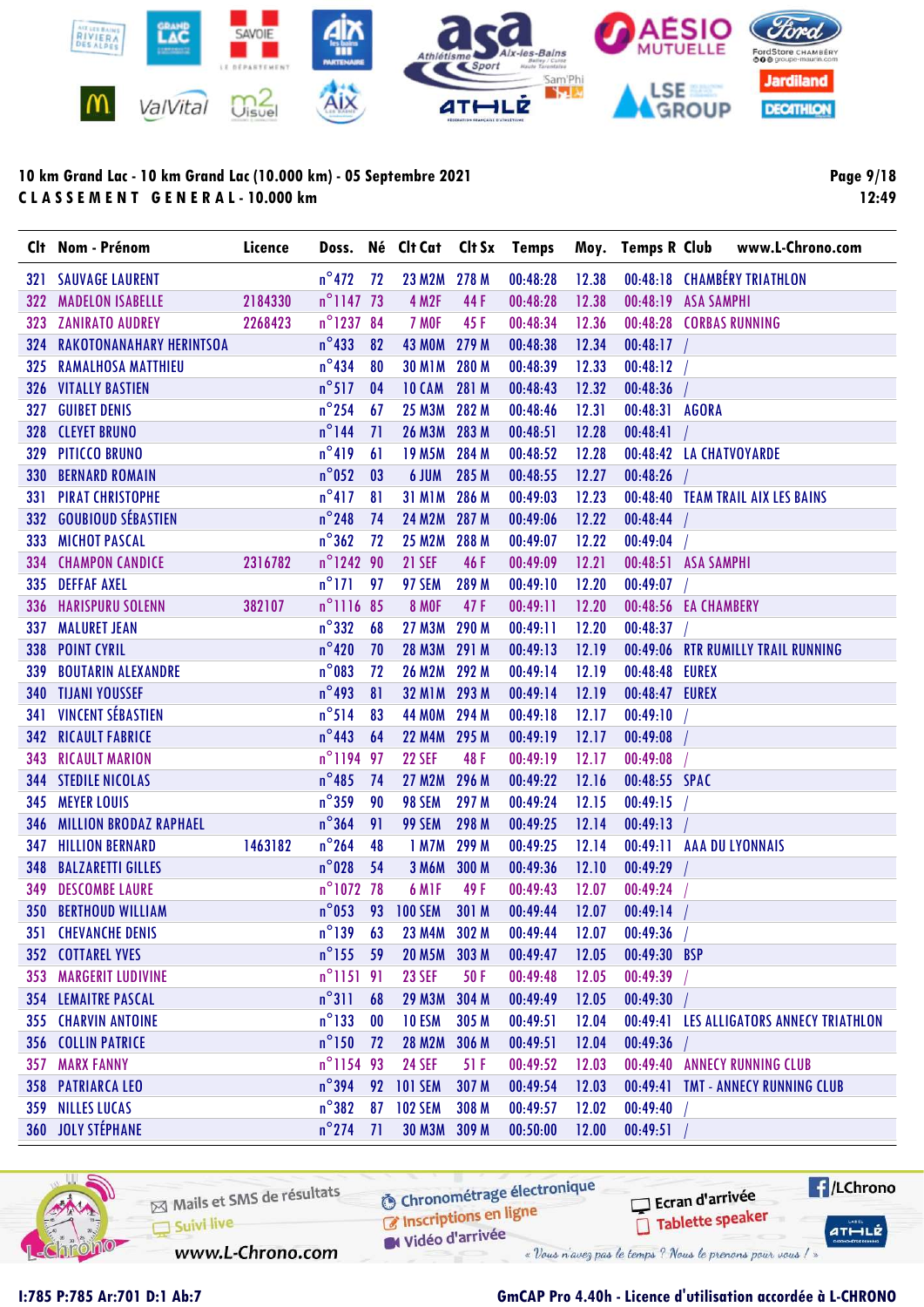

Page 10/18 12:49

|     | Clt Nom - Prénom                   | Licence |                     |    | Doss. Né Clt Cat Clt Sx Temps |       |          |       |                       | Moy. Temps R Club www.L-Chrono.com  |
|-----|------------------------------------|---------|---------------------|----|-------------------------------|-------|----------|-------|-----------------------|-------------------------------------|
| 361 | <b>COUTAZ VALENTIN</b>             |         | $n^{\circ}$ 157     |    | 93 103 SEM                    | 310M  | 00:50:00 | 12.00 | 00:49:30              |                                     |
| 362 | <b>DUBOIS BENJAMIN</b>             |         | $n^{\circ}$ 197     | 89 | <b>104 SEM</b>                | 311 M | 00:50:00 | 12.00 | 00:49:24              |                                     |
|     | <b>363 ZANOTTI FLORENT</b>         |         | $n^{\circ}$ 525     | 66 | <b>24 M4M</b>                 | 312 M | 00:50:04 | 11.99 | 00:50:01              |                                     |
| 364 | <b>BRUN MARC</b>                   |         | $n^{\circ}$ 093     | 84 | 45 MOM 313 M                  |       | 00:50:08 | 11.97 | 00:49:58              |                                     |
| 365 | <b>ZIMMER THOMAS</b>               |         | $n^{\circ}$ 528     | 80 | <b>33 M1M</b>                 | 314 M | 00:50:09 | 11.97 | 00:49:54              |                                     |
|     | <b>366 COIN JEAN-FRANCOIS</b>      |         | $n^{\circ}$ 148     | 72 | 29 M2M 315 M                  |       | 00:50:09 | 11.96 |                       | 00:49:21 BAYER RUNNING CLUB         |
| 367 | <b>DUCHAMP MANON</b>               |         | n°1079 96           |    | <b>25 SEF</b>                 | 52F   | 00:50:10 | 11.96 | 00:49:58              |                                     |
|     | <b>368 LAVOREL JEAN-LOUIS</b>      |         | $n^{\circ}301$      | 53 | 4 M6M 316 M                   |       | 00:50:11 | 11.96 | 00:49:55              |                                     |
| 369 | <b>GENTY PHILIPPE</b>              |         | $n^{\circ}$ 238     | 65 | <b>25 M4M</b>                 | 317 M | 00:50:12 | 11.96 |                       | 00:49:59 HERBALIFE AIX NUTRITION    |
| 370 | <b>DONATI DANIEL</b>               |         | $n^{\circ}189$      | 66 | 26 M4M 318 M                  |       | 00:50:13 | 11.95 | 00:49:48              |                                     |
| 371 | <b>PETITCOLAS FRANCK</b>           |         | $n^{\circ}411$      | 71 | 31 M3M                        | 319 M | 00:50:16 | 11.94 | 00:50:01              |                                     |
|     | <b>372 FOUCAULT DANY</b>           |         | $n^{\circ}$ 220     | 48 | <b>2 M7M</b>                  | 320 M | 00:50:17 | 11.93 | 00:50:03 AGORA        |                                     |
|     | 373 LEICHT STÉPHANE                |         | $n^{\circ}309$      | 60 | 21 M5M                        | 321 M | 00:50:18 | 11.93 | 00:50:05              |                                     |
|     | 374 BASOL AURÉLIE                  | 2265894 | $n^{\circ}1015$ 82  |    | <b>9 MOF</b>                  | 53 F  | 00:50:22 | 11.92 | 00:49:56 ASA SAMPHI   |                                     |
|     | 375 DUBANCHET AURÉLIEN             |         | $n^{\circ}196$      | 82 | <b>46 MOM</b>                 | 322 M | 00:50:26 | 11.90 | 00:50:16              |                                     |
|     | <b>376 SERGUINE SAHRA</b>          |         | n°1209 91           |    | <b>26 SEF</b>                 | 54 F  | 00:50:28 | 11.89 | 00:50:04              |                                     |
|     | <b>377 FORTUNATO JEAN PAUL</b>     |         | $n^{\circ}$ 219     | 57 | <b>22 M5M</b>                 | 323 M | 00:50:30 | 11.88 | 00:50:19              |                                     |
| 378 | <b>BRANCHARD JULIE</b>             | 153244  | n°1031 88           |    | <b>27 SEF</b>                 | 55F   | 00:50:33 | 11.87 | 00:50:06 EAC          |                                     |
| 379 | <b>WESSE STÉPHANE</b>              |         | $n^{\circ}520$      | 80 | <b>34 M1M</b>                 | 324 M | 00:50:38 | 11.85 | 00:50:21              | <b>NATH'URELLEMENT SPORT</b>        |
| 380 | <b>GIBAUD CLEMENCE</b>             |         | n°1103 96           |    | <b>28 SEF</b>                 | 56 F  | 00:50:40 | 11.85 | 00:50:30              |                                     |
| 381 | <b>FROST LYDIE</b>                 | 1862545 | n°1093 68           |    | 4 M3F                         | 57F   | 00:50:42 | 11.84 | 00:50:31 ASPTT ANNECY |                                     |
|     | 382 EXCOFFON KEVIN                 |         | $n^{\circ}$ 205     | 87 | <b>105 SEM</b>                | 325 M | 00:50:57 | 11.78 | 00:50:44              |                                     |
|     | <b>383 FAUCON-BIGUET VALENTINE</b> |         | $n^{\circ}1087$ 01  |    | 4 ESF                         | 58F   | 00:50:59 | 11.77 | 00:50:23              |                                     |
| 384 | <b>NGWANA SAMBA</b>                |         | $n^{\circ}$ 378     | 88 | <b>106 SEM</b>                | 326 M | 00:51:00 | 11.77 | 00:50:41              |                                     |
| 385 | <b>MONGINOT ANOUCK</b>             |         | n°1163 89           |    | <b>29 SEF</b>                 | 59F   | 00:51:00 | 11.77 | 00:50:30              |                                     |
| 386 | <b>MONTET JULIEN</b>               |         | $n^{\circ}370$      | 82 | <b>47 MOM</b>                 | 327 M | 00:51:09 | 11.73 | 00:50:58              |                                     |
| 387 | DA SILVA JALLET EVE                |         | n°1061 97           |    | <b>30 SEF</b>                 | 60F   | 00:51:09 | 11.73 | 00:50:39              |                                     |
| 388 | <b>DEMICHEL CINDY</b>              |         | n°1069 91           |    | <b>31 SEF</b>                 | 61 F  | 00:51:11 | 11.72 |                       | 00:50:49 TEAM TRAIL AIX LES BAINS   |
| 389 | <b>CORDETTE SAMUEL</b>             |         | $n^{\circ}$ 154     | 80 | <b>35 M1M</b>                 | 328 M | 00:51:13 | 11.72 | 00:50:35              |                                     |
|     | <b>390 CHAILLEUX NICOLAS</b>       |         | $n^{\circ}$ 124     | 85 | 48 MOM 329 M                  |       | 00:51:16 | 11.71 | 00:51:08              |                                     |
|     | <b>391 TIRVASSEN WENDA</b>         |         | n°1218 93           |    | <b>32 SEF</b>                 | 62F   | 00:51:19 | 11.69 | 00:51:01              |                                     |
|     | 392 OUDART JÉRÔME                  |         | $n^{\circ}386$ 74   |    | <b>30 M2M</b>                 | 330 M | 00:51:22 | 11.68 | 00:50:57              |                                     |
|     | <b>393 ROMAND CHARLINE</b>         |         | n°1197 89           |    | <b>33 SEF</b>                 | 63F   | 00:51:22 | 11.68 |                       | 00:51:08 ANNECY RUNNING CLUB        |
|     | <b>394 HABRIH NINA</b>             |         | n°1115 94           |    | <b>34 SEF</b>                 | 64F   | 00:51:26 | 11.67 | 00:50:56              |                                     |
|     | <b>395 PRIMARD MARIE</b>           |         | $n^{\circ}$ 1186 91 |    | <b>35 SEF</b>                 | 65F   | 00:51:34 | 11.64 | 00:51:16              |                                     |
|     | <b>396 ROMANEL PATRICK</b>         |         | $n^{\circ}453$ 85   |    | <b>49 MOM</b>                 | 331 M | 00:51:38 | 11.62 | 00:51:19              |                                     |
|     | <b>397 HARRANG ESTELLE</b>         | 1832956 | n°1117 86           |    | <b>10 MOF</b>                 | 66F   | 00:51:40 | 11.61 |                       | 00:51:29 LES FOULÉES CHABLAISIENNES |
|     | <b>398 TARAVELE JEAN-PHILIPPE</b>  |         | $n^{\circ}489$ 90   |    | <b>107 SEM</b>                | 332 M | 00:51:41 | 11.61 | 00:51:32              |                                     |
|     | 399 ROSSI-BIRCK CÉLINE             |         | n°1199 72           |    | <b>5 M2F</b>                  | 67F   | 00:51:45 | 11.59 | 00:51:41              |                                     |
|     | <b>400 DEMOULIN NA</b>             |         | $n^{\circ}107069$   |    | <b>5 M3F</b>                  | 68F   | 00:51:48 | 11.59 | 00:51:17              |                                     |



Mails et SMS de résultats Suivi live

**6** Chronométrage électronique

www.L-Chrono.com

C Inscriptions en ligne Vidéo d'arrivée

« Vous n'avez pas le temps ? Nous le prenons pour vous / »

### I:785 P:785 Ar:701 D:1 Ab:7 GmCAP Pro 4.40h - Licence d'utilisation accordée à L-CHRONO

Ecran d'arrivée

Tablette speaker

 $H/LChrono$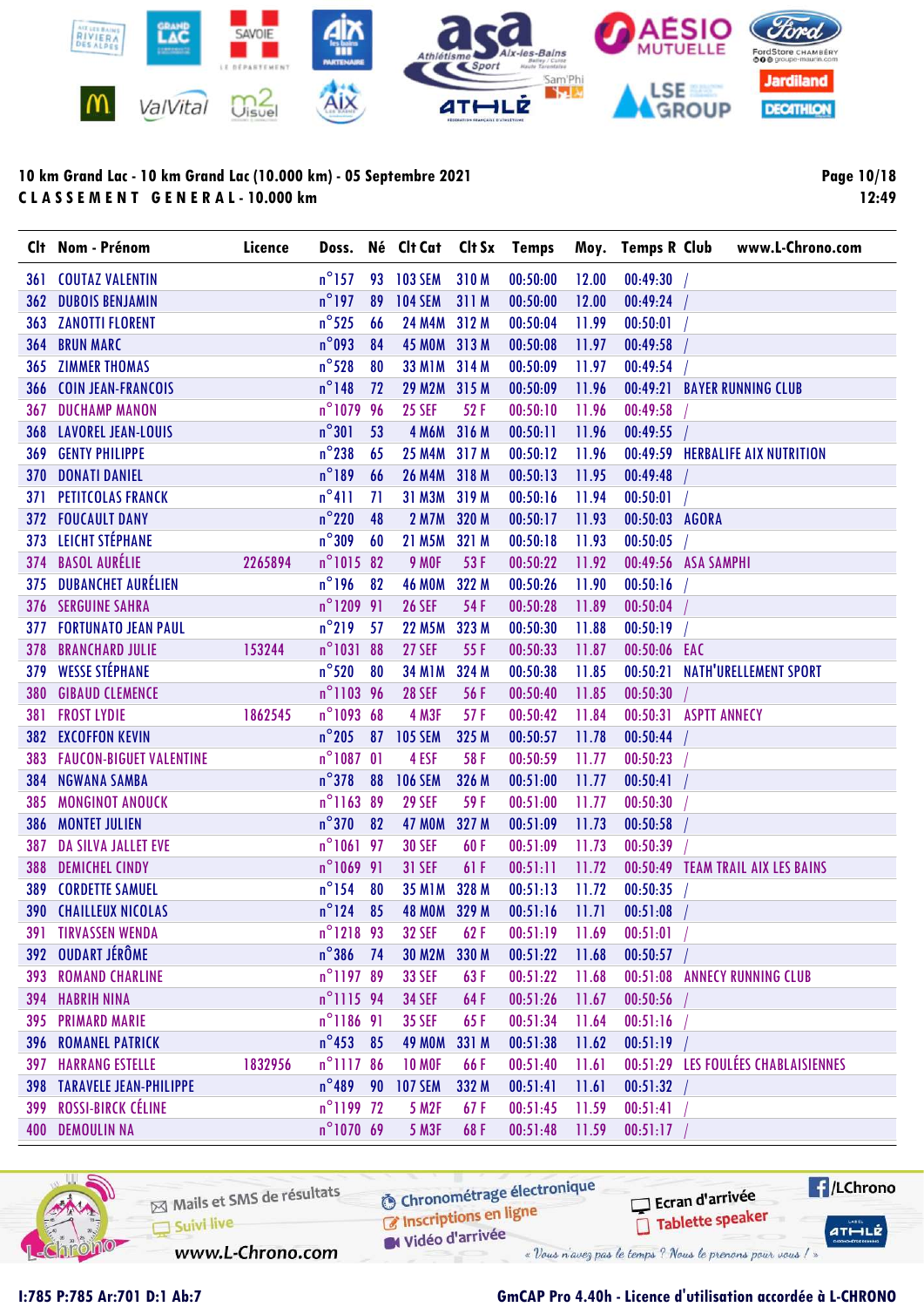

Page 11/18 12:49

|     | Clt Nom - Prénom             | Licence |                     |    | Doss. Né Clt Cat      |       | Clt Sx Temps   |       |                   | Moy. Temps R Club www.L-Chrono.com     |
|-----|------------------------------|---------|---------------------|----|-----------------------|-------|----------------|-------|-------------------|----------------------------------------|
| 401 | <b>CHABRIER NATHALIE</b>     |         | n°1044 68           |    | <b>6 M3F</b>          | 69F   | 00:51:48       | 11.58 | $00:51:36$ /      |                                        |
| 402 | <b>MATTINA ANTONIO</b>       |         | $n^{\circ}$ 349     | 67 | <b>32 M3M</b>         | 333 M | 00:51:57       | 11.55 | $00:51:17$ /      |                                        |
| 403 | <b>MOUGEOT MATHIAS</b>       | 1142982 | $n^{\circ}373$      | 01 | 11 ESM                | 334 M | 00:51:59       | 11.54 |                   | 00:51:30 ATHLETIC VOSGES ENTENTE CLUBS |
|     | <b>404 LAPIERRE RACHEL</b>   |         | $n^{\circ}$ 1131 97 |    | <b>36 SEF</b>         | 70 F  | 00:52:02       | 11.53 | 00:51:51          |                                        |
| 405 | <b>MOUNIER ELODIE</b>        |         | n°1167 80           |    | 7 M <sub>IF</sub>     | 71F   | 00:52:05       | 11.52 | 00:51:42          |                                        |
|     | <b>406 FRANCON SÉBASTIEN</b> |         | $n^{\circ}$ 222     | 72 | 31 M2M                | 335 M | 00:52:05       | 11.52 | 00:51:54          |                                        |
|     | <b>407 ARNAU ANITA</b>       |         | n°124797            |    | <b>37 SEF</b>         | 72F   | 00:52:11       | 11.50 |                   | 00:51:58 ANNECY RUNNING CLUB           |
|     | 408 VARESCON RÉMI            |         | $n^{\circ}501$      | 86 | <b>50 MOM</b>         | 336 M | 00:52:15       | 11.49 |                   | 00:51:54 IMPLENIA FRANCE               |
|     | <b>409 LACROIX JULIEN</b>    |         | $n^{\circ}$ 284     | 77 | <b>36 M1M</b>         | 337 M | 00:52:28       | 11.44 | 00:51:59          |                                        |
|     | <b>410 FLOTTES NICOLAS</b>   |         | $n^{\circ}$ 213     | 85 | <b>51 MOM</b>         | 338 M | 00:52:28       | 11.44 | 00:51:54          |                                        |
| 411 | <b>CASSAGNET ANAIS</b>       |         | n°1041 95           |    | <b>38 SEF</b>         | 73 F  | 00:52:36       | 11.41 |                   | 00:52:22 ANNECY RUNNING CLUB           |
| 412 | <b>BONHOMME ANDRA</b>        |         | n°1024 83           |    | <b>11 MOF</b>         | 74 F  | 00:52:37       | 11.40 | 00:52:10          |                                        |
|     | <b>413 SOLVICHE AYMERIK</b>  |         | $n^{\circ}483$      | 98 | <b>108 SEM</b>        | 339 M | 00:52:40       | 11.39 | 00:52:18 CLIC VTT |                                        |
|     | 414 LUTHRINGER JEAN-FRANÇOIS |         | $n^{\circ}320$      | 59 | 23 M5M 340 M          |       | 00:52:45       | 11.38 | $00:52:25$ /      |                                        |
|     | <b>415 LAVOISIER ANDRE</b>   | 242341  | $n^{\circ}300$      | 49 | 3 M7M 341 M           |       | 00:52:46       | 11.37 | 00:52:39 CAPRG    |                                        |
|     | 416 MASELLA JEAN-LOUIS       |         | $n^{\circ}$ 344     | 69 | 33 M3M 342 M          |       | 00:52:48       | 11.36 |                   | 00:52:18 TEAM COACH AURELIE            |
| 417 | <b>MAITREJEAN PHILIPPE</b>   | 1960476 | $n^{\circ}331$      | 69 | 34 M3M 343 M          |       | 00:52:50       | 11.36 |                   | 00:52:35 AAA DU LYONNAIS               |
| 418 | <b>REYNAUD FRANCIS</b>       | 1611319 | $n^{\circ}$ 442     | 64 | 27 M4M 344 M          |       | 00:52:50       | 11.36 |                   | 00:52:35 AAA DU LYONNAIS               |
|     | <b>419 LASSALLE ELODIE</b>   |         | n°1133 93           |    | <b>39 SEF</b>         | 75F   | 00:53:02       | 11.32 | 00:52:33          |                                        |
|     | 420 RENAUD STÉPHANE          |         | $n^{\circ}$ 436     | 66 | 28 M4M 345 M          |       | 00:53:02       | 11.31 | 00:52:48 AGORA    |                                        |
| 421 | <b>MOLINARI FRANCK</b>       |         | $n^{\circ}366$      | 64 | 29 M4M 346 M          |       | 00:53:08       | 11.29 |                   | 00:53:00 DRINK TEAM                    |
|     | <b>422 LAMBERT GILLES</b>    |         | $n^{\circ}$ 289     | 70 | <b>35 M3M</b>         | 347 M | 00:53:10       | 11.29 | 00:52:45          |                                        |
|     | <b>423 PATRIGEON CLEMENT</b> | 1565239 | $n^{\circ}$ 395     | 05 | 11 CAM                | 348 M | 00:53:11       | 11.28 | 00:53:06 CAPRG    |                                        |
|     | <b>424 PATRIGEON THIERRY</b> | 1191982 | $n^{\circ}$ 396     | 70 | 36 M3M 349 M          |       | 00:53:12       | 11.28 | 00:53:07 CAPRG    |                                        |
| 425 | <b>MOUREU OLIVIER</b>        |         | $n^{\circ}$ 374     | 97 | <b>109 SEM</b>        | 350 M | 00:53:14       | 11.27 | 00:53:05 CNCB     |                                        |
|     | 426 GUILLOU FABRICE          |         | $n^{\circ}$ 256     | 77 | 37 M1M 351 M          |       | 00:53:23       | 11.24 | 00:52:57          |                                        |
| 427 | <b>ROMANEL MARGOT</b>        |         | n°1198 87           |    | <b>40 SEF</b>         | 76 F  | 00:53:28       | 11.22 | 00:53:07          |                                        |
| 428 | <b>BERARD HERVÉ</b>          |         | $n^{\circ}$ 048     | 75 | <b>32 M2M</b>         | 352 M | 00:53:29       | 11.22 | 00:52:46          |                                        |
| 429 | <b>PONSARD OLIVIER</b>       |         | $n^{\circ}$ 426     | 61 | 24 M5M 353 M          |       | 00:53:32       | 11.21 | 00:53:21          |                                        |
|     | <b>430 VIGOUROUX THOMAS</b>  |         | $n^{\circ}511$      |    | 89 110 SEM            | 354 M | 00:53:32       | 11.21 | 00:53:16          |                                        |
|     | <b>431 COVET FABRICE</b>     |         |                     |    | n°158 80 38 M1M 355 M |       | 00:53:34 11.20 |       | $00:52:48$ /      |                                        |
| 432 | <b>ADMIRAT SYLVAIN</b>       |         | $n^{\circ}013$      | 61 | 25 M5M 356 M          |       | 00:53:35       | 11.20 | 00:53:23          |                                        |
| 433 | <b>ALBOUSSIERE THIBAULT</b>  |         | $n^{\circ}015$      | 80 | <b>39 M1M</b>         | 357 M | 00:53:35       | 11.20 | 00:53:14          |                                        |
| 434 | <b>GAMBIER ANNABELLE</b>     |         | n°1098 74           |    | <b>6 M2F</b>          | 77 F  | 00:53:38       | 11.19 | 00:53:24          |                                        |
|     | <b>435 LAURENT MAXIME</b>    |         | $n^{\circ}$ 297     | 94 | <b>111 SEM</b>        | 358 M | 00:53:41       | 11.18 | 00:53:13          |                                        |
| 436 | <b>KHARBACH RACHIDA</b>      |         | n°1126 83           |    | <b>12 MOF</b>         | 78 F  | 00:53:45       | 11.16 | 00:53:27          |                                        |
| 437 | <b>BLANC ANTHONY</b>         |         | $n^{\circ}061$      | 89 | <b>112 SEM</b>        | 359 M | 00:53:47       | 11.16 | 00:53:38          |                                        |
| 438 | <b>BLANC PIERRE PHILIPPE</b> |         | $n^{\circ}$ 060     | 71 | <b>37 M3M</b>         | 360 M | 00:53:48       | 11.16 | 00:53:06          |                                        |
| 439 | <b>MERMOZ PAULINE</b>        |         | $n^{\circ}$ 1159 91 |    | 41 SEF                | 79F   | 00:53:50       | 11.15 | 00:53:30          |                                        |
|     | <b>440 BASQUIN SOPHIE</b>    |         | n°1016 65           |    | 1 M4F                 | 80F   | 00:53:50       | 11.15 |                   | 00:53:32 NATH'URELLEMENT SPORT         |



Mails et SMS de résultats Suivi live

**6** Chronométrage électronique C Inscriptions en ligne

Vidéo d'arrivée « Vous n'avez pas le temps ? Nous le prenons pour vous / »

 $H/LChrono$ Ecran d'arrivée Tablette speaker  $ATHLLE$ 

www.L-Chrono.com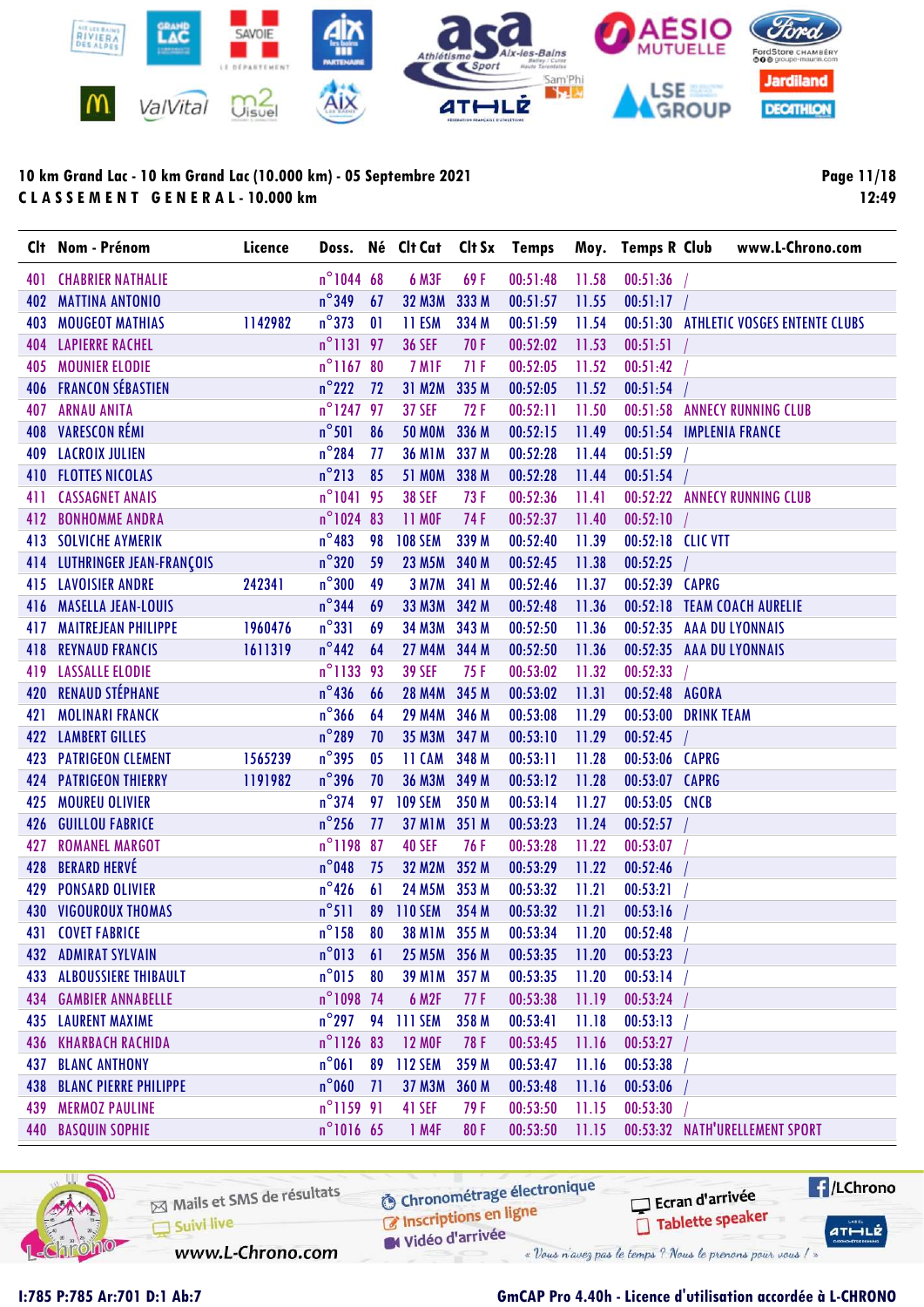

Page 12/18 12:49

|     | Clt Nom - Prénom                   | Licence |                     |    | Doss. Né Clt Cat Clt Sx Temps |       |          |       | Moy. Temps R Club www.L-Chrono.com  |
|-----|------------------------------------|---------|---------------------|----|-------------------------------|-------|----------|-------|-------------------------------------|
|     | <b>441 FEUCHERE DOMINIQUE</b>      |         | n°1088 58           |    | 1 M <sub>5F</sub>             | 81 F  | 00:53:54 | 11.13 | 00:53:50 TEAM DES BOIS              |
| 442 | <b>GOSSOT ALIX</b>                 |         | n°1109 95           |    | <b>42 SEF</b>                 | 82F   | 00:53:59 | 11.12 | 00:53:44                            |
| 443 | <b>DEBRABANT ROLAND</b>            |         | $n^{\circ}167$      | 84 | <b>52 MOM</b>                 | 361 M | 00:53:59 | 11.12 | 00:53:17                            |
|     | <b>444 TAVARES FIGUEIREDO LUIS</b> |         | $n^{\circ}491$      | 73 | <b>33 M2M</b>                 | 362 M | 00:54:09 | 11.08 | 00:53:50                            |
| 445 | <b>TOCHER ANNE</b>                 | 2324578 | n°1219 82           |    | <b>13 MOF</b>                 | 83F   | 00:54:11 | 11.08 | 00:53:58 UA MAURIENNE               |
| 446 | <b>BRUYÈRE LUDIVINE</b>            |         | $n^{\circ}$ 1035 76 |    | 7 M <sub>2F</sub>             | 84F   | 00:54:16 | 11.06 | 00:54:00                            |
|     | <b>447 SALVETTI AUDREY</b>         |         | n°1205 79           |    | 8 MIF                         | 85F   | 00:54:17 | 11.05 | 00:54:05                            |
| 448 | <b>ROGES GUILLAUME</b>             |         | $n^{\circ}451$      | 86 | <b>53 MOM</b>                 | 363 M | 00:54:21 | 11.04 | 00:54:13 DRINK TEAM                 |
| 449 | <b>POPLU VALÉRIE</b>               |         | n°1185 74           |    | <b>8 M2F</b>                  | 86F   | 00:54:21 | 11.04 | 00:54:11 SYNCHROBUS                 |
| 450 | <b>MARY LAURENCE</b>               | 2297456 | $n^{\circ}$ 1155 71 |    | 7 M3F                         | 87F   | 00:54:22 | 11.04 | 00:54:10 LES FOULÉES CHABLAISIENNES |
| 451 | <b>ROGNARD PHILIPPE</b>            | 2286932 | $n^{\circ}$ 452     | 71 | <b>38 M3M</b>                 | 364 M | 00:54:29 | 11.01 | 00:53:52 ASA SAMPHI                 |
|     | <b>452 VOURLAT LAURENCE</b>        | 2017248 | n°1232 73           |    | <b>9 M2F</b>                  | 88F   | 00:54:33 | 11.00 | 00:54:06 ASVEL                      |
|     | <b>453 CHARPINE FRANÇOIS</b>       |         | $n^{\circ}130$      | 72 | <b>34 M2M</b>                 | 365 M | 00:54:35 | 10.99 | $00:54:15$ /                        |
| 454 | <b>BRUN MARTIAL</b>                |         | $n^{\circ}$ 094     | 77 | 40 M1M 366 M                  |       | 00:54:39 | 10.98 | 00:54:29                            |
|     | 455 PEJOUAN FRÉDÉRIC               |         | $n^{\circ}$ 402     | 63 | <b>30 M4M</b>                 | 367 M | 00:54:42 | 10.97 | 00:54:08                            |
|     | 456 MICHEL FLORIAN                 |         | $n^{\circ}360$      | 88 | 113 SEM                       | 368 M | 00:54:48 | 10.95 | 00:54:20                            |
| 457 | <b>PITOUX STEPHANIE</b>            | 1822358 | $n^{\circ}1095$ 71  |    | <b>8 M3F</b>                  | 89F   | 00:54:49 | 10.95 | 00:54:41<br><b>ATHLE 21 ARNAY</b>   |
| 458 | <b>BERAIL ERIC</b>                 | 2162876 | $n^{\circ}$ 047     | 69 | <b>39 M3M</b>                 | 369 M | 00:54:53 | 10.93 | 00:54:32 ASA SAMPHI                 |
| 459 | <b>BORDET CHARLES</b>              |         | $n^{\circ}$ 074     |    | 90 114 SEM                    | 370 M | 00:54:54 | 10.93 | 00:54:23 ASVEL TRI                  |
| 460 | <b>FRAIN ALIX</b>                  |         | n°1091 89           |    | <b>43 SEF</b>                 | 90F   | 00:54:54 | 10.93 | 00:54:29                            |
| 461 | <b>TRAN ANTOINE</b>                |         | $n^{\circ}$ 536     | 89 | <b>115 SEM</b>                | 371 M | 00:54:55 | 10.93 | 00:54:18                            |
|     | <b>462 LETERTRE ANNABELLE</b>      |         | n°1142 88           |    | <b>44 SEF</b>                 | 91 F  | 00:54:56 | 10.92 | 00:54:31 ALBENS CLUB PÉDESTRE       |
| 463 | <b>MAUJEAN SOPHIE</b>              |         | $n^{\circ}$ 1157 82 |    | <b>14 MOF</b>                 | 92F   | 00:54:56 | 10.92 | 00:54:31 ALBENS CLUB PÉDESTRE       |
| 464 | <b>DUREDON GÉRALDINE</b>           |         | n°1081 91           |    | <b>45 SEF</b>                 | 93F   | 00:54:59 | 10.92 | 00:54:44                            |
| 465 | <b>LUTHRINGER SELMA</b>            |         | $n^{\circ}$ 1146 66 |    | <b>2 M4F</b>                  | 94 F  | 00:55:02 | 10.90 | 00:54:42                            |
| 466 | <b>MAILLET GREGORY</b>             |         | $n^{\circ}329$      | 79 | <b>41 M1M</b>                 | 372 M | 00:55:04 | 10.90 | 00:54:22                            |
| 467 | LE RUEN NADINE                     |         | n°1135 58           |    | <b>2 M5F</b>                  | 95F   | 00:55:10 | 10.88 | 00:54:54                            |
| 468 | <b>MUSCAT JULIE</b>                |         | n°1170 93           |    | <b>46 SEF</b>                 | 96F   | 00:55:10 | 10.88 | 00:54:46                            |
| 469 | <b>BARD ADRIEN</b>                 |         | $n^{\circ}$ 029     | 88 | 116 SEM                       | 373 M | 00:55:10 | 10.88 | 00:54:47                            |
|     | <b>470 RIBEIRO GARCIA SEVERINE</b> |         | n°1193 82           |    | <b>15 MOF</b>                 | 97F   | 00:55:10 | 10.88 | 00:54:27                            |
| 471 | <b>HOARAU YOHANN</b>               |         | $n^{\circ}$ 265     | 94 | <b>117 SEM</b>                | 374 M | 00:55:16 | 10.86 | 00:54:36                            |
|     | <b>472 RICHARD THOMAS</b>          |         | $n^{\circ}$ 445     | 89 | <b>118 SEM</b>                | 375 M | 00:55:16 | 10.86 | 00:54:33                            |
|     | <b>473 DURAND JULIETTE</b>         |         | n°1080 88           |    | <b>47 SEF</b>                 | 98F   | 00:55:18 | 10.85 | 00:54:40                            |
|     | 474 MASSIN CLÉMENT                 |         | $n^{\circ}$ 346     | 81 | 42 M1M 376 M                  |       | 00:55:19 | 10.85 | 00:54:40                            |
|     | <b>475 CARRIOU YANNICK</b>         |         | $n^{\circ}113$      | 76 | 35 M2M 377 M                  |       | 00:55:22 | 10.84 | 00:54:51 BAYER RUNNING CLUB         |
| 476 | <b>MENU JOHANN</b>                 |         | $n^{\circ}$ 354     | 78 | 43 M1M 378 M                  |       | 00:55:23 | 10.83 | 00:54:47                            |
| 477 | <b>BOERI GÉRARD</b>                |         | $n^{\circ}$ 065     | 53 | 5 M6M 379 M                   |       | 00:55:24 | 10.83 | 00:55:13                            |
|     | <b>478 DE OLIVEIRA JOANNA</b>      |         | n°1064 94           |    | <b>48 SEF</b>                 | 99 F  | 00:55:24 | 10.83 | 00:54:59                            |
|     | <b>479 PENY MAGALI</b>             | 1916770 | n°1178 68           |    | <b>9 M3F</b>                  | 100F  | 00:55:26 | 10.82 | 00:54:40 ASA SAMPHI                 |
|     | <b>480 VALLET PASCALE</b>          |         | $n^{\circ}$ 1221 71 |    | <b>10 M3F</b>                 | 101F  | 00:55:26 | 10.82 | 00:55:17                            |



Mails et SMS de résultats Suivi live www.L-Chrono.com

**6** Chronométrage électronique C Inscriptions en ligne

Vidéo d'arrivée

« Vous n'avez pas le temps ? Nous le prenons pour vous / »

### I:785 P:785 Ar:701 D:1 Ab:7 GmCAP Pro 4.40h - Licence d'utilisation accordée à L-CHRONO

Ecran d'arrivée

Tablette speaker

 $H/LChrono$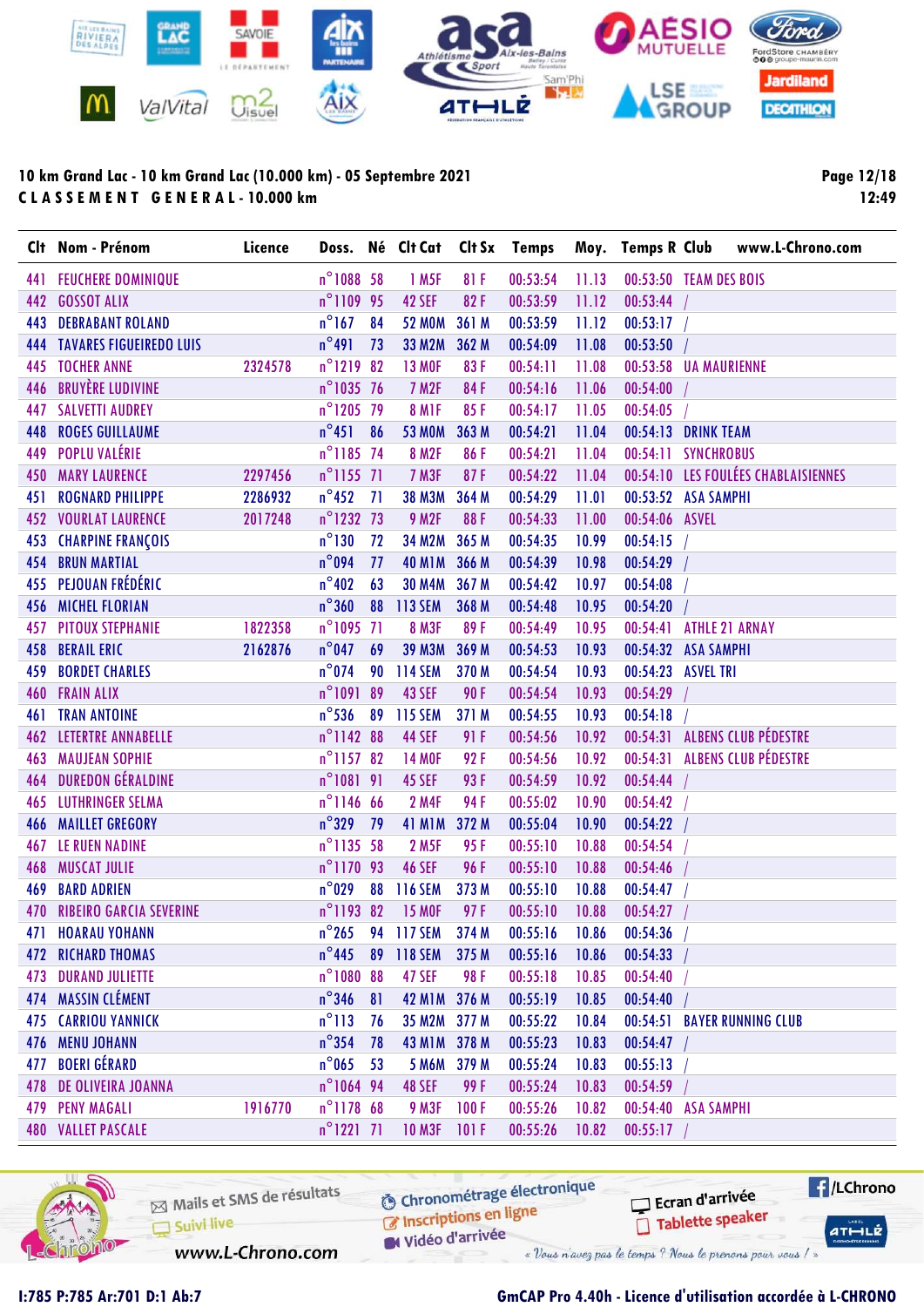

Page 13/18 12:49

|            | Clt Nom - Prénom             | Licence |                        |    | Doss. Né Clt Cat Clt Sx Temps |       |          |       | Moy. Temps R Club<br>www.L-Chrono.com  |
|------------|------------------------------|---------|------------------------|----|-------------------------------|-------|----------|-------|----------------------------------------|
| 481        | <b>LEMARCHAND AMANDINE</b>   |         | $n^{\circ}$ 1139 82    |    | <b>16 MOF</b>                 | 102F  | 00:55:34 | 10.80 | 00:55:18                               |
| 482        | <b>GANNÉ SOPHIE</b>          |         | n°1099 77              |    | 9 M <sub>IF</sub>             | 103F  | 00:55:38 | 10.79 | 00:55:20                               |
| 483        | <b>BUCHOT RODOLPHE</b>       |         | $n^{\circ}$ 099        | 66 | 31 M4M                        | 380 M | 00:55:40 | 10.78 | 00:55:03                               |
| 484        | <b>SICARD NATHALIE</b>       |         | $n^{\circ}$ 1210 75    |    | <b>10 M2F</b>                 | 104F  | 00:55:46 | 10.76 | 00:55:36                               |
| 485        | <b>DESHOUILLERES FRANCK</b>  |         | $n^{\circ}$ 185        | 68 | <b>40 M3M</b>                 | 381 M | 00:55:47 | 10.76 | 00:55:23                               |
| 486        | <b>BROUARD ARCADIE</b>       |         | n°1033 92              |    | 49 SEF                        | 105F  | 00:55:48 | 10.75 | 00:55:06                               |
| 487        | PERCEVAL GENEVIÈVE MARIE     |         | n°1179 67              |    | 11 M3F                        | 106F  | 00:55:52 | 10.74 | 00:55:06                               |
| 488        | <b>SCHLEIFER MAGALY</b>      |         | n°1206 80              |    | <b>10 M1F</b>                 | 107F  | 00:55:54 | 10.73 | 00:55:23                               |
| 489        | <b>MINNELLA ALEXIS</b>       |         | $n^{\circ}365$         | 00 | 12 ESM                        | 382 M | 00:55:58 | 10.72 | 00:55:35                               |
| 490        | <b>ROSELIER PHILIPPE</b>     | 2000108 | $n^{\circ}$ 455        | 65 | <b>32 M4M</b>                 | 383 M | 00:55:59 | 10.72 | 00:55:27 EA CHAMBÉRY                   |
| 491        | <b>DELAPORTE ROMAIN</b>      |         | $n^{\circ}$ 173        | 86 | <b>54 MOM</b>                 | 384 M | 00:56:03 | 10.70 | 00:55:45                               |
|            | 492 TUR JOSIAN               |         | $n^{\circ}$ 496        | 64 | <b>33 M4M</b>                 | 385 M | 00:56:06 | 10.70 | 00:55:58 DU HAUT DES CIMES             |
| 493        | <b>CERONI STÉPHANE</b>       |         | $n^{\circ}120$         | 75 | <b>36 M2M</b>                 | 386 M | 00:56:08 | 10.69 | 00:55:38                               |
| 494        | <b>ANDREYS STÉPHANE</b>      |         | $n^{\circ}$ 020        | 59 | 26 M5M 387 M                  |       | 00:56:08 | 10.69 | 00:55:41                               |
| 495        | <b>VALT FLORIAN</b>          |         | $n^{\circ}$ 498        | 96 | <b>119 SEM</b>                | 388 M | 00:56:11 | 10.68 | 00:55:44                               |
| 496        | <b>MARINI NICOLAS</b>        |         | $n^{\circ}$ 339        | 88 | <b>120 SEM</b>                | 389 M | 00:56:11 | 10.68 | 00:55:57 ANNECY RUNNING CLUB           |
| 497        | <b>GALY MATHILDE</b>         |         | $n^{\circ}$ 1097       | 92 | <b>50 SEF</b>                 | 108F  | 00:56:11 | 10.68 | 00:55:58<br><b>ANNECY RUNNING CLUB</b> |
| 498        | <b>SIOLI NICOLAS</b>         |         | $n^{\circ}480$         |    | 92 121 SEM                    | 390 M | 00:56:16 | 10.67 | 00:55:52                               |
| 499        | <b>HONINCKX JONATHAN</b>     |         | $n^{\circ}$ 266        | 81 | <b>44 M1M</b>                 | 391 M | 00:56:18 | 10.66 | 00:55:52                               |
| 500        | <b>MARTIN ANAIS</b>          |         | n°1153 96              |    | <b>51 SEF</b>                 | 109F  | 00:56:26 | 10.63 | 00:56:15                               |
| 501        | <b>GARGANO TANGUY</b>        |         | $n^{\circ}$ 235        | 95 | <b>122 SEM</b>                | 392 M | 00:56:35 | 10.61 | 00:56:05                               |
| 502        | <b>ROUSSET ELISABETH</b>     |         | $n^{\circ}$ 1201 85    |    | <b>17 MOF</b>                 | 110F  | 00:56:35 | 10.60 | 00:56:18                               |
| 503        | <b>PUPIER MARIE</b>          | 2326933 | $n^{\circ}1187$        | 80 | 11 MIF                        | IIIF  | 00:56:39 | 10.59 | 00:56:26 UA MAURIENNE (SAINT-JEAN)     |
| 504        | PASSALACQUA OLIVIER          |         | $n^{\circ}392$         | 81 | <b>45 M1M</b>                 | 393 M | 00:56:42 | 10.58 | 00:56:17                               |
| 505        | <b>BOYER SÉBASTIEN</b>       |         | $n^{\circ}$ 086        | 78 | <b>46 M1M</b>                 | 394 M | 00:56:43 | 10.58 | 00:56:04                               |
| 506        | <b>MARGRY ADELINE</b>        |         | n°1152 79              |    | <b>12 M1F</b>                 | 112F  | 00:56:46 | 10.57 | 00:56:21 ALBENS CLUB PÉDESTRE          |
| 507        | <b>CARLES-SALMON NICOLAS</b> |         | $n^{\circ}109$         | 69 | <b>41 M3M</b>                 | 395 M | 00:56:46 | 10.57 | 00:56:21 ALBENS CLUB PÉDESTRE          |
| 508        | <b>VIOLETTE EDDY</b>         |         | $n^{\circ}515$         | 85 | 55 MOM 396 M                  |       | 00:56:50 | 10.56 | 00:56:27                               |
| 509        | <b>MONDON DANIEL</b>         |         | $n^{\circ}368$         | 48 | <b>4 M7M</b>                  | 397 M | 00:56:53 | 10.55 | 00:56:30                               |
|            | <b>510 LE TURDU FLORIAN</b>  |         | $n^{\circ}302$         | 81 | 47 M1M 398 M                  |       | 00:56:53 | 10.55 | 00:56:32                               |
| 511        | LE TURDU NATHALIE            |         | n <sup>o</sup> 1136 82 |    | <b>18 MOF</b>                 | 113F  | 00:56:53 | 10.55 | 00:56:33                               |
|            | 512 DA SILVA MANUEL          |         | $n^{\circ}162$ 66      |    | 34 M4M 399 M                  |       | 00:56:54 | 10.55 | 00:56:21                               |
|            | <b>513 CASTELLAN LAURIE</b>  |         | n°1042 77              |    | <b>13 M1F</b>                 | 114F  | 00:56:54 | 10.55 | 00:56:34                               |
|            | 514 DALLIGNA GAELLE          |         | $n^{\circ}106383$      |    | <b>19 MOF</b>                 | 115F  | 00:56:54 | 10.55 | 00:56:34                               |
|            | 515 COLOMBEL KIERAN          |         | $n^{\circ}151$         | 96 | <b>123 SEM</b>                | 400 M | 00:56:55 | 10.54 | 00:56:25                               |
|            | <b>516 PARENT QUENTIN</b>    |         | $n^{\circ}$ 389        | 89 | <b>124 SEM</b>                | 401 M | 00:56:58 | 10.53 | 00:56:09 FAM HERYDAN                   |
| 517        | <b>BLANCHARD ÉTIENNE</b>     |         | $n^{\circ}$ 062        | 87 | <b>125 SEM</b>                | 402 M | 00:57:02 | 10.52 | 00:56:35                               |
|            | <b>518 GUALLINO GABRIEL</b>  |         | $n^{\circ}$ 252        | 73 | 37 M2M 403 M                  |       | 00:57:06 | 10.51 | 00:56:44                               |
|            | <b>519 CARPENTRAS CELINE</b> |         | n°1239 77              |    | <b>14 M1F</b>                 | 116F  | 00:57:06 | 10.51 | 00:56:50                               |
| <b>520</b> | <b>GIBOULET FRANÇOIS</b>     |         | $n^{\circ}241$         | 62 | 35 M4M 404 M                  |       | 00:57:06 | 10.51 | 00:56:25                               |



Mails et SMS de résultats Suivi live www.L-Chrono.com

**6** Chronométrage électronique

Vidéo d'arrivée « Vous n'avez pas le temps ? Nous le prenons pour vous / »

C Inscriptions en ligne

 $H/LChrono$ Ecran d'arrivée Tablette speaker  $ATHLLE$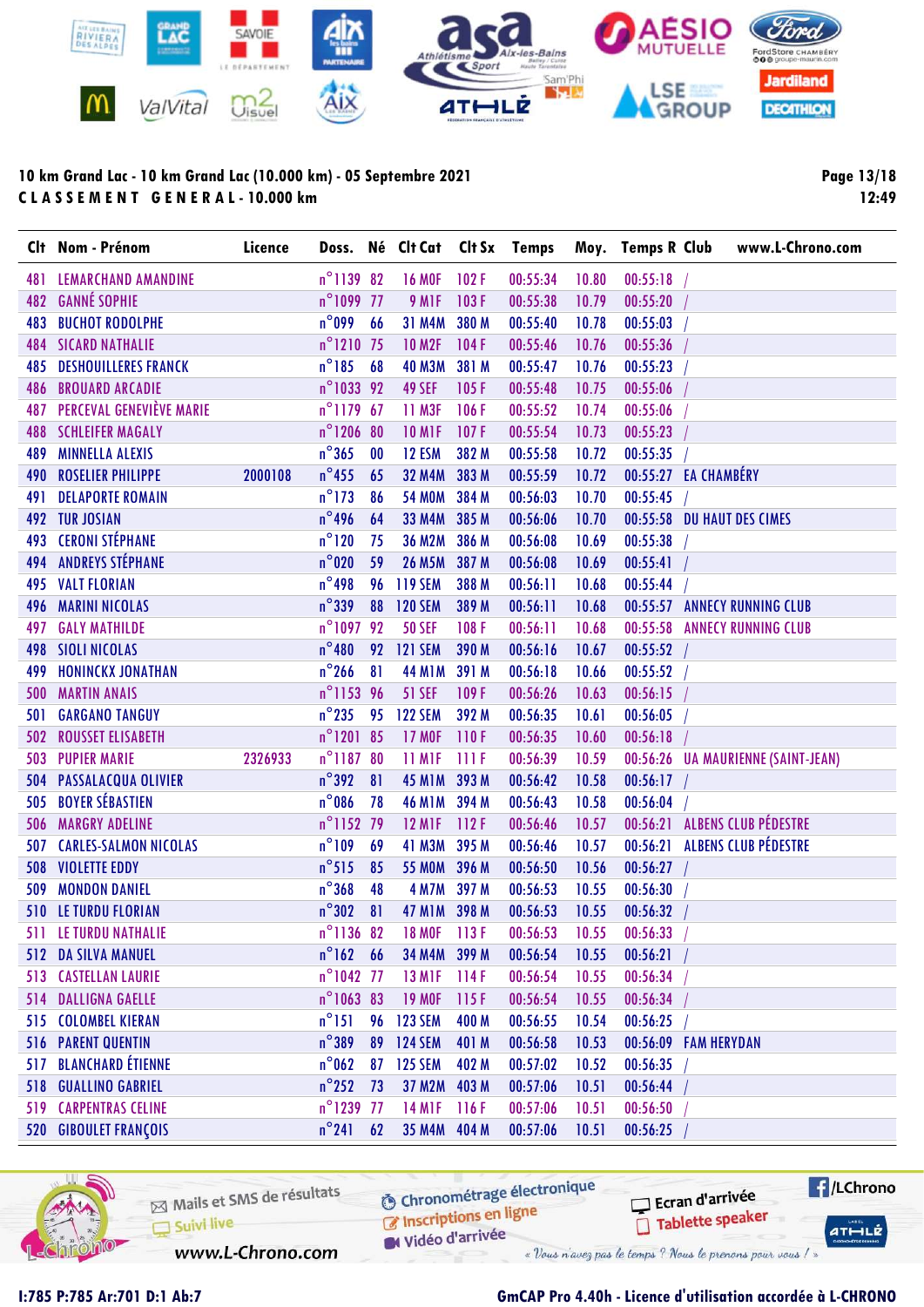

Page 14/18 12:49

|     | Clt Nom - Prénom                     | Licence |                     |      |                                |       |          |       |                          | Doss. Né Clt Cat Clt Sx Temps Moy. Temps R Club www.L-Chrono.com |
|-----|--------------------------------------|---------|---------------------|------|--------------------------------|-------|----------|-------|--------------------------|------------------------------------------------------------------|
|     | <b>521 KHIRREDINE KATIA</b>          |         | $n^{\circ}$ 1128 87 |      | <b>52 SEF</b>                  | 117F  | 00:57:11 | 10.49 | 00:56:56                 |                                                                  |
|     | 522 RENÉ ADRIEN                      |         | $n^{\circ}438$      | 91   | <b>126 SEM</b>                 | 405 M | 00:57:14 | 10.49 | 00:57:08 AGORA           |                                                                  |
| 523 | <b>BONNIER GERARD</b>                | 534993  | $n^{\circ}$ 072     | 52   | 6 M6M 406 M                    |       | 00:57:35 | 10.42 | 00:57:23 UA MAURIENNNE   |                                                                  |
|     | <b>524 TURLOTTE OLIVIER</b>          |         | $n^{\circ}$ 497     | 62   | 36 M4M 407 M                   |       | 00:57:37 | 10.41 | 00:57:08                 |                                                                  |
|     | 525 VILLALONGA FRANCOIS-XAVIER       |         | $n^{\circ}512$      | - 74 | 38 M2M 408 M                   |       | 00:57:39 | 10.41 | 00:57:30                 |                                                                  |
|     | 526 BUCINA VANESSA                   |         | n°1036 88           |      | <b>53 SEF</b>                  | 118F  | 00:57:41 | 10.40 | 00:57:33                 |                                                                  |
|     | <b>527 GAVARD FREDDY</b>             |         | $n^{\circ}$ 236     | 97   | <b>127 SEM</b>                 | 409 M | 00:57:44 | 10.39 | 00:57:43                 |                                                                  |
| 528 | <b>ROULLEAU JULIA</b>                |         | n°1241 79           |      | <b>15 MIF</b>                  | 119F  | 00:57:48 | 10.38 | 00:57:29                 |                                                                  |
|     | 529 NEZRI LIONEL                     |         | $n^{\circ}$ 377     | 70   | 42 M3M 410 M                   |       | 00:57:53 | 10.37 | 00:57:10                 |                                                                  |
|     | <b>530 RATIB ATFAN</b>               |         | $n^{\circ}$ 537     | 73   | 39 M2M 411 M                   |       | 00:57:56 | 10.36 | 00:57:20                 |                                                                  |
| 531 | <b>BRUYERE FREDERIC</b>              |         | $n^{\circ}$ 098     | 64   | 37 M4M 412 M                   |       | 00:58:00 | 10.35 | 00:57:55                 |                                                                  |
|     | <b>532 BONAVENTURA PASCAL</b>        |         | $n^{\circ}$ 070     | 75   | 40 M2M 413 M                   |       | 00:58:01 | 10.34 | $00:57:28$ /             |                                                                  |
|     | <b>533 CHARRIERE CHRISTOPHE</b>      |         | $n^{\circ}$ 132     | 70   | 43 M3M 414 M                   |       | 00:58:05 | 10.33 | 00:57:54                 |                                                                  |
|     | <b>534 CUVELIER EMILIE</b>           |         | $n^{\circ}1060$ 81  |      | <b>16 M1F</b>                  | 120F  | 00:58:05 | 10.33 | 00:57:54                 |                                                                  |
|     | 535 LEANDRI MICHEL                   |         | $n^{\circ}303$      | 88   | <b>128 SEM</b>                 | 415 M | 00:58:09 | 10.32 | 00:57:48 IMPLENIA FRANCE |                                                                  |
|     | <b>536 PECOT FRANCK</b>              |         | $n^{\circ}400$      | 72   | 41 M2M 416 M                   |       | 00:58:15 | 10.30 | $00:57:41$ /             |                                                                  |
|     | 537 CHARVIER ANGÉLIQUE               |         | $n^{\circ}1050$ 75  |      | 11 M2F                         | 121F  | 00:58:18 | 10.29 | 00:58:04 AGORA           |                                                                  |
|     | 538 LUPETTI FREDERIC                 |         | $n^{\circ}319$ 64   |      | 38 M4M 417 M                   |       | 00:58:21 | 10.29 | $00:58:05$ /             |                                                                  |
|     | 539 GUGLIELMI CATHERINE              |         | $n^{\circ}$ 1112 66 |      | <b>3 M4F</b>                   | 122F  | 00:58:23 | 10.28 | 00:58:14 DRINK TEAM      |                                                                  |
|     | <b>540 GANTIN JEAN-PAUL</b>          | 980298  | $n^{\circ}230$      | 56   | 7 M6M 418 M                    |       | 00:58:24 | 10.28 |                          | 00:58:14 EVIAN OFF COURSE                                        |
| 541 | <b>BARDIAUX TRISTAN</b>              |         | $n^{\circ}$ 030     | 91   | <b>129 SEM</b>                 | 419 M | 00:58:25 | 10.27 | 00:58:20                 |                                                                  |
|     | <b>542 CAPLOT DAVID</b>              |         | $n^{\circ}108$      | 70   | 44 M3M 420 M                   |       | 00:58:29 | 10.26 | $00:57:53$ /             |                                                                  |
|     | <b>543 TAVARES FIGUEIREDO FILIPE</b> |         | $n^{\circ}$ 490     | 84   | 56 MOM 421 M                   |       | 00:58:31 | 10.26 | 00:58:12                 |                                                                  |
|     | <b>544 SOLENTE PASCALE</b>           | 2017517 | $n^{\circ}$ 1212 77 |      | <b>17 M1F</b>                  | 123F  | 00:58:32 | 10.25 | 00:58:24 ASA SAMPHI      |                                                                  |
|     | <b>545 CHEVREAU MAXIME</b>           |         | $n^{\circ}$ 140     | 85   | 57 MOM 422 M                   |       | 00:58:33 | 10.25 | 00:58:07                 |                                                                  |
|     | 546 PEREIRA DA SILVA LUIS            |         | $n^{\circ}$ 406     | 73   | 42 M2M 423 M                   |       | 00:58:35 | 10.24 | 00:58:21                 |                                                                  |
|     | <b>547 PILATO MARIE-LOUISE</b>       |         | n°1182 65           |      | <b>4 M4F</b>                   | 124 F | 00:58:35 | 10.24 | 00:58:27                 |                                                                  |
| 548 | <b>PEREIRA EMILIE</b>                | 2311896 | n°1180 80           |      | <b>18 M1F</b>                  | 125F  | 00:58:35 | 10.24 | 00:58:21 UA MAURIENNE    |                                                                  |
| 549 | <b>BOLARD DAVID</b>                  |         | $n^{\circ}$ 067     | 79   | 48 M1M 424 M                   |       | 00:58:43 | 10.22 | 00:58:36                 |                                                                  |
|     | 550 KOOS GREGORY                     |         | $n^{\circ}$ 279 84  |      | 58 MOM 425 M                   |       | 00:58:47 | 10.21 | 00:58:11                 |                                                                  |
|     | 551 LUPETTI DOMINIQUE                |         |                     |      | n°1145 64 5 M4F 126 F 00:59:00 |       |          |       | $10.17$ $00.58.45$ /     |                                                                  |
|     | <b>552 GUIONNET MICHELE</b>          |         | $n^{\circ}$ 1113 60 |      | 3 M <sub>5F</sub>              | 127F  | 00:59:03 | 10.16 | 00:58:27                 |                                                                  |
|     | <b>553 BOURSEAU QUENTIN</b>          |         | $n^{\circ}081$      | 97   | <b>130 SEM</b>                 | 426 M | 00:59:05 | 10.16 | 00:58:54                 |                                                                  |
|     | 554 GALTIER ALISÉE                   |         | n°1096 99           |      | 5 ESF                          | 128F  | 00:59:15 | 10.13 | 00:58:58                 |                                                                  |
|     | <b>555 MONTEIL GAUTHIER</b>          |         | $n^{\circ}$ 369     | 98   | <b>131 SEM</b>                 | 427 M | 00:59:15 | 10.13 | 00:58:58                 |                                                                  |
|     | 556 LEYRIS PIERRE                    |         | $n^{\circ}314$      | 57   | <b>27 M5M</b>                  | 428 M | 00:59:21 | 10.11 | 00:58:38                 |                                                                  |
| 557 | <b>BESSIN JESSICA</b>                |         | $n^{\circ}1021$ 92  |      | <b>54 SEF</b>                  | 129F  | 00:59:21 | 10.11 | 00:59:00 IMPLENIA FRANCE |                                                                  |
|     | <b>558 SY ROXANE</b>                 |         | $n^{\circ}$ 1215 86 |      | <b>20 MOF</b>                  | 130 F | 00:59:30 | 10.09 | 00:58:58                 |                                                                  |
|     | 559 GELEBART LISA                    |         | $n^{\circ}$ 1101 90 |      | <b>55 SEF</b>                  | 131F  | 00:59:34 | 10.07 | 00:58:56                 |                                                                  |
|     | <b>560 WALERYSZAK CASSANDRE</b>      |         | n°1233 90           |      | <b>56 SEF</b>                  | 132F  | 00:59:34 | 10.07 | 00:58:56                 |                                                                  |



**6** Chronométrage électronique Mails et SMS de résultats C Inscriptions en ligne Suivi live Vidéo d'arrivée www.L-Chrono.com « Vous n'avez pas le temps ? Nous le prenons pour vous / »

Ecran d'arrivée Tablette speaker  $H/LChrono$  $ATHLLE$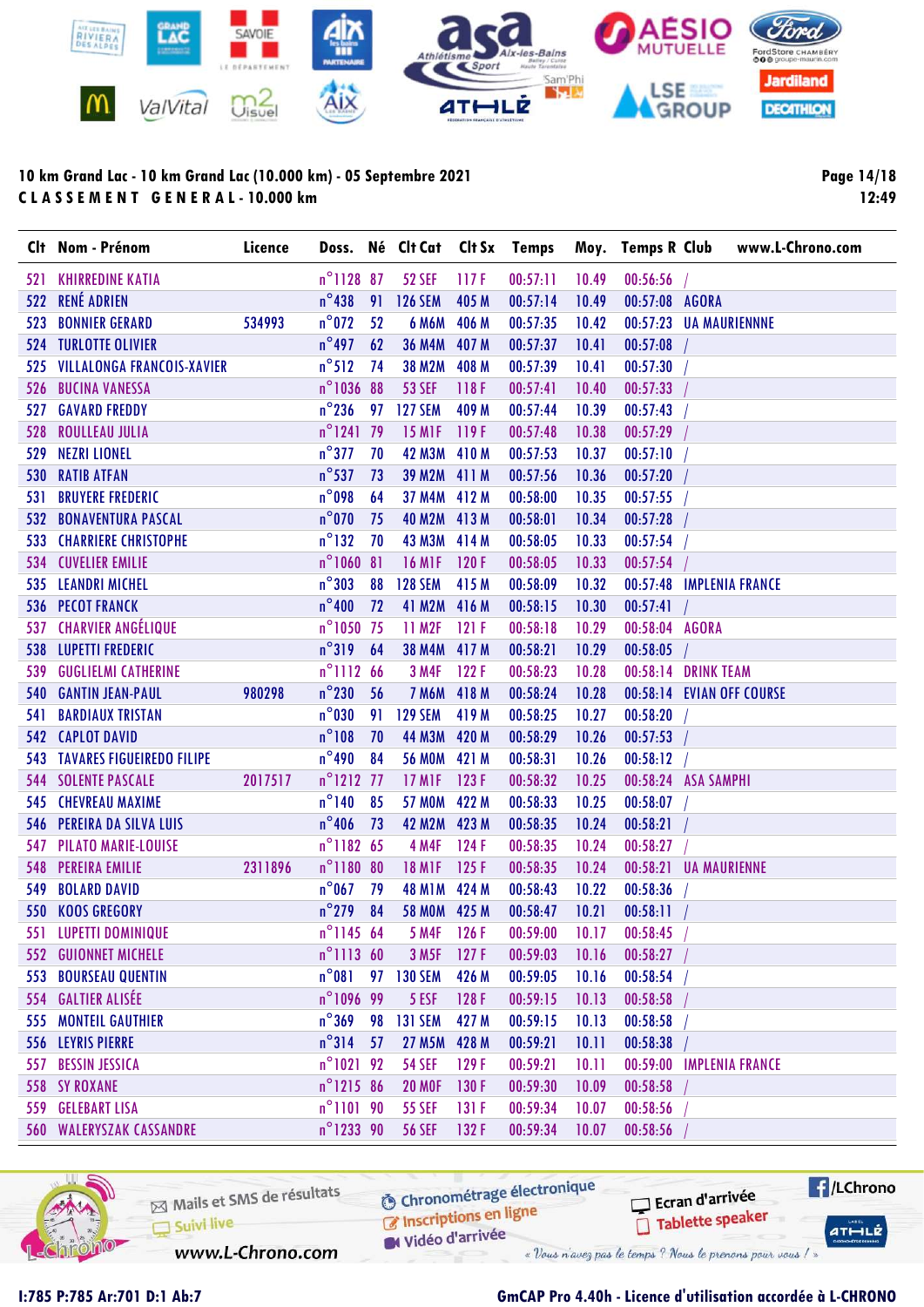

Page 15/18 12:49

| $n^{\circ}$ 1213 76<br>133 F<br>00:59:38<br>561 STEDILE ISABELLE<br>12 M <sub>2</sub> F<br>10.06<br>00:59:10<br>$n^{\circ}317$<br>69<br>45 M3M 429 M<br><b>562 LONNEVILLE ROBERT LOIC</b><br>00:59:43<br>10.05<br>00:59:36<br>n°1078 83<br><b>21 MOF</b><br>134 F<br>00:59:45<br>00:59:29<br><b>563 DUBUC VIRGINIE</b><br>10.04<br>n°1158 86<br><b>MEDARD EMILIE</b><br><b>22 MOF</b><br>135 F<br>00:59:47<br>10.04<br>00:59:10<br>564<br>n°1108 75<br>13 M2F<br>00:59:53<br><b>GOMEZ SYLVAINE</b><br>136 F<br>00:59:16<br>565<br>10.02<br>n°1056 80<br><b>19 MIF</b><br>137F<br>01:00:01<br>10.00<br>00:59:17<br>566 COUCHEVELOU ANGELINE<br>$n^{\circ}444$ 65<br><b>39 M4M</b><br>430 M<br>01:00:04<br><b>RICHARD XAVIER</b><br>9.99<br>00:59:58<br>567 |  |
|-----------------------------------------------------------------------------------------------------------------------------------------------------------------------------------------------------------------------------------------------------------------------------------------------------------------------------------------------------------------------------------------------------------------------------------------------------------------------------------------------------------------------------------------------------------------------------------------------------------------------------------------------------------------------------------------------------------------------------------------------------------|--|
|                                                                                                                                                                                                                                                                                                                                                                                                                                                                                                                                                                                                                                                                                                                                                           |  |
|                                                                                                                                                                                                                                                                                                                                                                                                                                                                                                                                                                                                                                                                                                                                                           |  |
|                                                                                                                                                                                                                                                                                                                                                                                                                                                                                                                                                                                                                                                                                                                                                           |  |
|                                                                                                                                                                                                                                                                                                                                                                                                                                                                                                                                                                                                                                                                                                                                                           |  |
|                                                                                                                                                                                                                                                                                                                                                                                                                                                                                                                                                                                                                                                                                                                                                           |  |
|                                                                                                                                                                                                                                                                                                                                                                                                                                                                                                                                                                                                                                                                                                                                                           |  |
|                                                                                                                                                                                                                                                                                                                                                                                                                                                                                                                                                                                                                                                                                                                                                           |  |
| $n^{\circ}$ 1123 71<br>568 JANIN ANNE-CECILE<br><b>12 M3F</b><br>138 F<br>01:00:06<br>9.98<br>00:59:36                                                                                                                                                                                                                                                                                                                                                                                                                                                                                                                                                                                                                                                    |  |
| n°1160 96<br><b>57 SEF</b><br>139F<br>569 MESANA SOLANGE<br>00:59:30<br>01:00:07<br>9.98                                                                                                                                                                                                                                                                                                                                                                                                                                                                                                                                                                                                                                                                  |  |
| n°1203 64<br><b>6 M4F</b><br><b>570 ROYET MARIE</b><br>777698<br>140F<br>01:00:08<br>9.98<br>00:59:47 ASA SAMPHI                                                                                                                                                                                                                                                                                                                                                                                                                                                                                                                                                                                                                                          |  |
| $n^{\circ}$ 1172 92<br><b>58 SEF</b><br>141 F<br><b>OUALLET HELENE</b><br>01:00:08<br>9.98<br>00:59:39<br>571                                                                                                                                                                                                                                                                                                                                                                                                                                                                                                                                                                                                                                             |  |
| $n^{\circ}$ 464<br><b>572 ROYET ALAIN</b><br>62<br><b>40 M4M</b><br>431 M<br>01:00:09<br>00:59:47 ASA SAMPHI<br>1365634<br>9.98                                                                                                                                                                                                                                                                                                                                                                                                                                                                                                                                                                                                                           |  |
| $n^{\circ}519$<br><b>WEBER MAXENCE</b><br>89 132 SEM<br>432 M<br>01:00:16<br>00:59:53<br>573<br>9.96                                                                                                                                                                                                                                                                                                                                                                                                                                                                                                                                                                                                                                                      |  |
| $n^{\circ}119$<br><b>574 CECCON THIBAUD</b><br>93 133 SEM<br>433 M<br>01:00:17<br>00:59:56 IMPLENIA FRANCE<br>9.96                                                                                                                                                                                                                                                                                                                                                                                                                                                                                                                                                                                                                                        |  |
| n°120793<br><b>575 SENGLER LAURENCE</b><br><b>59 SEF</b><br>142F<br>01:00:18<br>00:59:51 EUREX<br>9.95                                                                                                                                                                                                                                                                                                                                                                                                                                                                                                                                                                                                                                                    |  |
| $n^{\circ}$ 432<br>576 QUINCIEU PHILIPPE<br>79<br><b>49 M1M</b><br>434 M<br>01:00:19<br>00:59:50<br>9.95                                                                                                                                                                                                                                                                                                                                                                                                                                                                                                                                                                                                                                                  |  |
| $n^{\circ}361$<br>95<br><b>134 SEM</b><br>435 M<br><b>577 MICHELOT VINCENT</b><br>01:00:21<br>9.94<br>00:59:59                                                                                                                                                                                                                                                                                                                                                                                                                                                                                                                                                                                                                                            |  |
| $n^{\circ}513$<br>135 SEM<br><b>VILLE JORDAN</b><br>93<br>436 M<br>01:00:21<br>9.94<br>01:00:00<br>578                                                                                                                                                                                                                                                                                                                                                                                                                                                                                                                                                                                                                                                    |  |
| $n^{\circ}1164$ 02<br>2 JUF<br><b>MORETTI LOU-ANNE</b><br>143 F<br>01:00:24<br>9.93<br>01:00:01<br>579                                                                                                                                                                                                                                                                                                                                                                                                                                                                                                                                                                                                                                                    |  |
| $n^{\circ}1043$ 67<br>13 M3F<br><b>580 CAYER BARRIOZ MARIE ODILE</b><br>144 F<br>01:00:31<br>9.92<br>01:00:03                                                                                                                                                                                                                                                                                                                                                                                                                                                                                                                                                                                                                                             |  |
| <b>581 GOTHIE GRIESSER DANIELLE</b><br>n°1110 58<br><b>4 M5F</b><br>145 F<br>01:00:33<br>01:00:02<br>9.91                                                                                                                                                                                                                                                                                                                                                                                                                                                                                                                                                                                                                                                 |  |
| 582 MALBRANCHE MÉLANIE<br>n°1149 79<br><b>20 MIF</b><br>146F<br>01:00:33<br>9.91<br>01:00:24                                                                                                                                                                                                                                                                                                                                                                                                                                                                                                                                                                                                                                                              |  |
| 583 AIRO-FARULLA VÉRONIQUE<br>n°1008 77<br><b>21 M1F</b><br>147 F<br>01:00:37<br>01:00:02<br>9.90                                                                                                                                                                                                                                                                                                                                                                                                                                                                                                                                                                                                                                                         |  |
| $n^{\circ}413$<br><b>136 SEM</b><br><b>584 PEYRONNET ARMAND</b><br>98<br>437 M<br>01:00:45<br>01:00:22 HBCA<br>9.88                                                                                                                                                                                                                                                                                                                                                                                                                                                                                                                                                                                                                                       |  |
| $n^{\circ}014$<br>585 AIRO-FARULLA CHRISTOPHE<br>76<br><b>43 M2M</b><br>438 M<br>01:00:46<br>01:00:11<br>9.87                                                                                                                                                                                                                                                                                                                                                                                                                                                                                                                                                                                                                                             |  |
| $n^{\circ}$ 200<br>46 M3M 439 M<br>67<br>01:00:56<br>01:00:43<br><b>586 DUCHAMP OLIVIER</b><br>9.85                                                                                                                                                                                                                                                                                                                                                                                                                                                                                                                                                                                                                                                       |  |
| n°1122 93<br><b>JACQUOT CAMILLE</b><br><b>60 SEF</b><br>148F<br>01:00:56<br>9.85<br>01:00:17<br>587                                                                                                                                                                                                                                                                                                                                                                                                                                                                                                                                                                                                                                                       |  |
| $n^{\circ}$ 214<br><b>FONTAINE MANUEL</b><br>75<br><b>44 M2M</b><br>440 M<br>01:00:58<br>01:00:15<br>9.84<br>588                                                                                                                                                                                                                                                                                                                                                                                                                                                                                                                                                                                                                                          |  |
| 589 JOURNET HÉLÈNE<br>n°1124 78<br><b>22 M1F</b><br>149F<br>01:01:03<br>9.83<br>01:00:18                                                                                                                                                                                                                                                                                                                                                                                                                                                                                                                                                                                                                                                                  |  |
| $n^{\circ}527$ 71<br><b>590 ZIMERMANN MARC</b><br>47 M3M 441 M<br>01:01:12<br>01:00:39<br>9.81                                                                                                                                                                                                                                                                                                                                                                                                                                                                                                                                                                                                                                                            |  |
| <b>591 CARON EMELINE</b><br>n°1039 93<br><b>61 SEF</b><br>150F<br>01:01:12<br>9.80<br>01:00:39                                                                                                                                                                                                                                                                                                                                                                                                                                                                                                                                                                                                                                                            |  |
| $n^{\circ}$ 239 80<br><b>592 GEORGEL MATTHIEU</b><br>50 M1M 442 M<br>01:01:16<br>01:00:33<br>9.79                                                                                                                                                                                                                                                                                                                                                                                                                                                                                                                                                                                                                                                         |  |
| 593 REY MYRIAM<br>$n^{\circ}119181$<br><b>23 MIF</b><br>151F<br>01:01:17<br>01:00:42<br>9.79                                                                                                                                                                                                                                                                                                                                                                                                                                                                                                                                                                                                                                                              |  |
| $n^{\circ}105182$<br><b>23 MOF</b><br><b>594 CHERBLANC CAMILLE</b><br>152F<br>01:01:22<br>01:00:50<br>9.78                                                                                                                                                                                                                                                                                                                                                                                                                                                                                                                                                                                                                                                |  |
| n°1143 97<br><b>62 SEF</b><br><b>595 LOEPER PAULINE</b><br>153F<br>01:00:50<br>01:01:22<br>9.78                                                                                                                                                                                                                                                                                                                                                                                                                                                                                                                                                                                                                                                           |  |
| 596 RAKOTONANAHARY HÉLÈNE<br>$n^{\circ}$ 1188 81<br><b>24 MIF</b><br>154 F<br>01:01:24<br>01:01:04<br>9.77                                                                                                                                                                                                                                                                                                                                                                                                                                                                                                                                                                                                                                                |  |
| 597 CHANIAC DÉBORAH<br>n°1045 77<br><b>25 MIF</b><br>155F<br>01:01:18<br>01:01:33<br>9.75                                                                                                                                                                                                                                                                                                                                                                                                                                                                                                                                                                                                                                                                 |  |
| <b>598 DENEU CAROLINE</b><br>$n^{\circ}107180$<br><b>26 M1F</b><br>156 F<br>01:01:33<br>9.75<br>01:01:27 EAC                                                                                                                                                                                                                                                                                                                                                                                                                                                                                                                                                                                                                                              |  |
| 599 LAROUSSINIE NADÈGE<br>n°1132 82<br><b>24 MOF</b><br>157F<br>01:01:35<br>01:01:17<br>9.74                                                                                                                                                                                                                                                                                                                                                                                                                                                                                                                                                                                                                                                              |  |
| 01:01:29 LES FOULÉES CHABLAISIENNES<br>n°1094 64<br><b>600 FUSTER FRANCOISE</b><br>1881782<br><b>7 M4F</b><br>158 F<br>01:01:41<br>9.73                                                                                                                                                                                                                                                                                                                                                                                                                                                                                                                                                                                                                   |  |



**6** Chronométrage électronique Mails et SMS de résultats C Inscriptions en ligne Suivi live Vidéo d'arrivée

« Vous n'avez pas le temps ? Nous le prenons pour vous / »

 $H/LChrono$ Tablette speaker  $ATHLLE$ 

www.L-Chrono.com

Ecran d'arrivée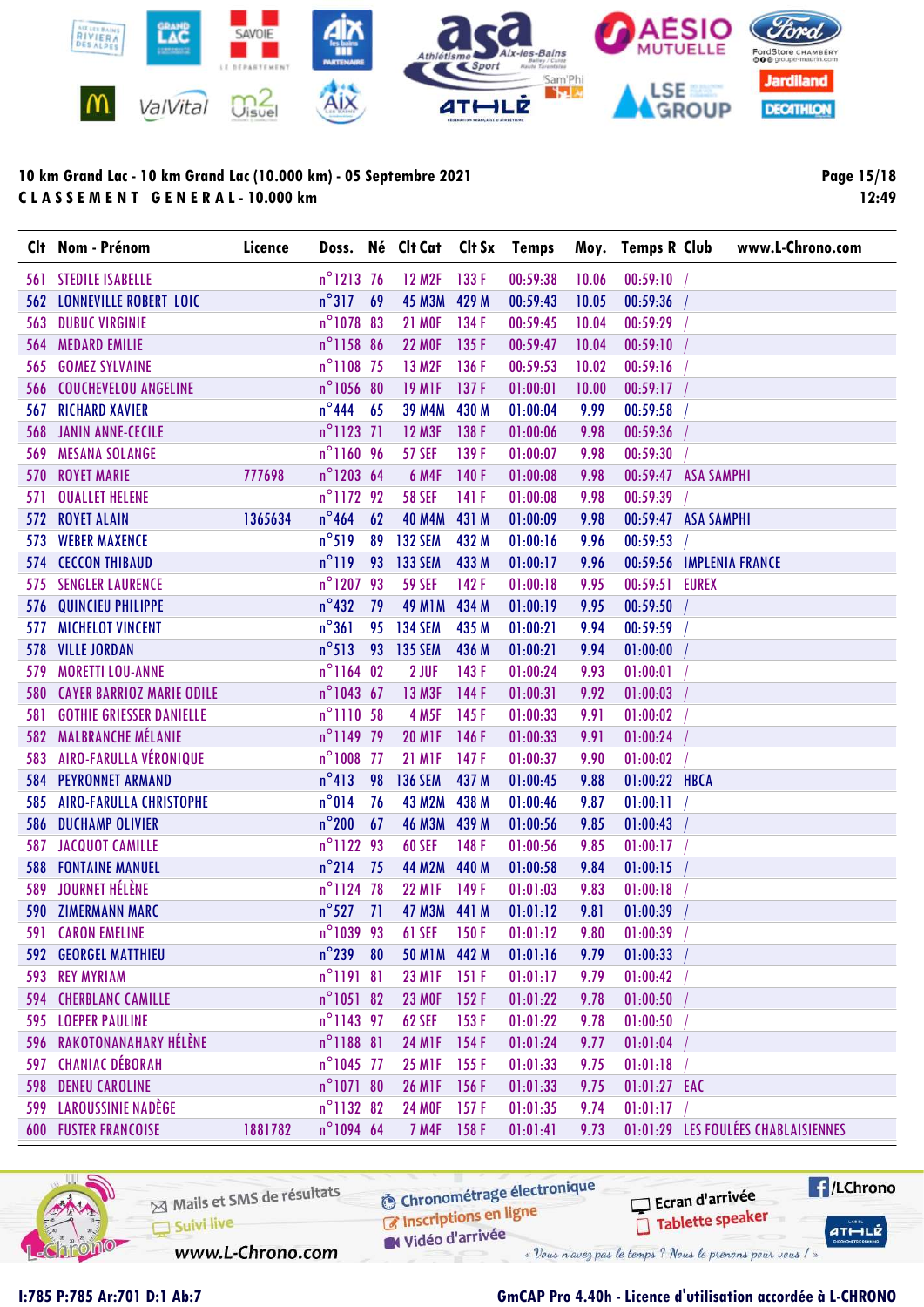

Page 16/18 12:49

|     | Clt Nom - Prénom                   | Licence |                     |    | Doss. Né Clt Cat Clt Sx Temps |       |          |      | Moy. Temps R Club        | www.L-Chrono.com |
|-----|------------------------------------|---------|---------------------|----|-------------------------------|-------|----------|------|--------------------------|------------------|
| 601 | <b>LAVIGNE CHRISTINE</b>           |         | n°1134 59           |    | <b>5 M5F</b>                  | 159F  | 01:01:41 | 9.73 | 01:01:29                 |                  |
| 602 | <b>CHARNAY FLEUR</b>               |         | n°1047 82           |    | <b>25 MOF</b>                 | 160F  | 01:01:44 | 9.72 | 01:01:16 EUREX           |                  |
| 603 | <b>MARCORELLES SYLVAIN</b>         |         | $n^{\circ}$ 337     | 63 | <b>41 M4M</b>                 | 443 M | 01:01:46 | 9.72 | 01:01:11                 |                  |
| 604 | <b>MARTEEL PHILIPPE</b>            |         | $n^{\circ}341$      | 67 | 48 M3M 444 M                  |       | 01:01:50 | 9.70 | 01:01:07                 |                  |
| 605 | <b>ETIENNE ELODIE</b>              |         | n°1084 83           |    | <b>26 MOF</b>                 | 161F  | 01:01:56 | 9.69 | 01:01:18                 |                  |
|     | <b>606 VIALLET FRANÇOIS</b>        |         | $n^{\circ}$ 509     | 72 | <b>45 M2M</b>                 | 445 M | 01:01:56 | 9.69 | 01:01:27                 |                  |
| 607 | <b>MERCIER LAURENT</b>             |         | $n^{\circ}355$      | 71 | <b>49 M3M</b>                 | 446 M | 01:01:58 | 9.68 | 01:01:29                 |                  |
| 608 | <b>COGNIE PHILIPPE</b>             | 421491  | $n^{\circ}$ 147     | 67 | <b>50 M3M</b>                 | 447 M | 01:01:59 | 9.68 | 01:01:32                 |                  |
| 609 | <b>SENMARTIN BLANDINE</b>          |         | $n^{\circ}$ 1208 81 |    | <b>27 M1F</b>                 | 162F  | 01:02:15 | 9.64 | 01:01:38                 |                  |
| 610 | <b>METZ CAROLINE</b>               |         | $n^{\circ}$ 1161 74 |    | <b>14 M2F</b>                 | 163F  | 01:02:20 | 9.63 | 01:01:37                 |                  |
| 611 | <b>JOET SIMON</b>                  |         | $n^{\circ}$ 273     | 82 | <b>59 MOM</b>                 | 448 M | 01:02:36 | 9.59 | 01:02:15 IMPLENIA FRANCE |                  |
|     | <b>612 FLOTTES MURIELLE</b>        |         | n°1089 83           |    | <b>27 MOF</b>                 | 164F  | 01:03:16 | 9.49 | 01:02:41                 |                  |
| 613 | <b>PILOT AUDREY</b>                |         | n°1183 93           |    | <b>63 SEF</b>                 | 165F  | 01:03:18 | 9.48 | 01:02:54                 |                  |
| 614 | <b>REBOUL HÉLÈNE</b>               |         | n°1189 76           |    | 15 M <sub>2F</sub>            | 166F  | 01:03:24 | 9.46 | 01:02:50                 |                  |
| 615 | <b>REBOUL OLIVIER</b>              |         | $n^{\circ}$ 435     | 64 | <b>42 M4M</b>                 | 449 M | 01:03:25 | 9.46 | 01:02:50                 |                  |
|     | <b>616 TOMBARELLO MARIE AGNES</b>  |         | $n^{\circ}$ 1220 65 |    | <b>8 M4F</b>                  | 167F  | 01:03:27 | 9.46 | 01:02:59                 |                  |
| 617 | <b>DURAND GUILLAUME</b>            |         | $n^{\circ}$ 204     | 87 | <b>137 SEM</b>                | 450 M | 01:03:35 | 9.44 | 01:02:55                 |                  |
| 618 | <b>BONNET-DURAND AURÉLIE</b>       |         | n°1025 82           |    | <b>28 MOF</b>                 | 168F  | 01:03:35 | 9.44 | 01:02:55                 |                  |
| 619 | <b>DORTIER FLORIAN-PIERRE</b>      |         | $n^{\circ}$ 192     | 88 | <b>138 SEM</b>                | 451 M | 01:03:50 | 9.40 | 01:03:26 SYNCHROBUS      |                  |
|     | 620 VALY ANNE-CÉCILE               |         | n°1246 75           |    | <b>16 M2F</b>                 | 169F  | 01:03:56 | 9.38 | 01:03:31                 |                  |
| 621 | <b>PEJOUAN MICKAEL</b>             |         | $n^{\circ}401$      | 86 | <b>60 MOM</b>                 | 452 M | 01:04:03 | 9.37 | 01:03:29                 |                  |
| 622 | <b>BORDET PHILIPPE</b>             |         | $n^{\circ}$ 073     | 52 | 8 M6M 453 M                   |       | 01:04:03 | 9.37 | 01:03:31                 |                  |
| 623 | <b>DUBOIS NATHALY</b>              |         | $n^{\circ}1077$ 71  |    | <b>14 M3F</b>                 | 170F  | 01:04:07 | 9.36 | 01:03:54                 |                  |
| 624 | <b>HAURINE SYLVIE</b>              |         | $n^{\circ}$ 1118 71 |    | <b>15 M3F</b>                 | 171F  | 01:04:09 | 9.35 | 01:03:56                 |                  |
| 625 | <b>NICOLAS PHILIPPE</b>            |         | $n^{\circ}$ 379     | 63 | <b>43 M4M</b>                 | 454 M | 01:04:16 | 9.34 | 01:03:43                 |                  |
| 626 | <b>FONTAINE SOPHIE</b>             |         | n°1245 78           |    | <b>28 M1F</b>                 | 172F  | 01:04:33 | 9.30 | 01:04:15                 |                  |
| 627 | <b>WILKINSON LAURA</b>             |         | n°1235 78           |    | <b>29 MIF</b>                 | 173F  | 01:04:33 | 9.30 | 01:04:15                 |                  |
| 628 | <b>CHEVALIER CLARA</b>             |         | $n^{\circ}1053$ 02  |    | 3 JUF                         | 174F  | 01:04:33 | 9.30 | 01:04:07                 |                  |
| 629 | <b>BECUE AMAURY</b>                |         | $n^{\circ}$ 039     | 79 | <b>51 M1M</b>                 | 455 M | 01:04:46 | 9.27 | 01:04:12                 |                  |
|     | <b>630 BECUE NAWEL</b>             |         | $n^{\circ}$ 1018 84 |    | <b>29 MOF</b>                 | 175F  | 01:04:46 | 9.26 | 01:04:12                 |                  |
|     | <b>631 VON SECKENDORFF ANNE</b>    |         | $n^{\circ}$ 1231 92 |    | <b>64 SEF</b>                 | 176F  | 01:04:47 | 9.26 | 01:04:08                 |                  |
|     | 632 DETRAZ-MORELLO MARIE-AGNÈS     |         | $n^{\circ}$ 1240 63 |    | <b>9 M4F</b>                  | 177F  | 01:04:52 | 9.25 | 01:04:16                 |                  |
|     | <b>633 BACCONNIER ISABELLE</b>     |         | $n^{\circ}1012$ 68  |    | <b>16 M3F</b>                 | 178F  | 01:05:11 | 9.21 | 01:04:31                 |                  |
|     | <b>634 MUNERA RAPHAELLE</b>        |         | $n^{\circ}116962$   |    | <b>10 M4F</b>                 | 179F  | 01:05:11 | 9.21 | 01:04:30                 |                  |
|     | <b>635 PICHON CHRISTOPHE</b>       |         | $n^{\circ}416$ 63   |    | <b>44 M4M</b>                 | 456 M | 01:05:17 | 9.19 | 01:04:40                 |                  |
| 636 | <b>ZIEGLER BRIGITTE</b>            |         | $n^{\circ}$ 1238 53 |    | 2 M6F                         | 180F  | 01:05:19 | 9.19 | 01:04:44                 |                  |
| 637 | <b>DESCOMBE FABRICE</b>            |         | $n^{\circ}181$      | 76 | 46 M2M 457 M                  |       | 01:05:19 | 9.19 | 01:05:01                 |                  |
| 638 | MAILLARD FRÉDÉRIC                  |         | $n^{\circ}$ 326     | 74 | 47 M2M 458 M                  |       | 01:05:26 | 9.17 | 01:05:02 SYNCHROBUS      |                  |
|     | <b>639 VERDIER JEAN-MARC</b>       |         | $n^{\circ}$ 504     | 68 | 51 M3M 459 M                  |       | 01:05:31 | 9.16 | 01:04:51                 |                  |
|     | <b>640 VERDIER ROBAUT FLORENCE</b> |         | n°1225 69           |    | 17 M3F                        | 181 F | 01:05:31 | 9.16 | 01:04:51                 |                  |



Mails et SMS de résultats C Inscriptions en ligne Suivi live

**6** Chronométrage électronique

Vidéo d'arrivée « Vous n'avez pas le temps ? Nous le prenons pour vous / »

 $H/LChrono$ Ecran d'arrivée Tablette speaker  $ATHLLE$ 

www.L-Chrono.com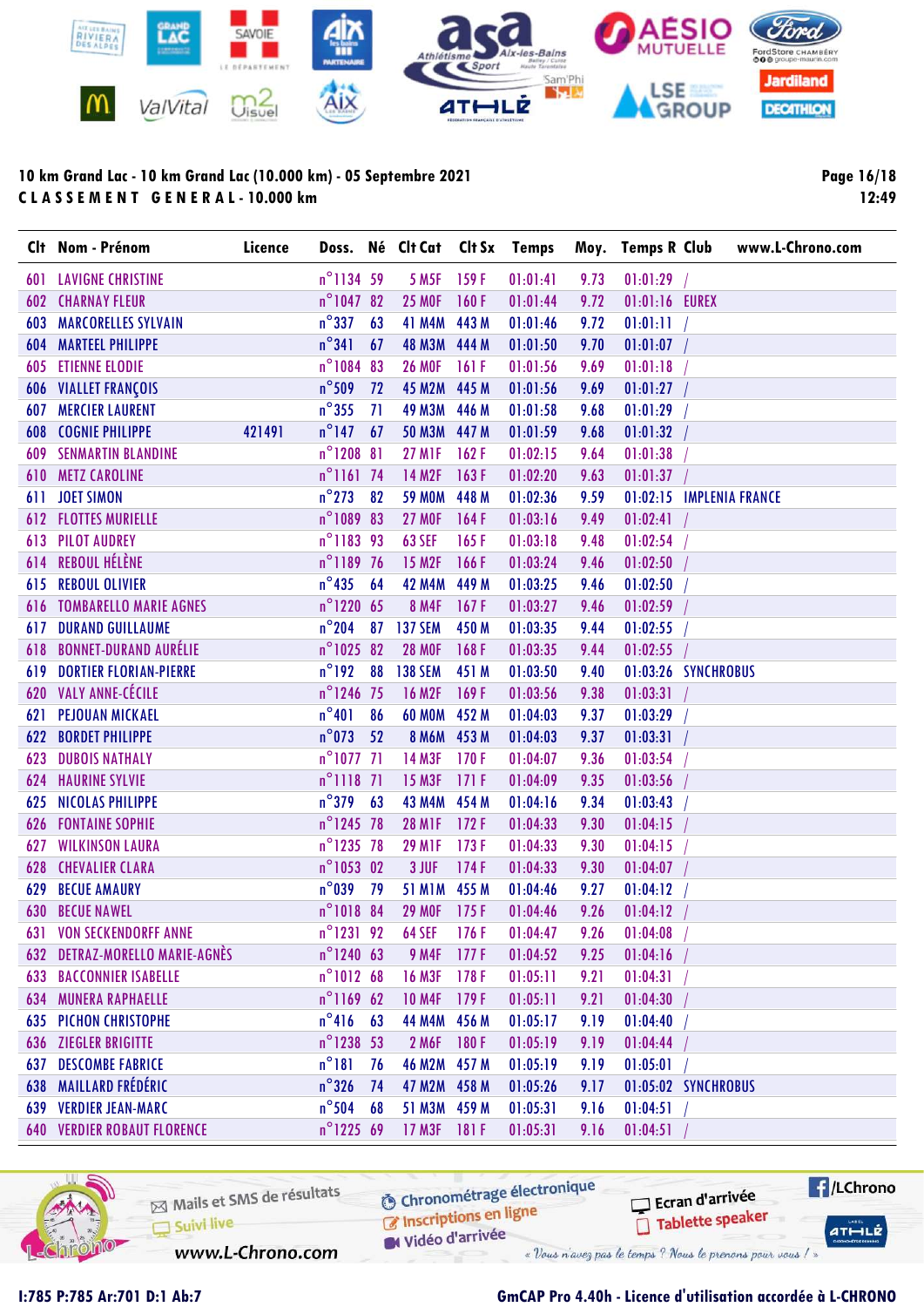

Page 17/18 12:49

|     | Clt Nom - Prénom               | Licence |                      |    | Doss. Né Clt Cat Clt Sx Temps |       |          |      | Moy. Temps R Club | www.L-Chrono.com               |
|-----|--------------------------------|---------|----------------------|----|-------------------------------|-------|----------|------|-------------------|--------------------------------|
| 641 | ?Dossard $\#1073$              |         | $n^{\circ}$ 1073     |    | <b>65 SEF</b>                 | 182F  | 01:05:35 | 9.15 | 01:05:07          |                                |
| 642 | <b>TERRETAZ FLAVIE</b>         |         | n°1216 66            |    | 11 M4F                        | 183F  | 01:05:37 | 9.15 | 01:05:17          |                                |
| 643 | <b>BERNARD ANNIE</b>           |         | $n^{\circ}1019$ 67   |    | <b>18 M3F</b>                 | 184F  | 01:05:37 | 9.14 | 01:05:07          |                                |
| 644 | <b>LAMBERT PATRICE</b>         |         | $n^{\circ}$ 288 61   |    | <b>28 M5M</b>                 | 460 M | 01:05:44 | 9.13 | 01:02:57          |                                |
| 645 | ?Dossard $\#1223$              |         | $n^{\circ}$ 1223     |    | <b>66 SEF</b>                 | 185F  | 01:05:45 | 9.13 | 01:05:16          |                                |
| 646 | <b>VISSEAUX CLARA</b>          |         | n°1228 03            |    | 4 JUF                         | 186 F | 01:05:45 | 9.13 | 01:05:17          |                                |
| 647 | <b>PEJOUAN LOLITA</b>          |         | n°1177 98            |    | <b>67 SEF</b>                 | 187F  | 01:05:46 | 9.12 | 01:05:12          |                                |
| 648 | <b>HINAUT EMELINE</b>          |         | n°1120 93            |    | <b>68 SEF</b>                 | 188F  | 01:05:58 | 9.10 |                   | 01:05:42 LES BORNÉES           |
| 649 | <b>BRESCIA CAROLE</b>          |         | n°1032 86            |    | <b>30 MOF</b>                 | 189F  | 01:06:11 | 9.07 | 01:05:59          |                                |
| 650 | <b>HILLION PATRICIA</b>        | 1968416 | n°1119 52            |    | 3 M6F                         | 190F  | 01:06:22 | 9.04 |                   | 01:05:56 AAA DU LYONNAIS       |
| 651 | <b>LAFON DAMIEN</b>            |         | $n^{\circ}$ 285      | 81 | <b>52 M1M</b>                 | 461 M | 01:06:37 | 9.01 | 01:05:52          |                                |
| 652 | <b>BARBA PERRINE</b>           |         | $n^{\circ}1014$ 87   |    | <b>69 SEF</b>                 | 191 F | 01:06:56 | 8.97 | 01:06:11          |                                |
|     | <b>653 PICARD ELOÏSE</b>       |         | n°1181 02            |    | 5 JUF                         | 192F  | 01:07:07 | 8.94 | 01:06:40          |                                |
| 654 | <b>HOURCADE SARAH</b>          |         | $n^{\circ}$ ] 121 81 |    | <b>30 M1F</b>                 | 193F  | 01:07:12 | 8.93 | 01:06:43          |                                |
|     | <b>655 LEYRIS FRANCOIS</b>     |         | $n^{\circ}313$ 56    |    | <b>9 M6M</b>                  | 462 M | 01:07:15 | 8.92 | 01:06:32          |                                |
|     | <b>656 ELPERS SOFIE</b>        |         | n°1083 77            |    | <b>31 M1F</b>                 | 194F  | 01:07:26 | 8.90 | 01:06:38          |                                |
| 657 | <b>DELORME ANNICK</b>          | 2233411 | n°1067 68            |    | <b>19 M3F</b>                 | 195F  | 01:07:30 | 8.89 |                   | 01:06:55 ASA SAMPHI            |
| 658 | <b>BOULANGE LAURENCE</b>       | 1863650 | n°1028 66            |    | <b>12 M4F</b>                 | 196F  | 01:07:31 | 8.89 | 01:07:24 CAPRG    |                                |
| 659 | <b>WESSE NATHALIE</b>          |         | n°1234 80            |    | <b>32 MIF</b>                 | 197F  | 01:07:36 | 8.88 |                   | 01:07:16 NATH'URELLEMENT SPORT |
| 660 | <b>BAUSSAND GILLES</b>         |         | $n^{\circ}$ 034      | 59 | 29 M5M 463 M                  |       | 01:07:40 | 8.87 | $01:07:00$ /      |                                |
| 661 | <b>BAUSSAND NICOLAS</b>        |         | $n^{\circ}$ 035      | 88 | <b>139 SEM</b>                | 464 M | 01:07:40 | 8.87 | 01:07:01          |                                |
|     | <b>662 FERNANDEZ SYLVAIN</b>   |         | $n^{\circ}$ 209      | 81 | 53 M1M 465 M                  |       | 01:08:10 | 8.80 | 01:07:28          |                                |
| 663 | <b>GUERRERO LUCILE</b>         | 2329737 | $n^{\circ}$ 1111     | 85 | <b>31 MOF</b>                 | 198F  | 01:08:11 | 8.80 |                   | 01:07:44 UA MAURIENNE ST JEAN  |
| 664 | <b>POSTAL MARC</b>             |         | $n^{\circ}427$       | 55 | <b>10 M6M</b>                 | 466 M | 01:08:11 | 8.80 | 01:07:44          |                                |
| 665 | <b>GILBERT ROZENN</b>          |         | n°1105 80            |    | <b>33 M1F</b>                 | 199F  | 01:08:26 | 8.77 | 01:07:47          |                                |
| 666 | <b>MATTINA NADINE</b>          |         | n°1156 63            |    | 13 M4F                        | 200F  | 01:08:26 | 8.77 | 01:07:47          |                                |
| 667 | <b>BOYER SABRINA</b>           |         | n°1030 85            |    | <b>32 MOF</b>                 | 201 F | 01:08:26 | 8.77 | 01:07:47          |                                |
| 668 | <b>ANTOINE GEORGES</b>         |         | $n^{\circ}021$       | 63 | <b>45 M4M</b>                 | 467 M | 01:08:33 | 8.75 | 01:07:59          |                                |
| 669 | <b>LOUVARD MYRIAM</b>          |         | $n^{\circ}$ 1144 67  |    | <b>20 M3F</b>                 | 202F  | 01:08:59 | 8.70 |                   | 01:08:27 NATH'URELLEMENT SPORT |
|     | <b>670 BOUVET PHILIPPE</b>     | 208582  | $n^{\circ}$ 084      | 59 | 30 M5M 468 M                  |       | 01:09:18 | 8.66 |                   | 01:08:48 VEO 2000 LA PLAGNE    |
|     | 671 ZIDOUN HAMÉTO              |         | $n^{\circ}526$ 73    |    | 48 M2M 469 M                  |       | 01:09:19 | 8.66 | 01:08:42          |                                |
|     | <b>672 BEAUQUIS FABIENNE</b>   |         | $n^{\circ}1017$ 73   |    | 17 M <sub>2F</sub>            | 203F  | 01:09:23 | 8.65 | 01:09:16          |                                |
|     | <b>673 BRUN PIERRE</b>         | 1098144 | $n^{\circ}$ 092      | 66 | 46 M4M 470 M                  |       | 01:09:32 | 8.63 | 01:09:06 AAAL     |                                |
|     | <b>674 THOMAS JEAN-MARC</b>    |         | $n^{\circ}$ 492      | 62 | 47 M4M 471 M                  |       | 01:09:48 | 8.60 | 01:09:08          |                                |
|     | 675 ?Dossard #1010             |         | $n^{\circ}1010$      |    | <b>70 SEF</b>                 | 204F  | 01:10:27 | 8.52 | 01:09:43          |                                |
| 676 | ?Dossard $\#1040$              |         | $n^{\circ}$ 1040     |    | 71 SEF                        | 205F  | 01:10:27 | 8.52 | 01:09:44          |                                |
| 677 | LECONTE MARLÈNE                |         | n°1137 88            |    | <b>72 SEF</b>                 | 206 F | 01:10:38 | 8.49 | 01:10:11          | <b>EUREX</b>                   |
|     | 678 MADRIGAL GÉRALDINE         |         | n°1148 79            |    | <b>34 M1F</b>                 | 207F  | 01:10:38 | 8.49 | 01:10:12 EUREX    |                                |
|     | <b>679 GENEVOIS CHRISTELLE</b> |         | $n^{\circ}1102$ 75   |    | <b>18 M2F</b>                 | 208F  | 01:10:41 | 8.49 | 01:09:57          |                                |
|     | <b>680 GROSS PATRICE</b>       |         | $n^{\circ}251$ 70    |    | 52 M3M 472 M                  |       | 01:11:24 | 8.40 | 01:11:06          |                                |



Mails et SMS de résultats Suivi live

**6** Chronométrage électronique C Inscriptions en ligne

Vidéo d'arrivée

www.L-Chrono.com

« Vous n'avez pas le temps ? Nous le prenons pour vous / »

### I:785 P:785 Ar:701 D:1 Ab:7 GmCAP Pro 4.40h - Licence d'utilisation accordée à L-CHRONO

Ecran d'arrivée

Tablette speaker

 $H/LChrono$